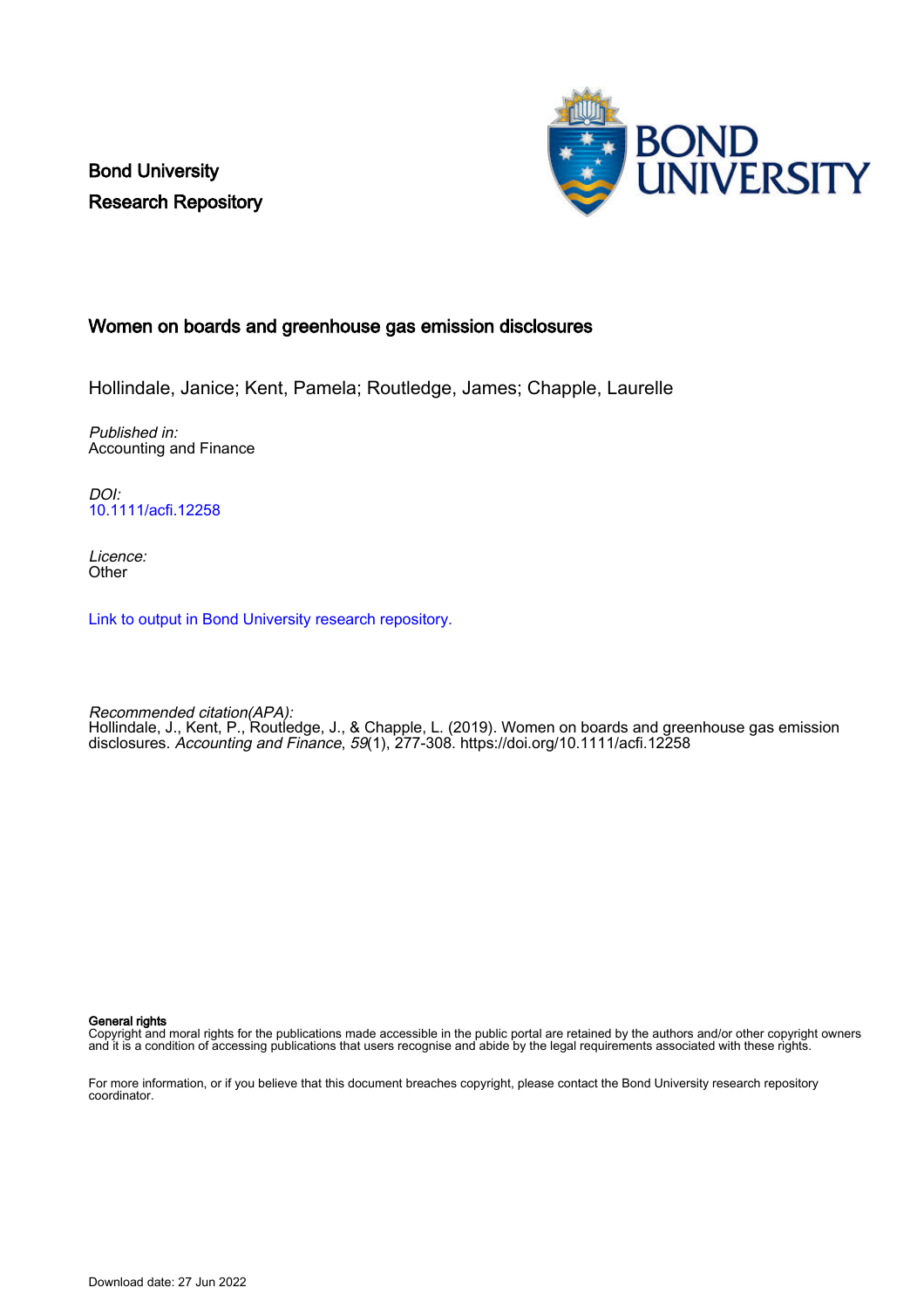## **Introduction**

This study examines the relation between women on boards and company GHG emissions related disclosure in annual and sustainability reports. We test whether the presence of women on boards is associated with GHG emissions disclosure and the *quality* of disclosures made by companies. We apply institutional theory (DiMaggio and Powell, 1983) to analyse the organisational practice of appointing female directors and apply the board capital model (Hillman and Dalziel, 2003; Haynes and Hillman, 2010) to explain why women on boards lead to GHG emissions related disclosures that are of higher quality.

The motivation for this study arises from the importance of GHG related emissions disclosures within the area of social responsibility and ethical reporting (Moroney *et al*., 2012; McNicholas and Windsor, 2011; Milne and Grubnic, 2011; Ferguson *et al*., 2016). Management of climate change related issues such as greenhouse gas (GHG) emissions is a significant strategic and ethical issue for companies (Liesen *et al*. 2015; Linnenluecke *et al*., 2015b; Luo and Tang, 2014). Understanding how to deal with the negative impact of climate change has global significance (Linnenluecke *et al.*, 2015a; Linnenluecke *et al*., 2015c; Moroney *et al*., 2012) as parties consider how to reduce greenhouse gas emissions and manage the risks and uncertainties of carbon pollution (Clarkson *et al*., 2014; Solomon *et al*., 2011; Tauringana and Chitambo, 2015). Investors and other stakeholders increasingly require meaningful and transparent disclosures regarding GHG emissions and the management of related risks (Hartman *et al*., 2013; Solomon *et al*., 2011).

This paper contributes to the existing literature in several ways. First, we present analyses of GHG emissions related disclosures in annual and sustainability reports. GHG emissions related information is part of sustainability reporting presented by companies in annual, sustainability, integrated and online reports (GRI, 2015). Carbon Disclosure Project (CDP, 2014) data and women on boards have been examined in prior studies (Prado-Lorenzo

1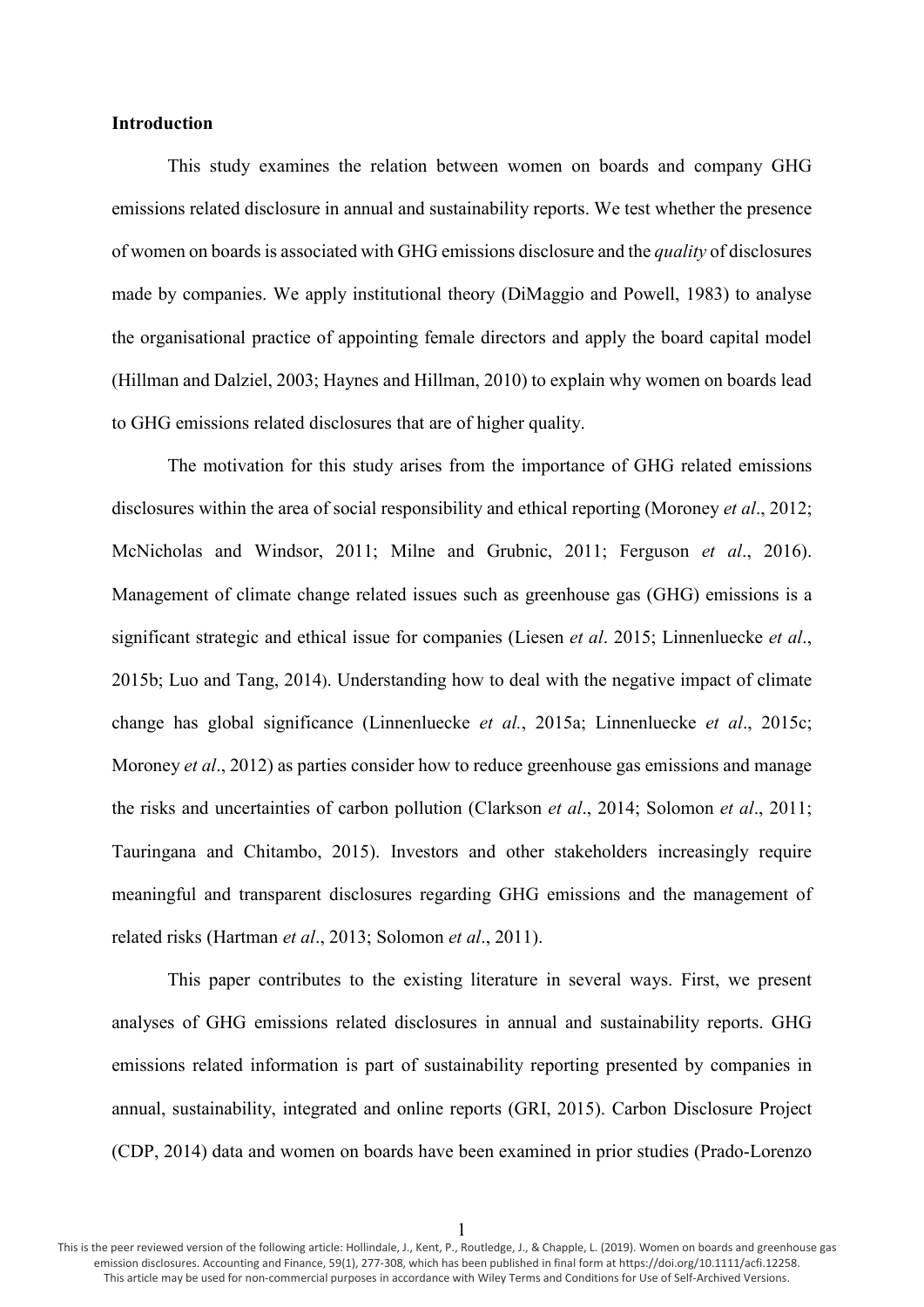and Garcia-Sanchez, 2010; Ben-Amar *et al*., 2015; Liao *et al*., 2015). However, less attention has been given to GHG related disclosures in annual and sustainability reports. These disclosures are an important and accessible source of voluntary information on environmental issues for investors and other users (Ingram and Frazier, 1980; Owen, 2008).

The second contribution relates to our use of a sample of Australian companies that voluntarily appoint women to their board. European countries such as Italy, Norway and the Netherlands have mandated quotas for women on boards (Deloitte, 2015). The Corporate Governance Principles and Recommendations included a recommendation for listed companies to disclose their board diversity policy and initiatives in 2010 (ASX, 2010), which is after our sample period of 2007. The relatively low number of female directors on Australian company boards compared to other countries (Burgess and Tharenou, 2002) suggests these companies are early adopters of women on boards. Therefore, companies are likely to be voluntarily appointing women to boards to add value to their company in our sample period.

Our third contribution is the development of an index that provides an estimate of GHG emission related disclosure quality. GHG emission related disclosures are recommended by the global reporting initiative (GRI) discussion of sustainability reporting (GRI, 2015; Moroney *et al*., 2012). The GRI G4 Sustainability Reporting Guidelines (GRI, 2015) define quality of sustainability reporting by reference to principles including balance (positive and negative aspects of performance should be included and information should be unbiased), comparability (with past performance, company objectives, and other organisations), accuracy (communicated by qualitative and detailed quantitative indicators), timeliness, clarity and reliability. The reliability principle relates to gathering, recording, compiling and analysing processes used in preparing the report so that the disclosure can be examined to establish the quality of the information. We adopt the principles specified by the GRI to develop an index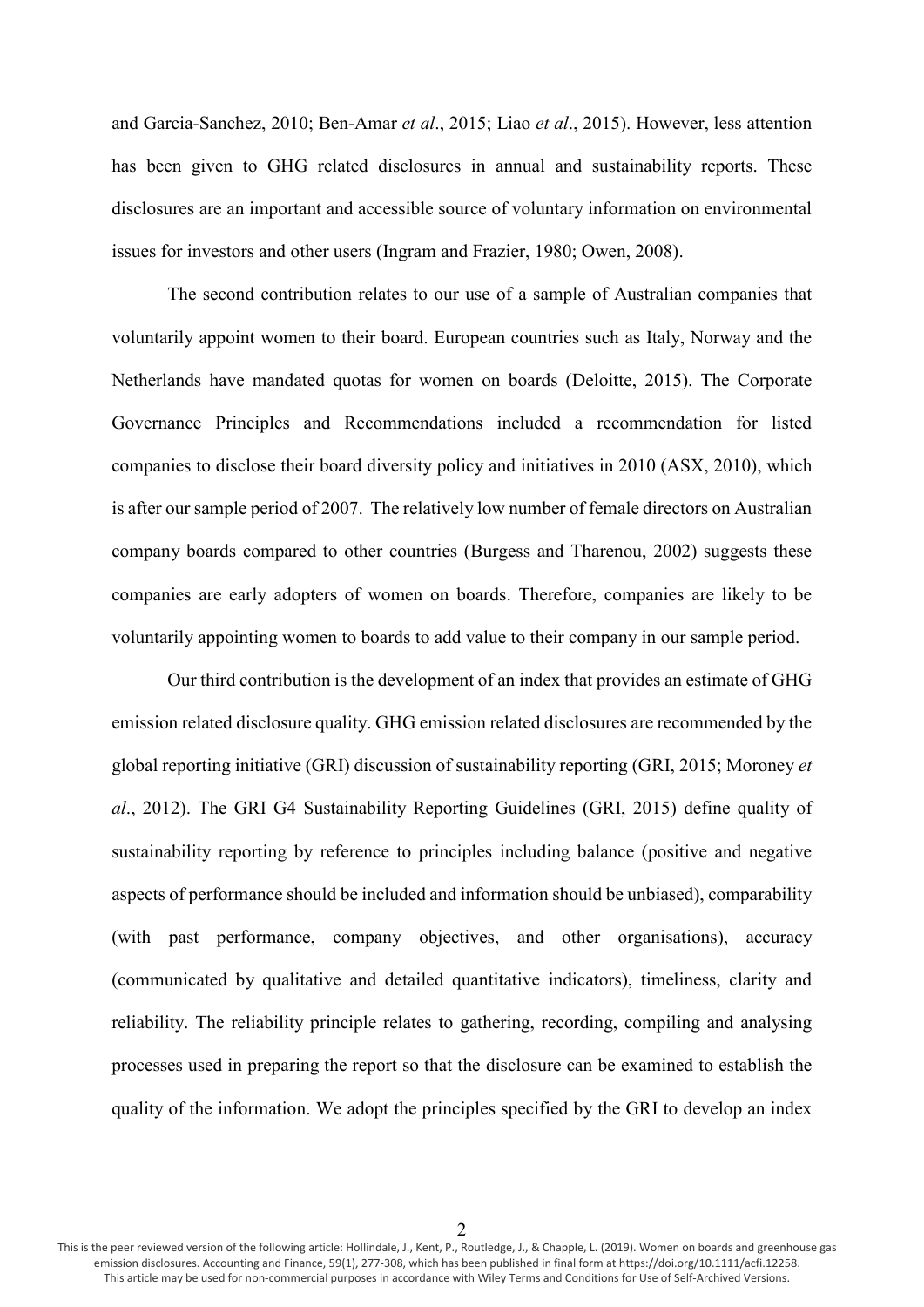of quality of GHG emissions disclosures by adapting an index relying on the GRI identified elements by Clarkson *et al*. (2008) to provide an estimate of quality of disclosures.

It is an advantage to study quality of disclosures because the quantity of disclosures could be a nominal gesture to maintain legitimacy and enhance the reputation of the company without having any real desire to improve the transparency of reporting of GHG emissions related disclosures. Extensive disclosure may be of limited use if the data is low quality and does not permit a substantive assessment of company GHG emissions strategy and performance (O'Donovan, 2002; Clarkson *et al.,* 2011).

Finally, our study provides evidence for policy-making by examining whether voluntary governance choices such as women on boards enhance disclosure. A mandatory disclosure regime is unnecessary if companies have governance structures that result in ethical and transparent GHG emissions related disclosures.

Our results show that companies with more than one women on their board are more likely to make GHG emissions related disclosures in company annual and sustainability reports that are of higher quality. We find that companies with multiple female directors make more *soft* disclosures, which includes information on vision and strategy, environmental profile and environmental initiatives. Companies with multiple female directors also make more *hard* disclosures that are objective statements related to GHG emissions..

## **2. Theory and Hypothesis**

The board of directors has the responsibility for strategy and reporting GHG emissions and it is important that companies structure their board so they have the capacity to manage GHG emissions and other climate change related risks (Tauringana and Chitambo, 2015). This is particularly the case in the Australian institutional setting which is categorised as a market governance system that relies on market forces to prompt voluntary action by companies on social responsibility issues (Griffiths *et al*., 2007; Rankin *et al*., 2011). Diversity in boards, or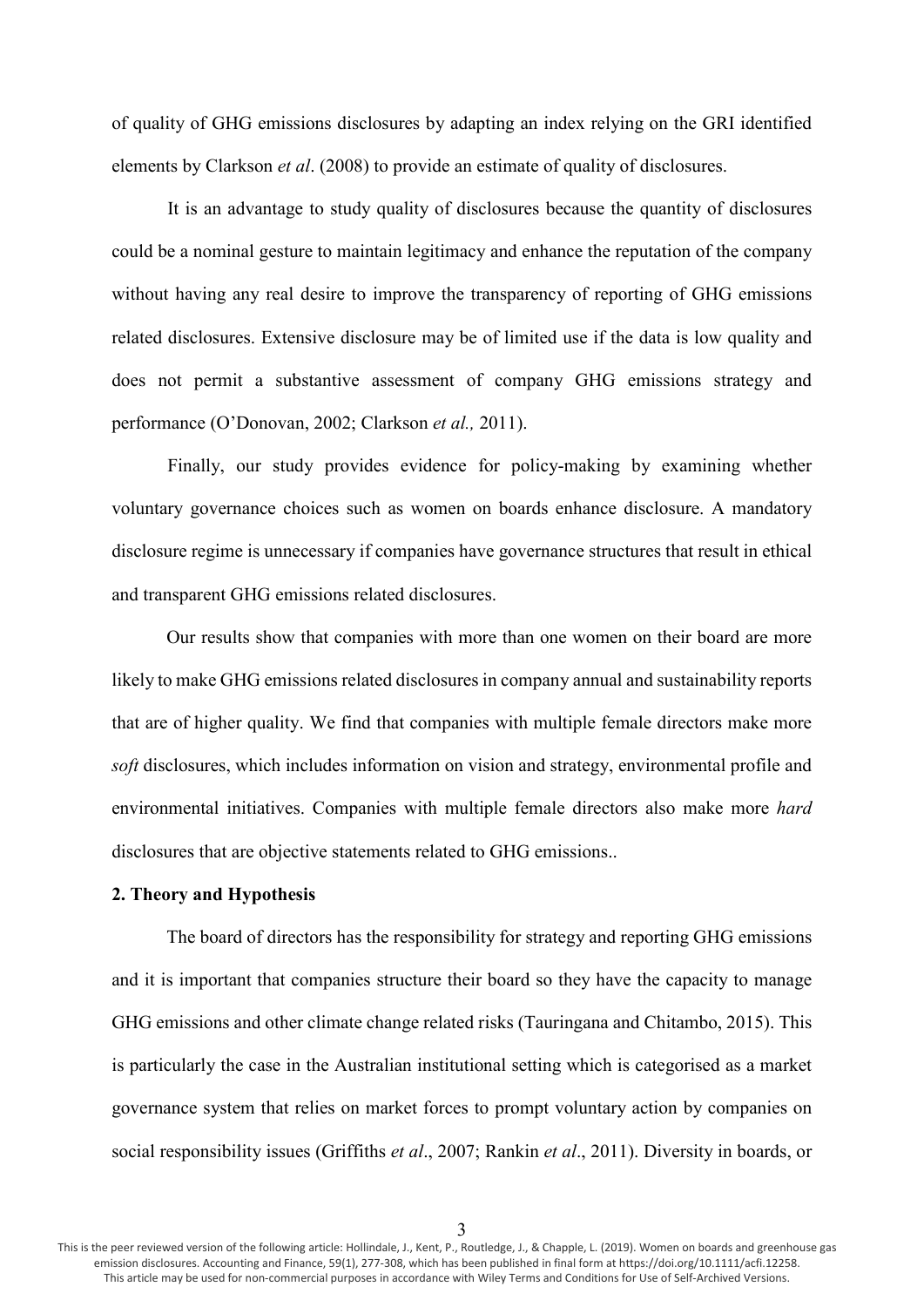dissimilarities in directors' attributes including women on boards (Hafsi and Turgut, 2013; Brown *et al*., 2011) is an important dimension of board composition that is capable of influencing corporate performance. Research indicates that women on boards increase the quality of reported earnings, company reputation, financial and social performance (Van Der Walt *et al*., 2006; Krishnan and Parsons, 2008; Barua *et al*., 2010; Srinidhi *et al*., 2011; Gul *et al*., 2013; Chapple and Humphrey, 2014; Post and Byron, 2014; Byron and Post, 2016).

The different motivations for appointing women on boards influence the capacity for them to guide decision-making on GHG emission related reporting. Boards dominated by male directors inhibit women directors' opinions on environmental issues because of sex-based biases or stereotyping in the boardroom (Galbreath, 2011). This is particularly the case when female director appointments are symbolic in response to regulation or perceived pressure from corporate governance recommendations.

Institutional theory (Di Maggio and Powell, 1983; Scott, 1987) assists in explaining motivations for appointing women to improve board performance in reporting GHG emission related reporting rather than a symbolic action to maintain an appearance of commitment to board diversity. Organisations are characterised as innovators or late adopters of organisational practices within institutional theory (Dillard et al*.*, 2004) and women on boards are an innovation in the Australian corporate sector.

Companies that are motivated by innovation recognise that women on boards can enhance a company's competitive advantage through their experience, skills and broader perspective (Jehn *et al*., 1999; Galbreath, 2011). Innovative companies appoint female directors as part of a strategic board development plan to secure benefits that female directors bring (Hillman *et al*., 2007). In contrast, symbolic appointments by late-adopters can lead to the appointment of female directors without relevant expertise or experience to enhance board processes (Rose, 2007; Huse *et al*., 2009). In the case of symbolic appointments, an appearance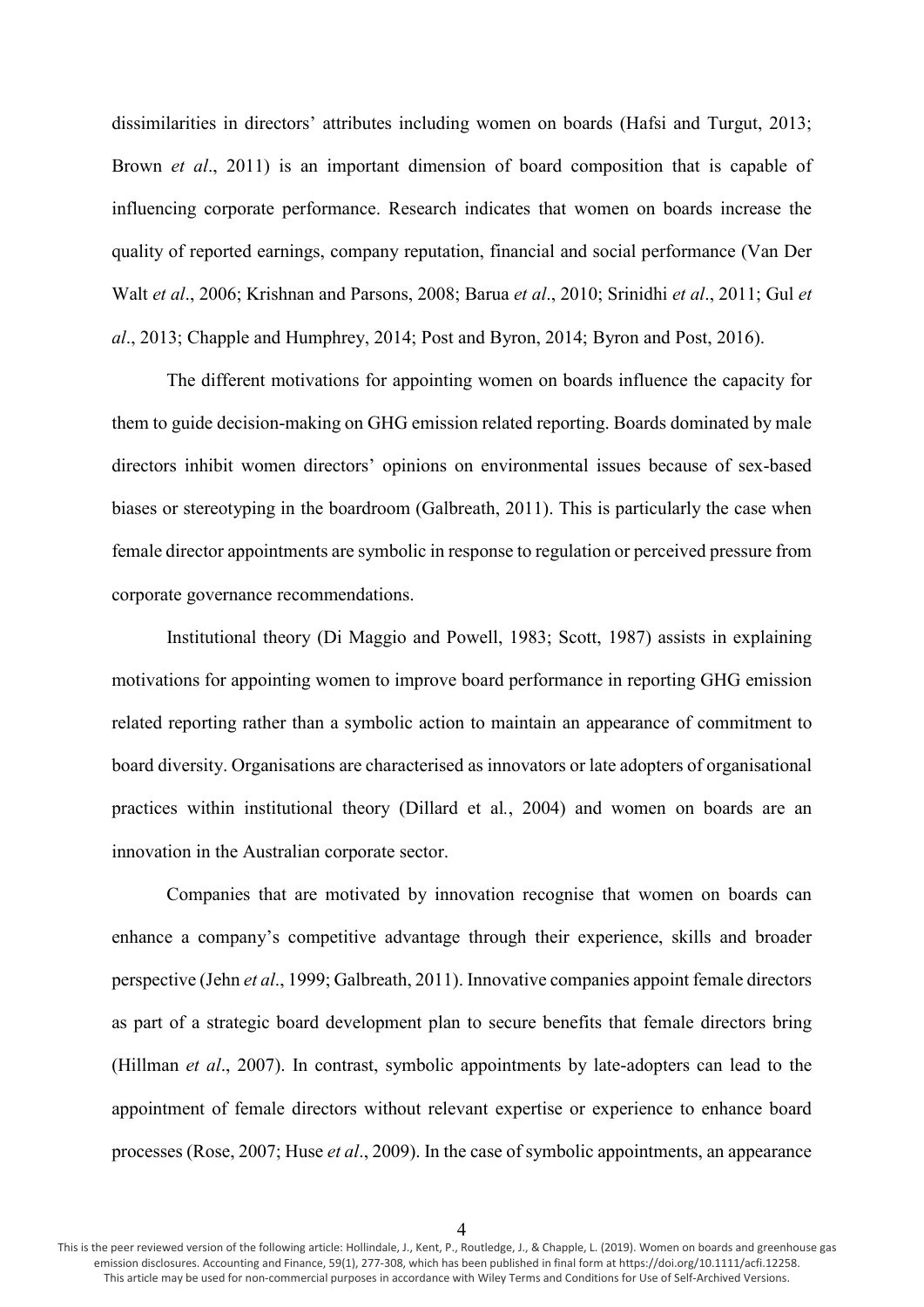of board gender diversity is maintained without female directors playing an influential role (Nielsen and Huse, 2010b).

Our study is conducted in the Australian setting during a period that has a low rate of female board membership and is in the early stage of adopting women on boards as organisational practice. Therefore, based on institutional theory analysis, we expect that companies in our sample with female directors are innovative, early adopters of women on boards whose motivation is to improve board performance and gain a competitive advantage (Dillard *et al*., 2004). In this setting, female directors are more likely to have a positive influence on GHG disclosure strategy.

The board capital model explains why the contribution of women on boards enhances GHG emissions disclosure strategy (Hillman and Dalziel, 2003; Haynes and Hillman, 2010; Galbreath, 2012). Board capital includes the human capital and relational or social capital provided by board members (Hillman and Dalziel, 2003) and is derived from the experience, expertise, knowledge, reputation and skills of directors. Relational or social capital includes directors' actual and potential network of relationships, ties and external contingencies (Nahapiet and Ghoshal, 1998). The extent of board capital determines the board's ability to provide resources to the firm, which means board capital is closely linked to resource dependence theory (Westphal, 1999; Zahra and Pearce, 1989). In addition, the board's ability to perform a monitoring function is also determined by aspects of human capital such as knowledge, skill and expertise.

Women on boards increase board capital breadth in various ways. They bring different perspectives, experiences and networks to the board and are more open to discussion of difficult issues, more likely to engage in independent thinking and are able to enhance overall communication (Huse and Solberg, 2006; Hillman *et al*., 2007; Adams and Ferreira, 2009; Hardies *et al*., 2014). Their different functional, occupational backgrounds and opinions lead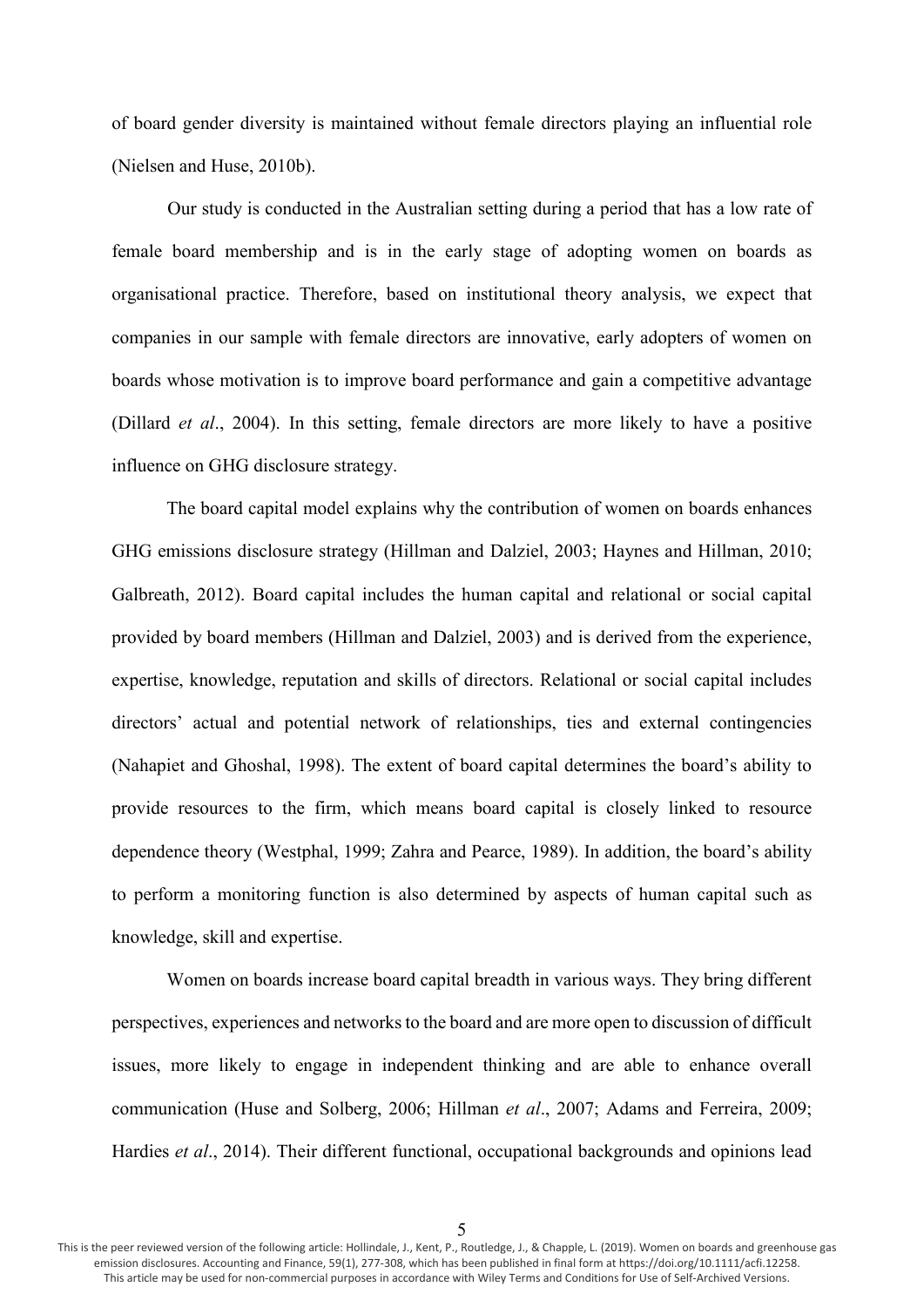to renewed reasoning for the board (Arfken *et al*., 2004).

The concept of value attunement extends board capital theory by explaining that value attunement increases board capital breadth. Value attunement results from a more receptive, expansive and discovery driven approach to social issues and value-attuned directors are aware of, and responsive to, the values of corporate stakeholders (Galbreath, 2012; Swanson, 1999). Value attunement increases when women are on the board because females are focused on building and maintaining relationships, on the needs of others and understanding the social demands of stakeholders (Galbreath, 2011; Boulouta, 2013). Management of GHG emissions is a relatively new strategic and ethical issue for companies (Liesen *et al*. 2015; Linnenluecke *et al*., 2015b; Luo and Tang, 2014). Women on boards increase the likelihood that the board understands the ethical and social demand of providing meaningful and transparent disclosures regarding GHG emissions. This leads to an increased likelihood that companies with women on their boards have GHG emissions disclosures that are of higher quality.

A further extension of the board capital model leading to the prediction that women on boards are associated with GHG emissions disclosures is upper echelons theory (Hambrick and Mason, 1984; Hambrick, 2007). This theory clarifies that executives act on personalized interpretations of strategic situations that are a function of their cognitive frames built around knowledge, experiences, values and personalities. Thus, the biases and dispositions of top executives can explain organizational behavior. The theory is relevant to analysis of the role of women on boards because female directors have different cognitive frames to men, which broadens the information brought to board decisions and enhances decision-making processes (Post and Byron, 2015; Byron and Post, 2016).

Women have different values to men on social responsibility issues in that they place greater importance on maintaining relationships, responding to the needs of others, greater sensitivity to others and consideration of the interests and perspectives of multiple parties (Post

6

This is the peer reviewed version of the following article: Hollindale, J., Kent, P., Routledge, J., & Chapple, L. (2019). Women on boards and greenhouse gas emission disclosures. Accounting and Finance, 59(1), 277-308, which has been published in final form at https://doi.org/10.1111/acfi.12258. This article may be used for non-commercial purposes in accordance with Wiley Terms and Conditions for Use of Self-Archived Versions.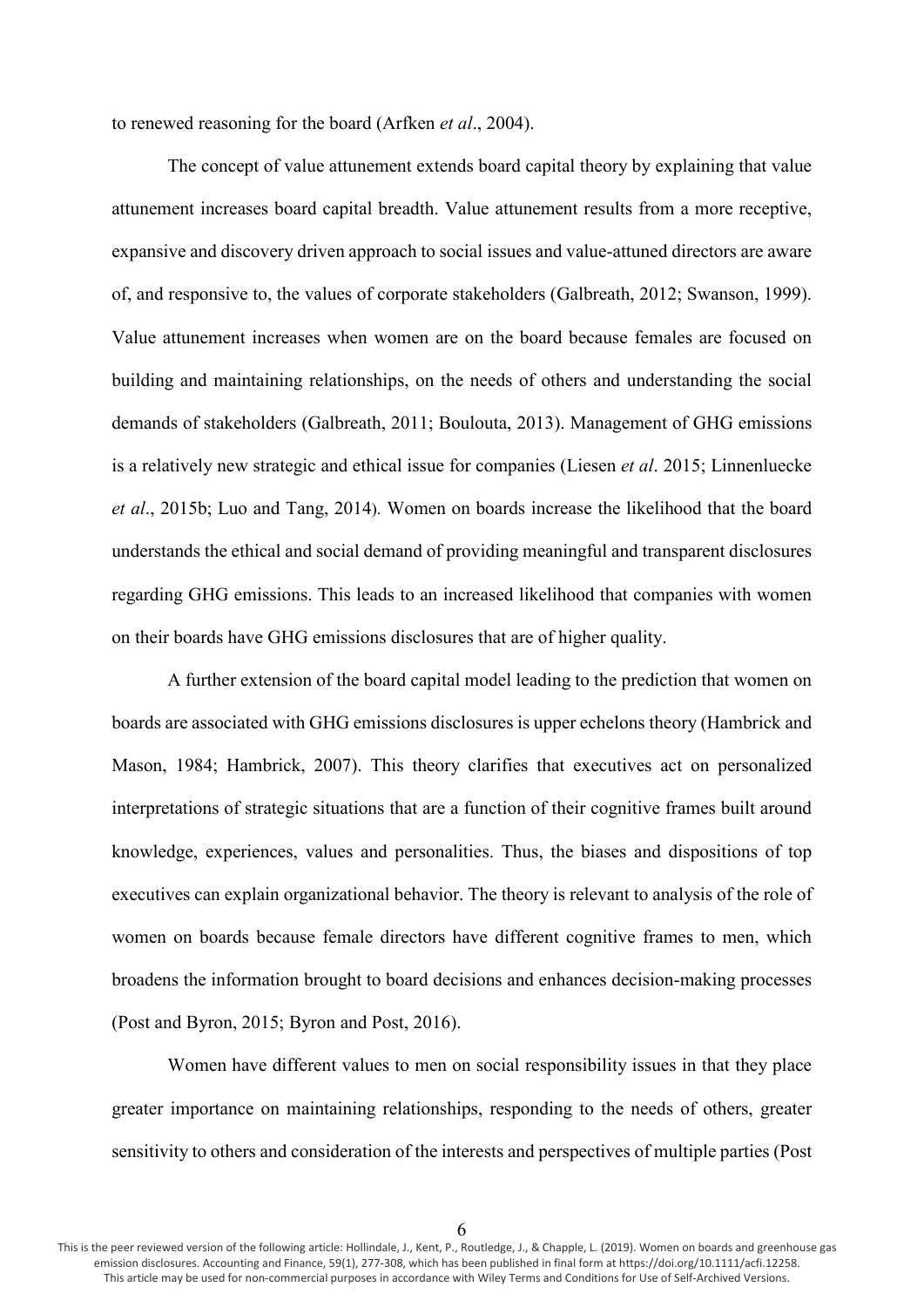*et al*., 2011; Nielsen and Huse, 2010a). They are also more likely to recognise unethical actions and are more responsive to ethical practices (Ibrahim and Angelidis, 1994; Williams, 2003). Companies with women on their board are more likely to address the emerging strategic issue of climate change and GHG emissions and communicate this action to stakeholders because female directors increase board capital breadth through value attunement. Women on boards are expected to be associated with GHG emission related disclosures in annual and sustainability reports that are of higher quality. This leads to our hypothesis.

*Hypothesis 1: Companies that have women on their boards have GHG emissions related disclosures in annual and sustainability reports that are of higher quality.*

#### **3. Research Method**

## *3.1 Sample*

The sample consists of Australian listed companies that made GHG emissions related disclosures and a matched sample of non-disclosing companies. We identified disclosing companies from the annual and sustainability reports of 2059 companies listed on the Australian Securities Exchange in 2007. The sample period of 2007 provides a natural experimental setting to test whether women on boards are associated with GHG emission reporting because there were no quotas or recommendations to appoint women to boards. The year 2007 is a year when there were sufficient women on boards to conduct empirical archival analysis. It is also before companies were required to report under the National Greenhouse and Energy Reporting Act 2007 (NGER). This Act provides a single national reporting framework for companies meeting defined thresholds to report all GHG emissions, reductions, removals and offsets, and all their energy consumption and production from 1 July 2008 via a government web portal by 31 October, 2009.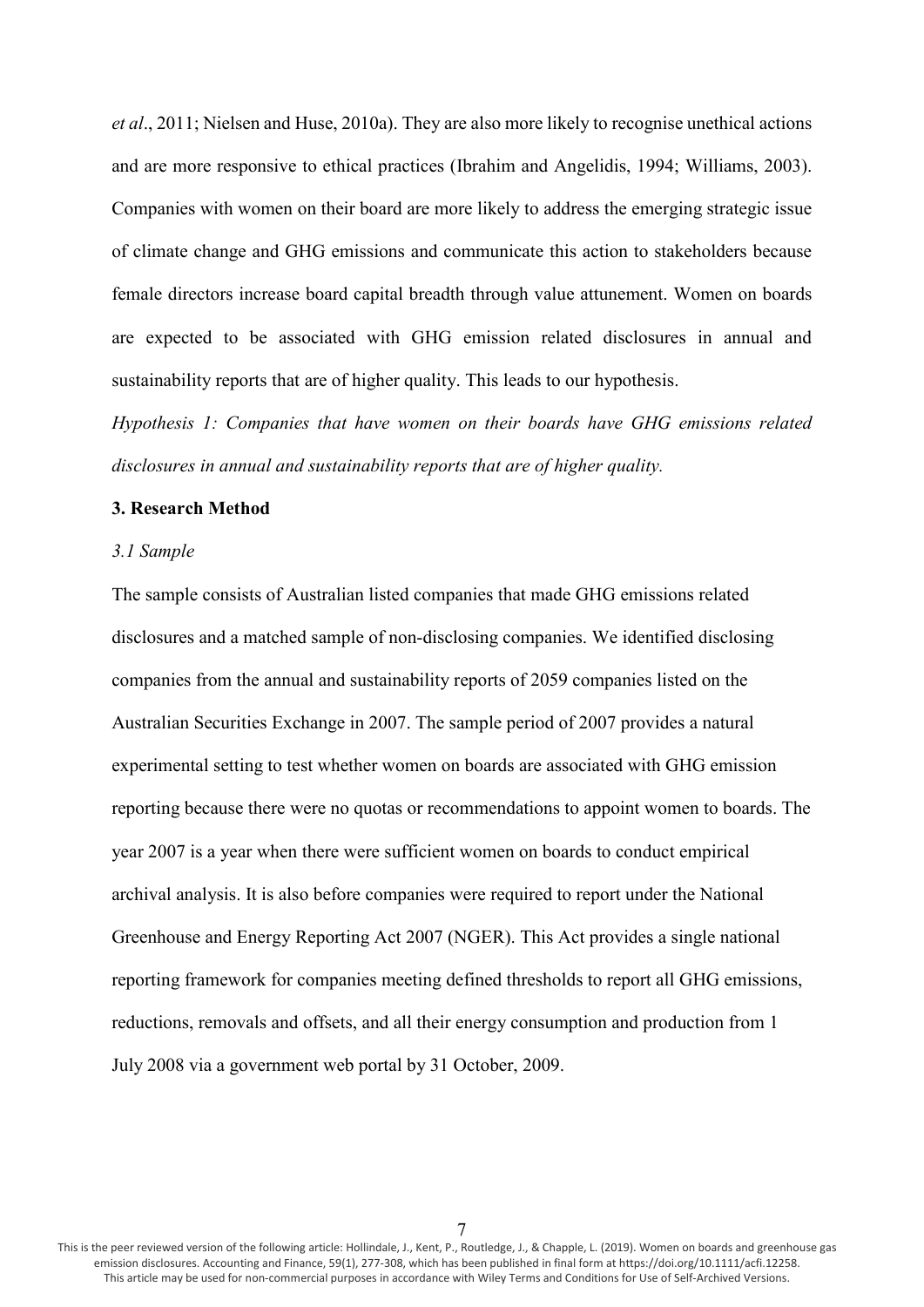We also conduct a longitudinal case study for one company covering the annual report from 2003 to 2015 to support our empirical analysis and illustrate the influence of multiple women on the board and GHG emission disclosure.

The AspectHuntley FinAnalysis database and company websites are used to obtain the reports. For each report, an electronic search of text for the words environment, sustain, emission, carbon and their variants was conducted, and from these GHG emission disclosures were documented. Only statements relating to the natural environment were examined and therefore references to *business environment, economic environment* and *business sustainability* were ignored. Annual and sustainability reports that could not be electronically searched were read, and any relevant disclosures were extracted. This search identified 231 companies as making GHG emissions related disclosures in 2007, which represents approximately 11 per cent of the listed companies.

We identified a matched group of non-disclosing companies based on their Global Industry Classification Standard (GICS) industry sector classification and size measured by total assets. The sample of disclosing companies was slightly reduced due to missing data on some of the variables used in our models. The final pooled sample was 406 companies, with 203 companies that disclosed GHG emissions data, and 203 matched non-disclosing companies. The sampling with replacement procedure meant that there were 169 unique companies in the non-disclosing matched sample.

#### *3.2 Medium of disclosure*

Data for GHG emissions related disclosures in this study are taken from company annual reports and sustainability reports. Companies use questionnaire surveys, face-to-face meetings with persons of influence, briefings, conferences, hard copy reports, brochures and newsletters, and electronic media to communicate environmental issues (Adams and Frost, 2006). Other communication channels include news' releases, speeches, links to other web

This is the peer reviewed version of the following article: Hollindale, J., Kent, P., Routledge, J., & Chapple, L. (2019). Women on boards and greenhouse gas emission disclosures. Accounting and Finance, 59(1), 277-308, which has been published in final form at https://doi.org/10.1111/acfi.12258. This article may be used for non-commercial purposes in accordance with Wiley Terms and Conditions for Use of Self-Archived Versions.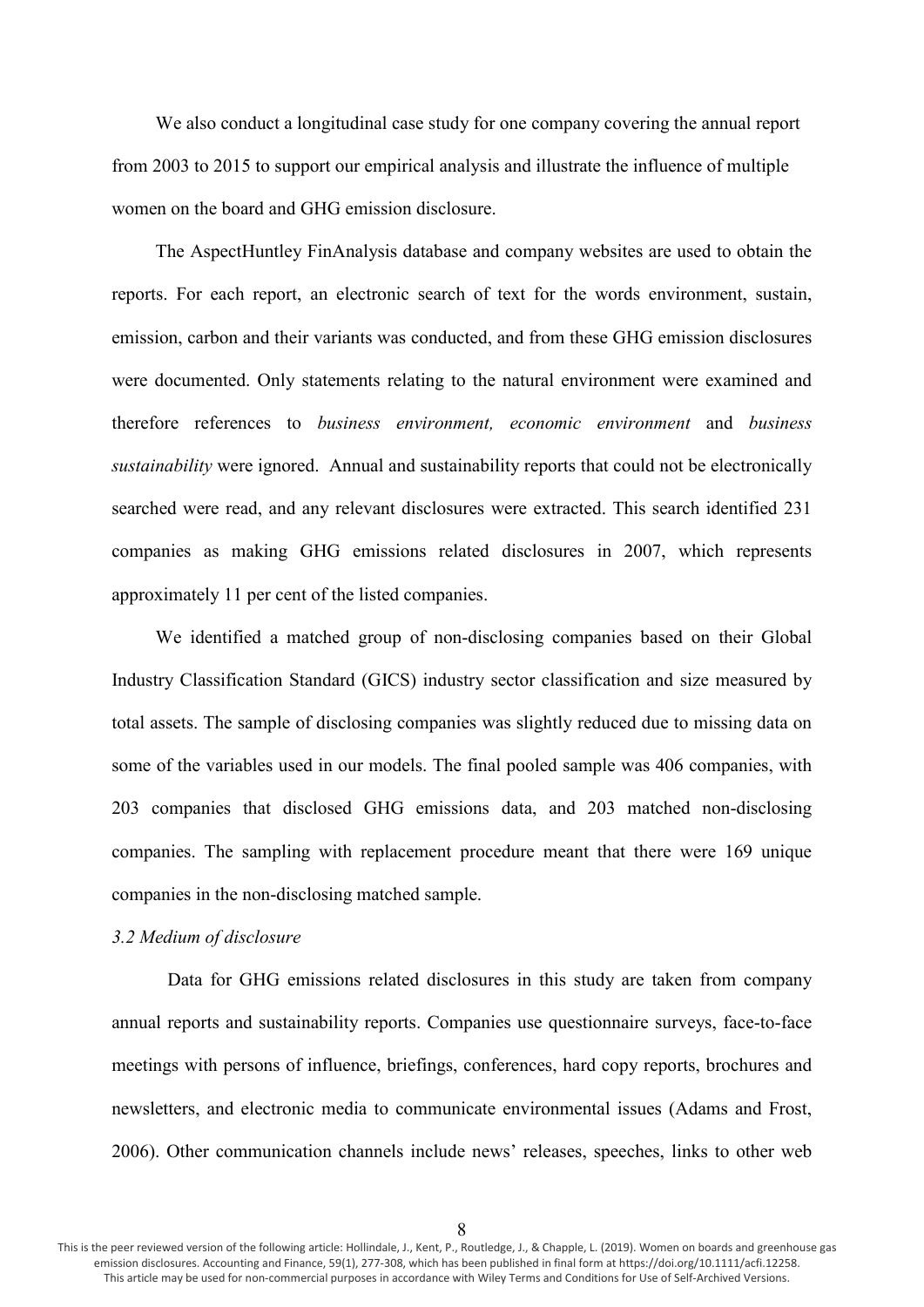sites (Frost *et al*., 2005; Esrock and Leichty, 1998), conference calls (Burritt, 2002), and mass advertising (Zeghal and Ahmed, 1990).

Annual and sustainability reports are generally regarded as the most important sources of voluntary corporate information (Kamla and Rammal, 2013). The credibility of disclosures in annual reports is high because information is independently audited and all listed companies are required to produce an annual report (Ball *et al*., 2012; Kent and Zunker, 2013). The annual report is the main company disclosure vehicle (Jones and Smith, 2014) to outsiders and shareholders and its breadth of coverage and availability makes it an influential source to the public (Hooks *et al*., 2002). It is also a way for directors to show they have discharged their public accountability (Boyne and Law, 1991

Sustainability reports are voluntary in Australia but are increasingly supplied by companies in Australia, the European Union and the US (Mock *et al*., 2007; Hodge *et al.*, 2009; Boiral, 2013). The combination of annual reports and sustainability report offers a reporting framework for us to assess the impact of women on boards and GHG emission disclosures. Accordingly, we have chosen the annual and sustainability reports as our sources of information.

# *3.3 Dependent Variables*

The dependent variables used in the analysis are a dichotomous variable for the existence of disclosure, and disclosure quality measured by content analysis. Hooks and van Staden (2011) found a very high correlation between a dichotomous disclosure indicator and a fully weighted disclosure score in their comparison of various forms of content analysis for environmental disclosures. Research indicates that managers assess the costs and benefits associated with disclosure (and quality of reported disclosures) when communicating to investors (Healy and Palepu, 2001; Kent and Zunker, 2013). This implies that disclosure quality and quantity are likely to be either substitutes or complements and our use of content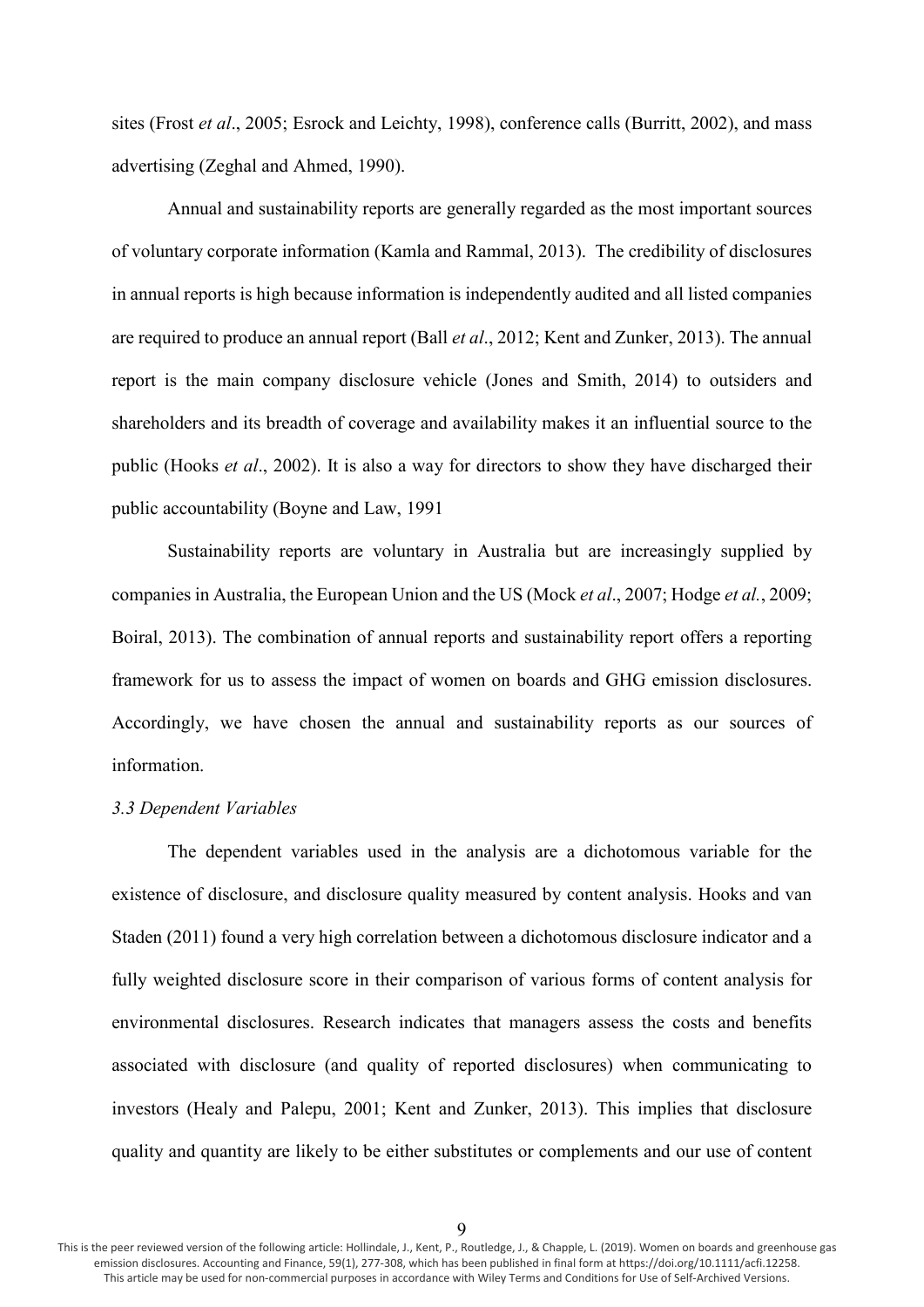analysis and a dichotomous indicator increases the information content of our results.

The first analysis presented examines whether women on boards is associated with GHG emissions related disclosure. The dependent variable for this analysis is a dichotomous indicator that is coded one if the company made a GHG emissions related disclosure and zero otherwise.

The second analysis examines GHG emissions related disclosure quality applying an index based on Clarkson *et al*. (2008) and the GRI. We adapt this index so that it is specific to GHG emissions related disclosures because it is based on the GRI and reflects our definition of quality of sustainability reporting. We include items from the index that directly support the reporting infrastructure leading to these GHG emissions related disclosures although some of these items could also support general environmental disclosures.

Our adapted GHG emissions related disclosure index is used to rate disclosures as objective measures of GHG performance (hard disclosures) or statements (soft disclosures) that are difficult to substantiate. Recall that our definition of disclosure recognises both qualitative and quantitative disclosures as adding to quality of sustainability reporting. However, the GRI reliability principle requires that disclosures can be examined to establish the quality of the information. We differentiate between hard and soft disclosures because it is easier to examine and verify objective hard statements.

Items in the broad environmental performance category are excluded, as we are interested only in GHG emissions related disclosures. In addition, we excluded an item that indicated the existence of a board sustainability committee, as the existence of this board committee is included in our analysis as a control variable. We group index items into six categories: governance structure and management systems, credibility, environmental spending, claims about vision and strategy, environmental profile, and environmental initiatives. Each of the categories are classified as either hard disclosures, or soft disclosures.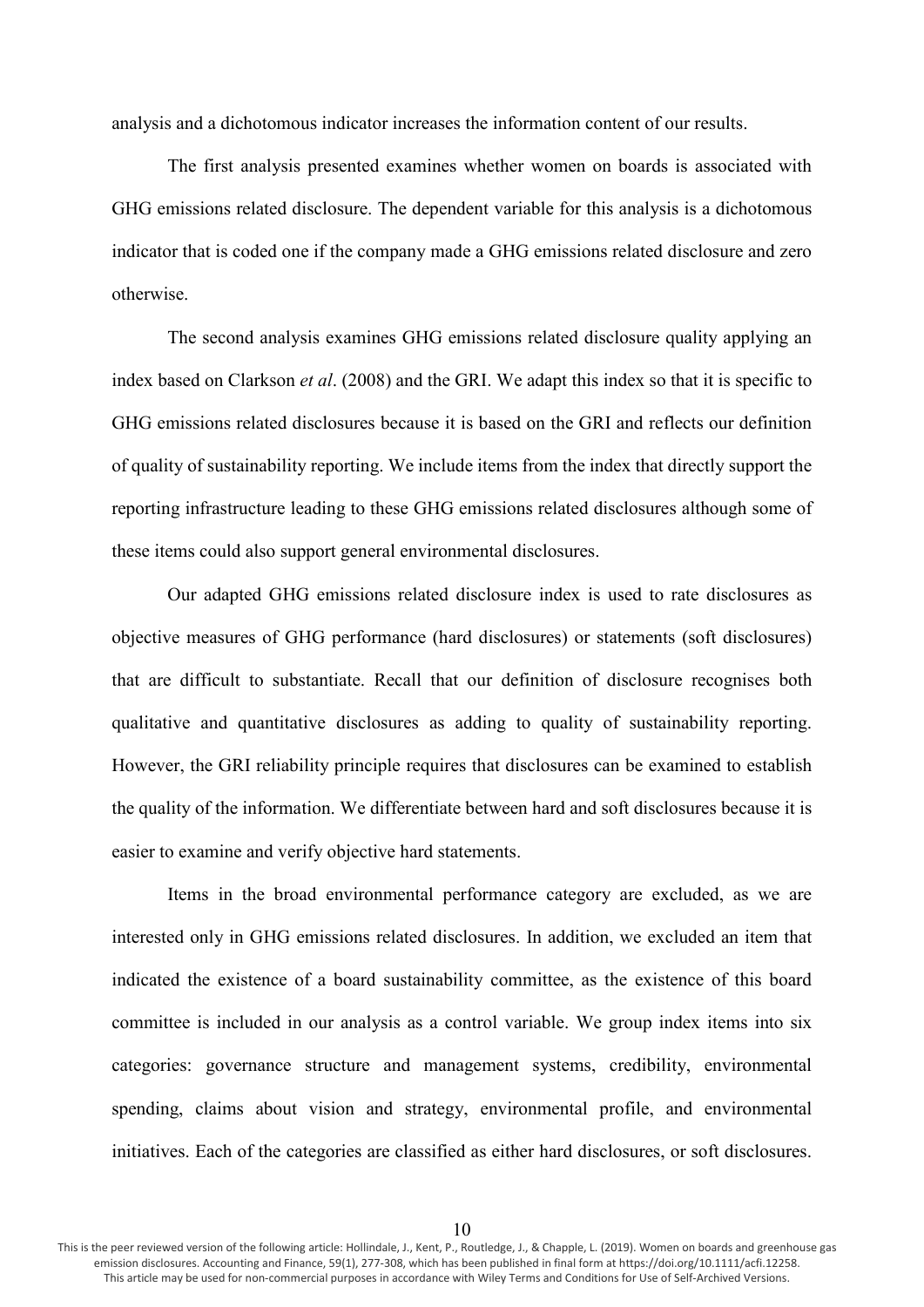Disclosures regarded as hard are objective GHG related statements, and include three of the categories, namely governance structure and management systems, credibility and environmental spending. Soft disclosures are statements that lack credibility and substantiation (Clarkson *et al*., 2008) and include the remaining categories of disclosures on vision and strategy, environmental profile and environmental initiatives relating to GHG emissions.

We apply the index to rate the quality of all relevant annual and sustainability report information provided by our sample companies. The maximum index score is 34, being 18 for hard disclosure items, and 16 for soft disclosure items. The disclosure quality dependent variables used in the analyses are the number of total disclosures, hard and soft disclosures derived from the content analysis. Table 1 shows the disclosure index items, and presents descriptive statistics for index items, index categories and the hard and soft disclosure categories.

All index items are scored uniformly with one indicating the presence of a particular disclosure and zero otherwise. Only one point is awarded per disclosure category regardless of how many times disclosures matched the criteria. Two researchers scored the content of disclosures and measurement of coding agreement is undertaken using Krippendorff's agreement coefficient (Krippendorff, 2004). The coefficient is 0.84 (84 per cent), which indicates an acceptable reliability distribution (Krippendorff, 2004).

#### *3.4 Independent Variables*

Our analysis includes a dummy variable coded one for companies that have one female on the board of directors (and zero otherwise) and a dummy variable coded one for companies that have more than one female on the board of directors (and zero otherwise). This coding allows us to determine whether the relation between women on boards and GHG related disclosure varies with the level of female board representation. There is discussion in the literature regarding critical mass and whether one female on the board makes it a diverse board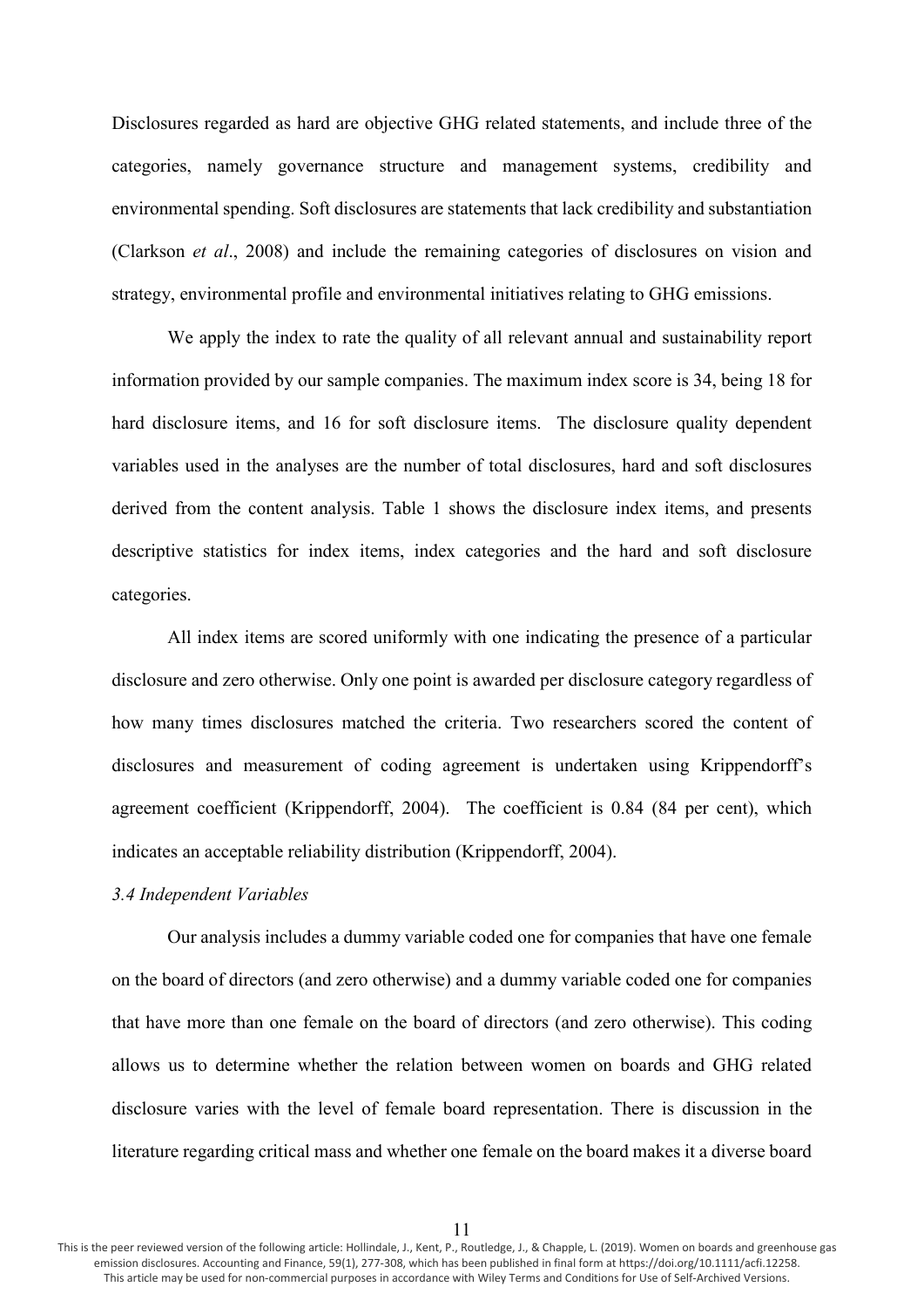(Konrad *et al*., 2008; Torchia *et al*., 2011). A study of Norwegian firms by Torchia *et al*. (2011) suggests that a minimum of three women on the board represents a critical mass, which is associated with an enhanced board contribution to firm innovation. We use a dichotomous indicator variable rather than the percentage of female directors because very few of the sample companies have multiple female directors, and a continuous measure adds little more information. This is consistent with the approach in prior studies using Australian data where the level of women on boards is relatively low (Chapple and Humphrey, 2014).

#### *3.5 Control Variables*

We include controls for board governance strength. Independence of the board is included as a control, as prior studies have shown this is associated with GHG emissions disclosure (Prado-Lorenzo and Garcia-Sanchez, 2010; Rankin *et al*., 2011). We include a dummy variable for whether the board has a majority of independent directors, which is coded one if the company has a majority of independent directors and zero otherwise. More independent boards are expected to have more GHG emissions disclosures, and higher quality disclosures, than less independent boards.

We also include board structure regarding a combined CEO/board chair or otherwise as a control variable. A study by Prado-Lorenzo and Garcia-Sanchez (2010) found the existence of a dual CEO/board chairperson was positively associated with the level of GHG information disclosed. The analysis includes an indicator variable coded one if the company has a dual CEO/board chair structure, and zero otherwise and we expect that a dual CEO/board chair is associated with disclosure and higher quality GHG emissions disclosures.

Prior research also indicates the existence of an audit committee is associated with better financial reporting quality (Davidson *et al*., 2005; Kent and Stewart, 2008; Rainsbury *et al*., 2008), and this finding could extend to voluntary disclosures. Accordingly, a dummy variable is included that indicates whether the firm has formed an audit committee. The variable

This is the peer reviewed version of the following article: Hollindale, J., Kent, P., Routledge, J., & Chapple, L. (2019). Women on boards and greenhouse gas emission disclosures. Accounting and Finance, 59(1), 277-308, which has been published in final form at https://doi.org/10.1111/acfi.12258. This article may be used for non-commercial purposes in accordance with Wiley Terms and Conditions for Use of Self-Archived Versions.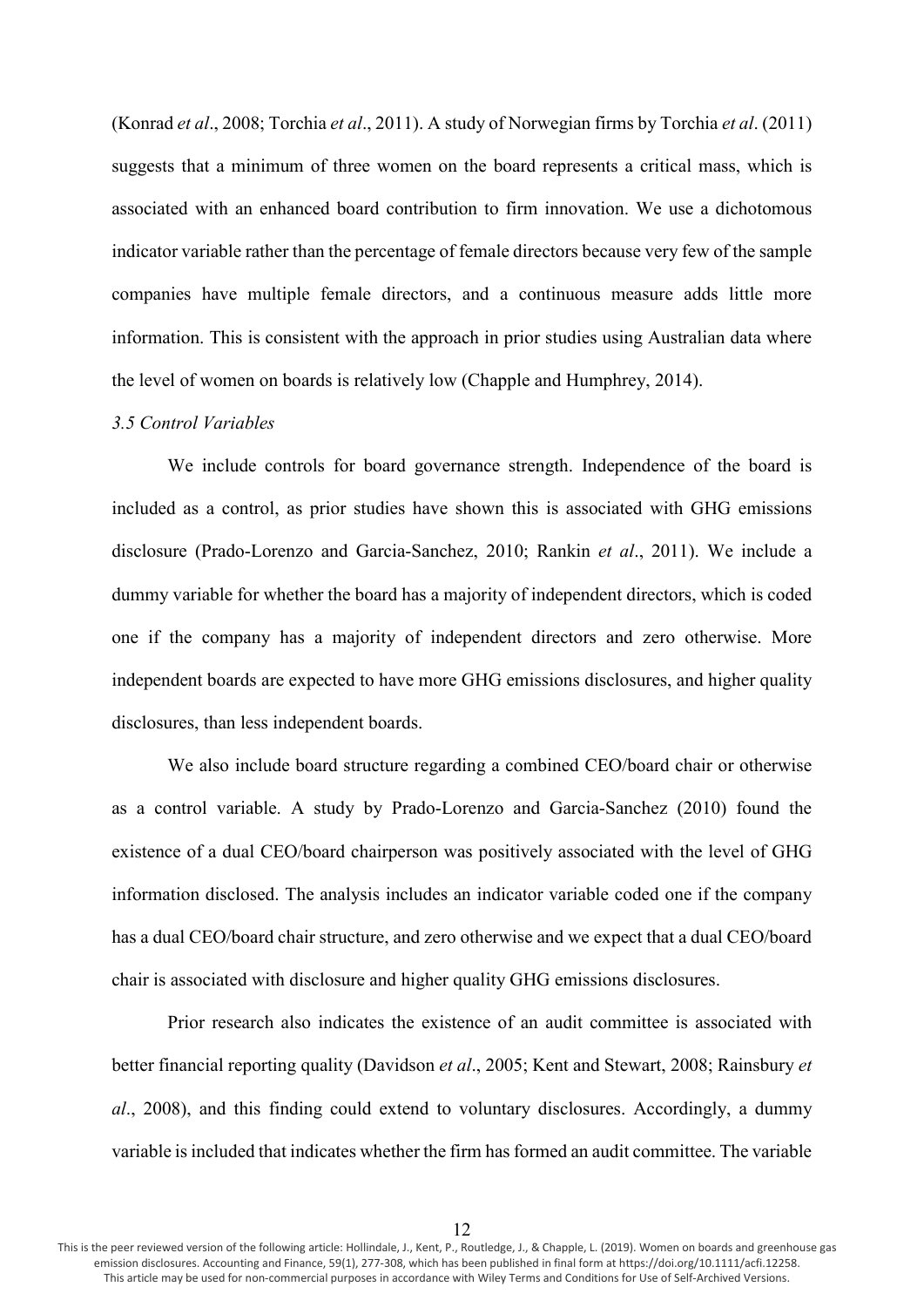is coded one if the company has an audit committee and zero otherwise. It is expected that the existence of an audit committee is associated with disclosure and higher quality disclosures of GHG emissions.

We include a measure of shareholder concentration in addition to controlling for governance provided by formal internal governance mechanisms. Substantial shareholders are likely to provide monitoring that enhances governance (Cotter and Najah, 2012; Brailsford *et al*., 2002; Brown *et al*., 2011). Alternatively, Fama and Jensen (1983) propose that more dispersed share ownership increases conflicts of interest between principals and owners, increasing agency costs and information asymmetry. This is associated with increased disclosure to reduce agency costs and information asymmetry. Shareholder concentration is measured by the percentage of ordinary shares held by shareholders with a five per cent or greater interest in the company. No prediction for the direction of shareholder concentration is made in the study due to the alternative theoretical perspectives provided.

Clarkson *et al*. (2008) find that annual capital investment, which is a proxy for equipment age, is positively related to the extent of environmental disclosures. They suggest companies with newer, less polluting equipment are motivated to signal positive information through disclosure to distinguish themselves from poorer performers. We include a control for the age of equipment measured by the ratio of accumulated depreciation of property, plant and equipment to its acquisition cost. It is expected that companies with newer equipment provide more disclosure of GHG emissions that are of higher quality.

Prior studies indicate that companies that demonstrate board commitment to the GHG emissions issue are more likely to make disclosures and that those disclosures are more credible (Stanny and Ely, 2008; Rankin *et al*., 2011). Therefore, we include a dummy variable that indicates whether the board has formed an environment or sustainability committee. The variable is coded one if the company has a sustainability or environment committee, and zero

This is the peer reviewed version of the following article: Hollindale, J., Kent, P., Routledge, J., & Chapple, L. (2019). Women on boards and greenhouse gas emission disclosures. Accounting and Finance, 59(1), 277-308, which has been published in final form at https://doi.org/10.1111/acfi.12258. This article may be used for non-commercial purposes in accordance with Wiley Terms and Conditions for Use of Self-Archived Versions.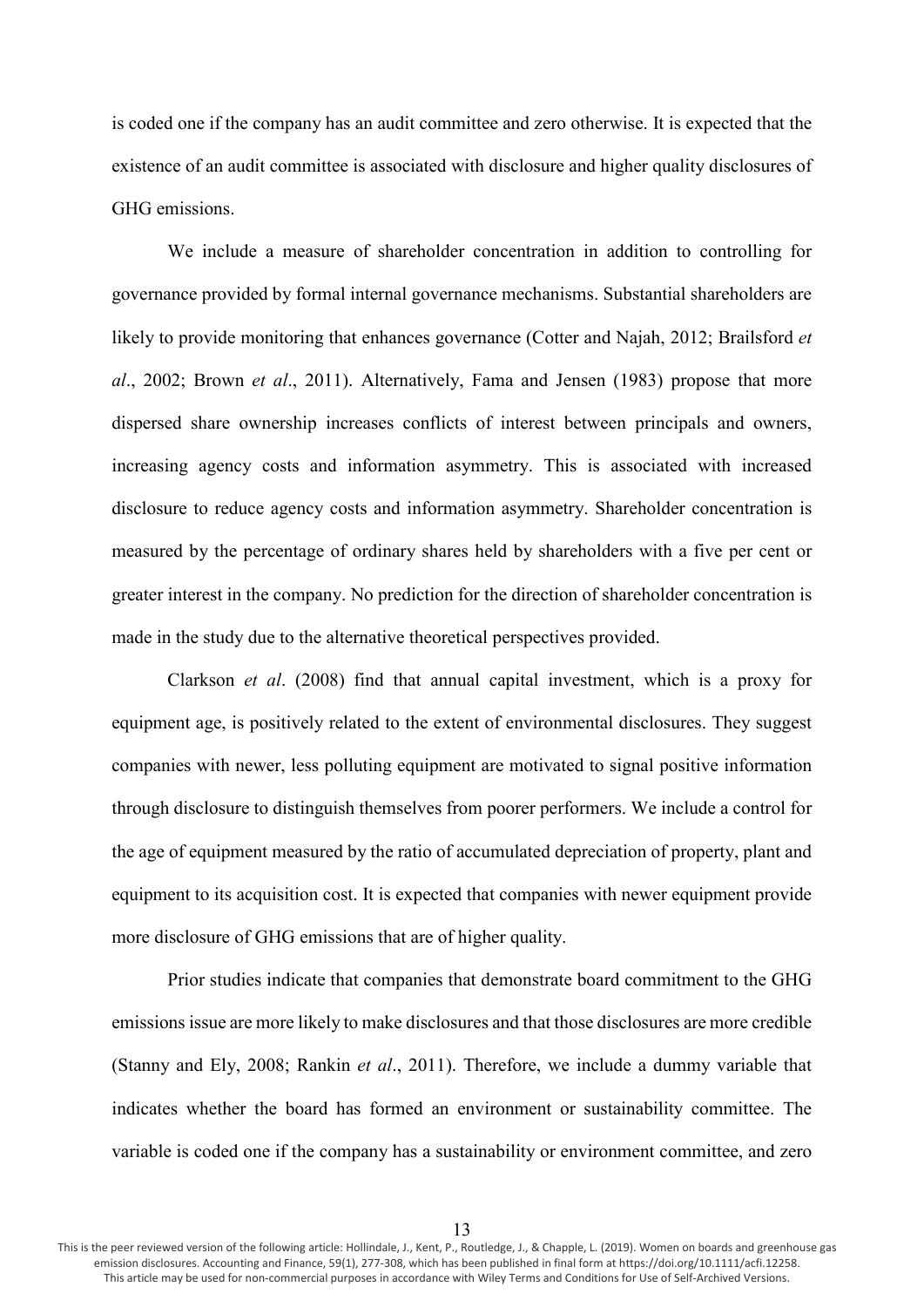otherwise with the expectation that companies creating this committee have disclosure and higher quality disclosures of GHG emissions.

Legitimacy theory suggests that companies adopt environmental reporting when their operations are inconsistent, or perceived to be inconsistent, with society's norms and expectations (Cowan and Deegan, 2011; Bebbington *et al*., 2008,). Numerous previous studies provide evidence that legitimisation is an important motivation for companies making voluntary disclosures.

One group of these studies has used proxies for social pressure to identify companies that have a propensity to make voluntary disclosures. These proxies include the incidence of environmental lobby group activity, prosecution by environmental agencies and adverse media coverage resulting in community concern (Deegan and Gordon, 1996; Deegan and Rankin, 1996; Brown and Deegan, 1998; Deegan *et al*., 2002; Kent and Monem, 2008). We consider companies to have greater social pressure when they are the subject of unfavourable media reports, and have a greater propensity to make legitimising disclosures. We searched the Factiva electronic database for any news items relating to the sample companies for the period 1 January 2006 to 31 December 2007 to identify whether the companies had adverse media reports regarding the natural environment. Search terms used included environment, carbon, greenhouse, emissions, sustainability and energy use. We include an indicator variable that takes a value of one if the company had an adverse media report and zero otherwise to control for the effect of social pressure. It is expected that companies with adverse publicity in the media report GHG emission disclosures that are of higher quality to legitimise their companies' operations.

Companies are more likely to make voluntary environmental disclosures if it materially reduces their agency costs of debt. Leverage is included in our analysis to control for reporting incentives arising from reliance on debt financing for company operations (Brown *et al*., 2011).

14

This is the peer reviewed version of the following article: Hollindale, J., Kent, P., Routledge, J., & Chapple, L. (2019). Women on boards and greenhouse gas emission disclosures. Accounting and Finance, 59(1), 277-308, which has been published in final form at https://doi.org/10.1111/acfi.12258. This article may be used for non-commercial purposes in accordance with Wiley Terms and Conditions for Use of Self-Archived Versions.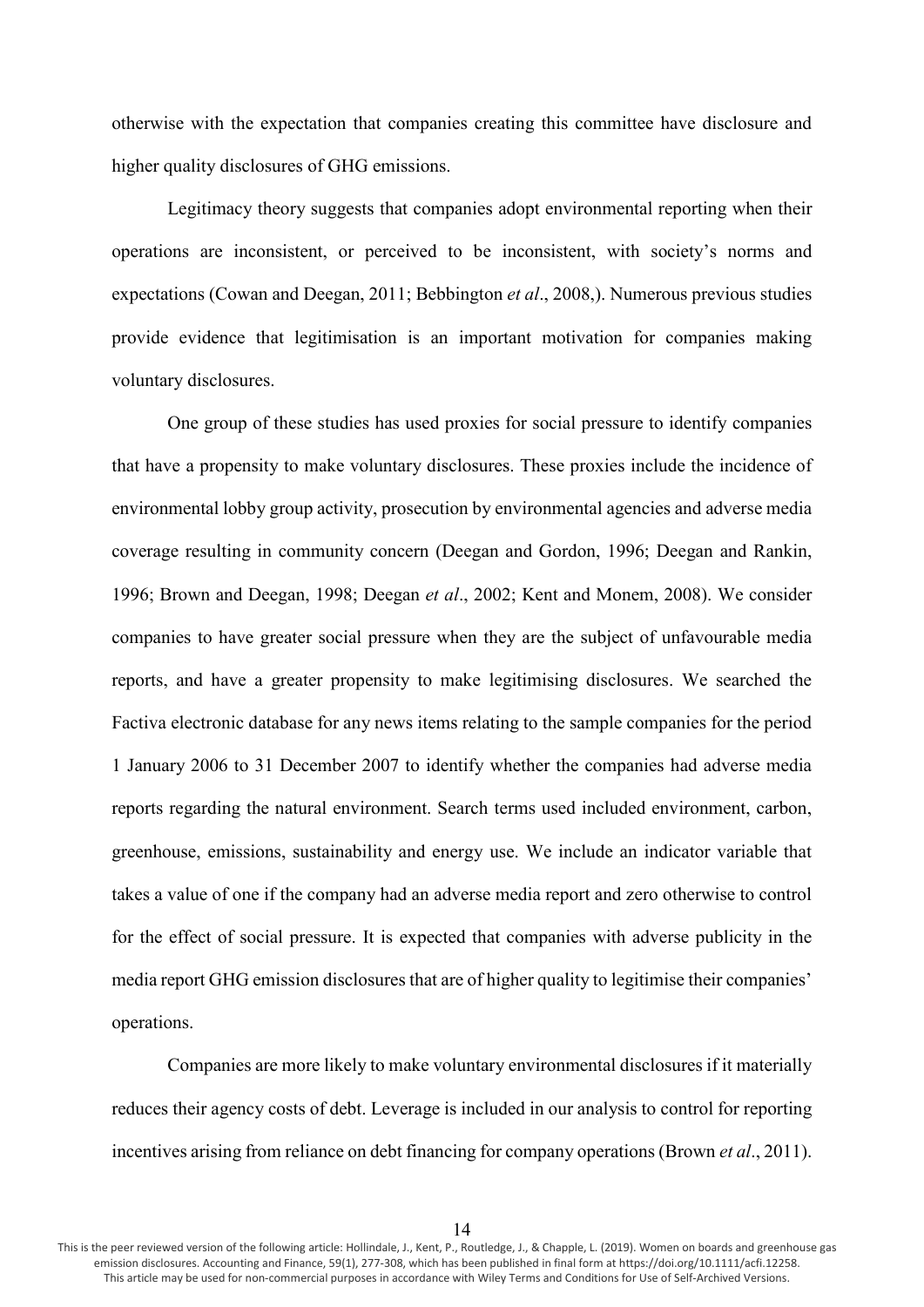We also include dummy variables that indicate whether the company obtained either new debt or equity financing in their accounting period after 2007. This was determined by examining the 2008 statement of cash flows and identifying companies that reported proceeds from borrowings and proceeds from issues. We expect those companies with higher debt levels and those wanting to raise additional equity or debt in the following year to report GHG emissions disclosures that are of higher quality.

Voluntary reporting of environmental and carbon information is costly; therefore, financial performance is related to the probability that companies undertake this reporting (Jones *et al*., 2007; Luo *et al*., 2013). Financial performance is included in our analysis as a control variable, and is measured by Tobin's Q (Guidry and Patten, 2012). It is expected that companies with a higher Tobin's Q provide more and higher quality disclosures of GHG emissions.

## *3.6 Statistical Analysis*

The equations below show the regression models used to test the hypothesis. The dependent variable in Model 1 is a dichotomous indicator for whether the company has made a GHG emissions related disclosure (Equation 1 below). The analysis is therefore conducted using logistic regression. This analysis uses a matched sample of disclosing and non-disclosing companies based on size and industry. Therefore, it is unnecessary to include the size and industry controls in model 1.

The dependent variable for Models 2, 3 and 4 (Equation 2 below) is a continuous measure of total, hard and soft disclosures made by each company. The analysis is conducted using Tobit regression to account for the censoring of the dependent variable at zero.

*Disclose* =  $f(\beta_0 + \beta_1)$  *Sole female director* +  $\beta_2$  *Multiple female director* + *Β<sup>3</sup> Shareholder concentration + β4 Performance + β5 Equipment age + β6 Leverage + Β<sup>7</sup> Majority independence + β8 Dual CEO/board chair + β9 Audit committee + Β<sup>10</sup> Environment committee + β11 Adverse media + β12 New debt +*   $\beta_{13}$  New equity + e (1)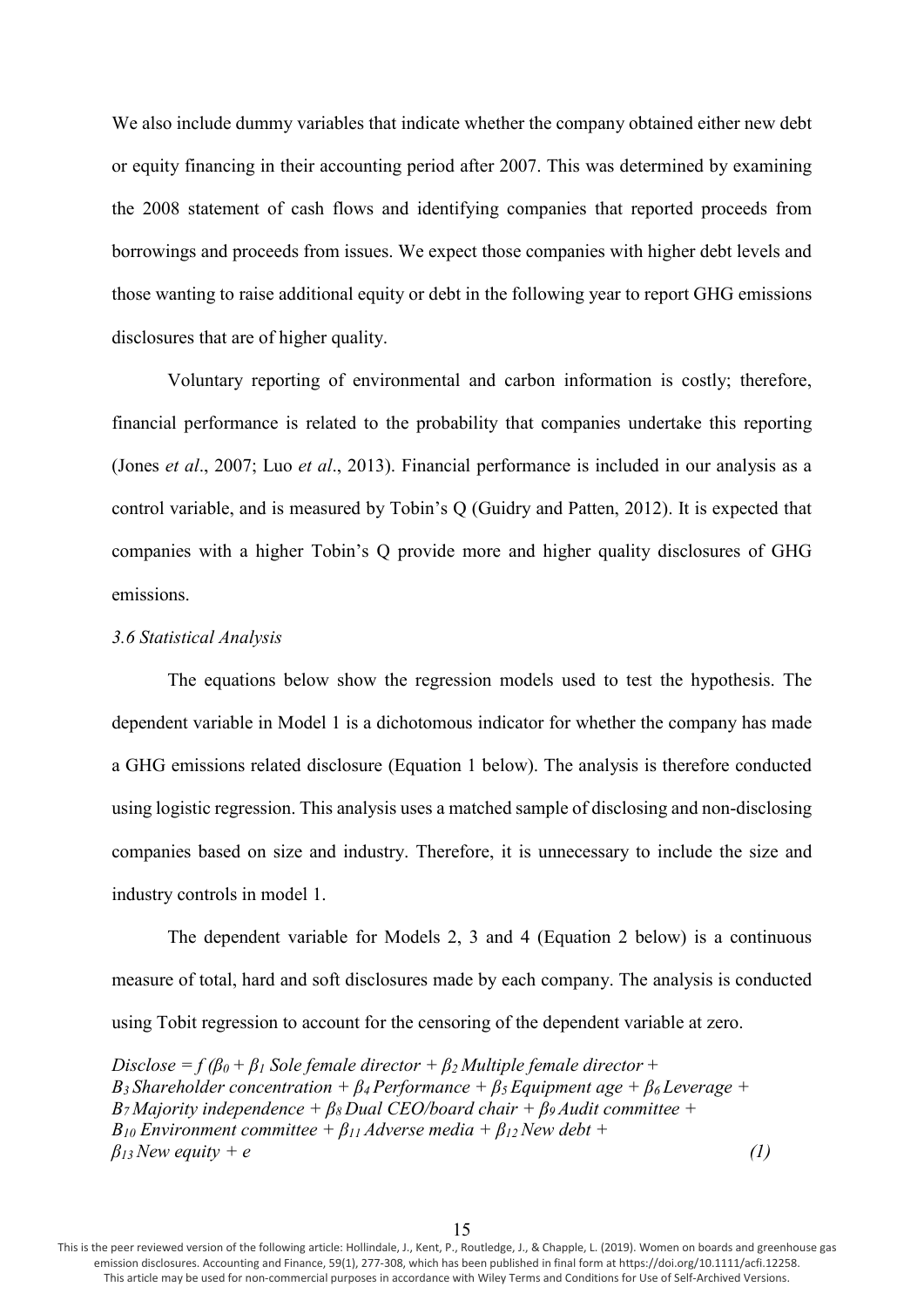*Total / Hard / Soft* =  $\beta$ <sub>*l*</sub> *Sole female director* +  $\beta$ <sub>*2</sub></sub> <i>Multiple female director* +</sub> *β3 Shareholder concentration + β4 Performance + β5 Equipment age + β6 Leverage + β7 Majority independence + β8 Dual CEO/board chair + β9 Audit committee +*   $\beta_{10}$  *Environment committee +*  $\beta_{11}$  *Adverse media +*  $\beta_{12}$  *New debt +*  $\beta_{13}$  *New equity +*  $\beta_{14}$  *Size* +  $\beta_{15}$  *Industry* + *e* (2)

These variables are defined n Table 1.

## **Table 1 about here**

# **4. Results**

## *4.1 Descriptive Statistics*

Table 2 summarises the disclosure quality index scores and provides descriptive statistics for each index item and for the aggregated hard and soft disclosure scores. Data for hard disclosures are reported in Panel A, and soft disclosures are reported in Panel B.

A total of 137 (67.49 per cent) of the 203 disclosing companies in the sample made hard disclosures while 199 (98.03 per cent) made soft disclosures. The most frequent hard disclosure was about governance structure and management systems at 56.65 per cent. For other hard disclosures, 53.69 per cent of companies made disclosures about their credibility through external certification or verification and only 7.89 per cent disclosed information on environmental spending related to GHG emissions. The highest score for the hard disclosure index category was 9 out of a possible 18.

The most frequent soft disclosures were about vision and strategy at 80.79 per cent and a description of the company's environmental profile at 78.82 per cent. Only 25.62 per cent of companies made disclosures about environmental initiatives relating to GHG emissions. The highest score for the soft disclosure index category was 10 out of a possible 16.

### **Table 2 about here**

Table 3 reports the correlations between independent variables. Correlations were not of a sufficient magnitude to raise concerns about multicollinearity and values of variance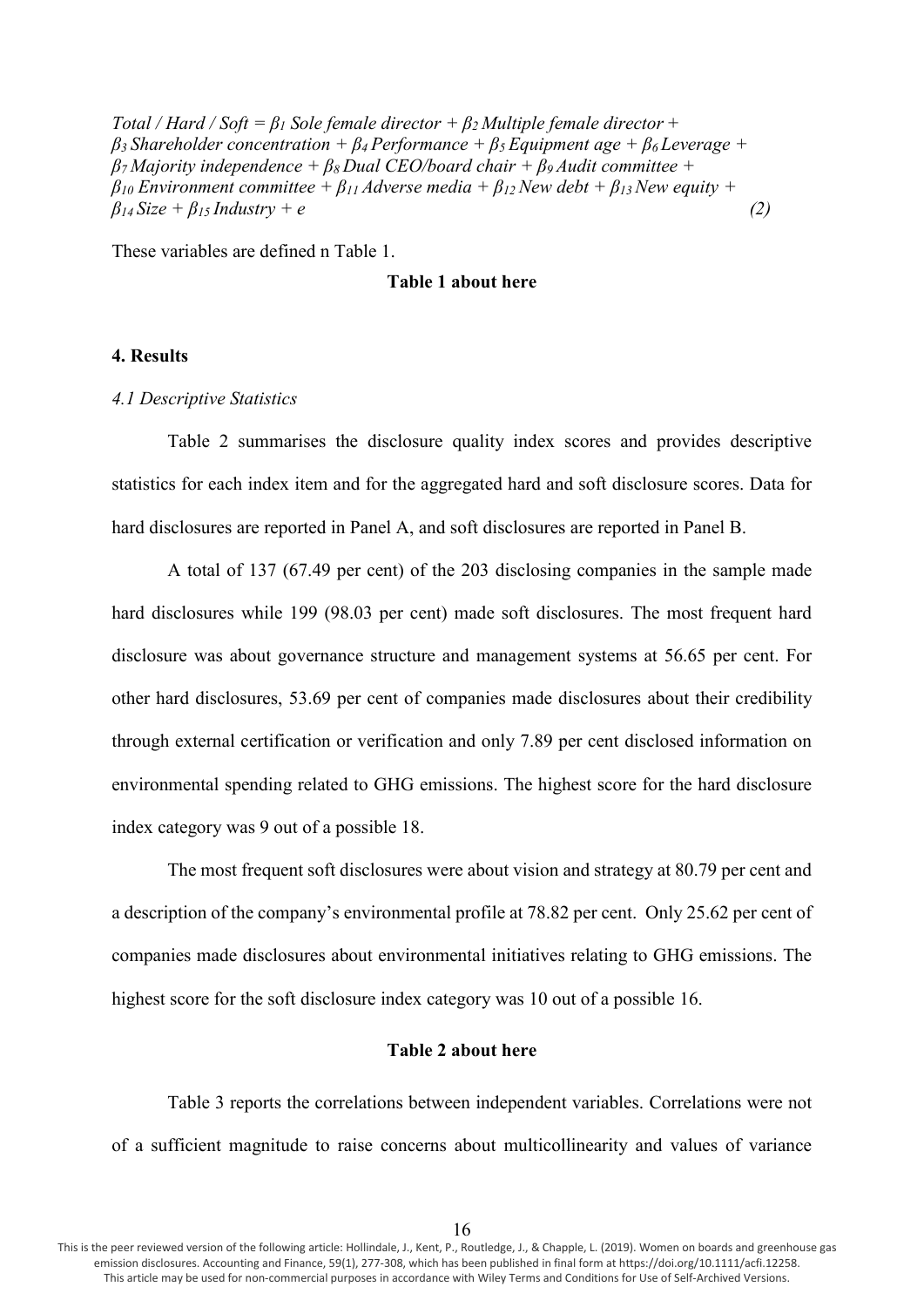inflation statistics for all variables were less than the recommended threshold of 10 (Tabachnick and Fidell, 2001). The highest correlation is 0.49 between size and leverage. To further test for multicollinearity problems with these variables, a preliminary regression analysis was conducted with and without the leverage variable and the results remained unchanged.

The sole female director indicator variable is significantly positively correlated with board independence, the existence of an audit committee, and the existence of an environment committee. This suggests that companies with overall stronger governance are more likely to make a female board appointment. As expected, single and multiple women on boards are significantly and positively correlated with size.

# **Table 3 about here**

Table 4 presents descriptive statistics for the independent variables. Descriptive statistics are provided for the disclosing and non-disclosing companies, along with tests of differences between the groups where appropriate.

Data for the female director variables are reported in Panel B. Frequency of female director appointment is significantly greater for disclosing companies at 40.89 per cent, compared to 32.51 per cent for non-disclosing companies. A sole female director exists for 27.59 per cent of the disclosing companies, compared to 26.11 percent for non-disclosing companies. The sole female director variable is not significantly different between the groups. In contrast, 13.30 per cent of disclosing companies have multiple female directors, compared to only 6.40 per cent of non-disclosing companies, with the difference significant at  $p<0.05$ . Additional analysis of the female director variable is presented in Panel D of Table 4, which shows very few companies in either group have more than two female directors. Thus, the extent of women on Australian company boards remains relatively limited.

Descriptive data for the control variables are reported in Panels A and B of Table 4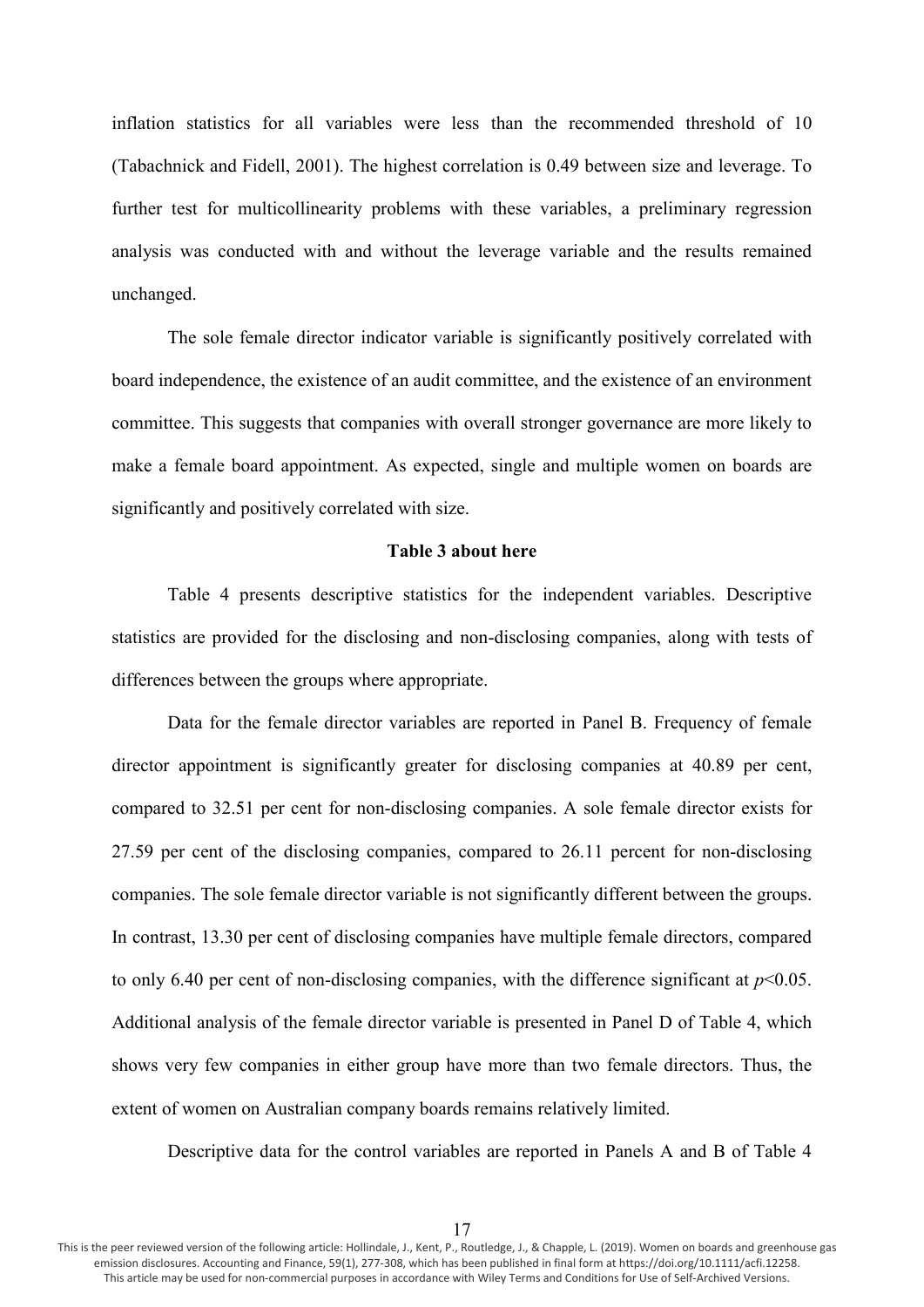Significant differences are observed between GHG disclosers and non-disclosers for most of the control variables. Disclosing companies have significantly greater average performance, leverage, size and inflow of new debt. The significant difference in size reflects our application of the closest match method for matching disclosing and non-disclosing companies. The difference suggests it is possible that the matching variables still have some influence. Therefore, we include size and industry fixed-effects variables in the disclosure quality analysis*.* We check for any effects of the matching variables by running the analysis with and without asset size and industry classification for the logit analysis with *disclose* as the dependent variable. Neither asset size nor any industry fixed-effects variables were significant when included in the regression, and made little difference to the reported results.

Board governance is stronger for disclosing companies. A significantly greater percentage of disclosing companies have a majority of independent directors, non-dual CEO/board chair structure, larger board size, formation of an audit committee, and formation of an environment or sustainability committee. In addition, disclosers are more often the subjects of adverse media coverage than non-disclosers.

Panel C provides industry data for the sample. The reported percentages are the same for the disclosing and non-disclosing company groups because the sample is matched on industry. The most frequent industry classifications are materials, financials, industrials and energy. The financials industry group has the highest percentage of female directors at 57.95 percent, followed by consumer discretionary at 46.15 percent and then consumer staples at 44.44 percent. These three industry groups also have the highest percentage of female directors for analysis across disclosing and non-disclosing companies. Comparison of female director percentages for industry groups across disclosing and non-disclosing companies show disclosing companies have a higher percentage of female directors for seven of the ten reported groups.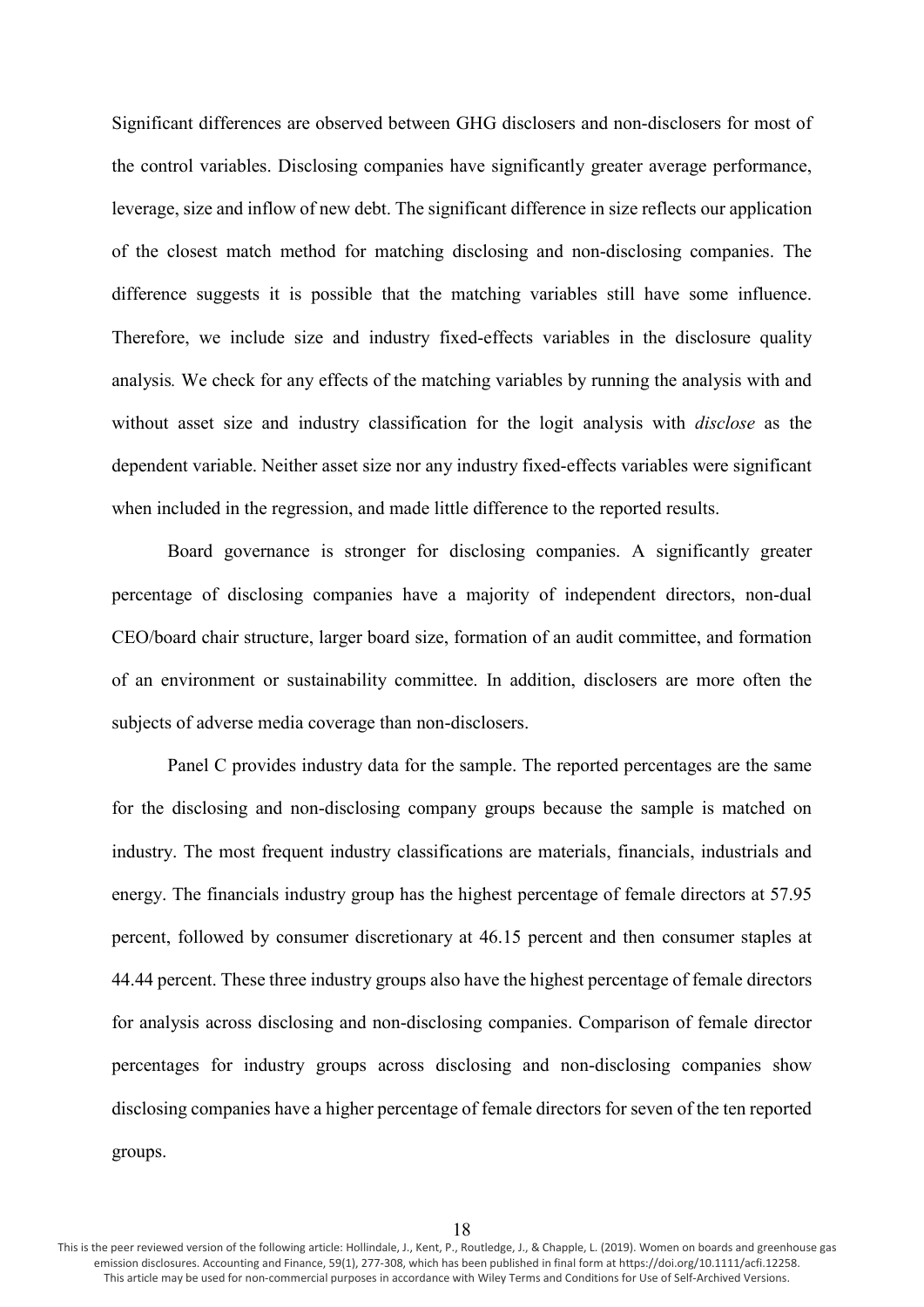## **Table 4 about here**

#### *4.2 Multivariate Results*

Table 5 provide results of logistic regression analysis (Model 1) for the matched sample of GHG disclosing and non-disclosing companies. This analysis partially tests hypothesis one, that companies with women on boards are more likely to make GHG emissions related disclosure. The indicator variable for the existence of a sole female director is not significant. However, the multiple female director variable is significant  $(p<0.05)$  with a positive coefficient. This indicates that companies with multiple female directors are more likely to make GHG emissions related disclosures. The result supports the hypothesis but the positive relation between gender diversity and disclosure is conditional on the existence of more than one female director.

In Model 1, significant results are found for several of the control variables. Lower shareholder concentration is related to GHG emissions disclosure  $(p<0.05)$ , in support of stewardship theory. An additional explanation is that companies with concentrated shareholding tend to provide private information to investors regarding risk and opportunities related to GHG emissions, while companies with more dispersed ownership provide more annual and sustainability report disclosures. Performance  $(p<0.01)$ , existence of a dual CEO/board chair  $(p<0.05)$ , the existence of an environment or sustainability committee ( $p$ <0.10), and acquisition of new debt ( $p$ <0.01) are significantly associated with more GHG emissions disclosure.

Table 5 also provides results of the Tobit regression analyses that test the second part of the hypothesis. Regressions for total (Model 2), hard (Model 3) and soft disclosures (Model 4) are reported. The sole female director variable is not significant for the total disclosure regression (Model 2). However, the multiple female director variable is significant  $(p<0.05)$ and has a positive coefficient. Therefore, companies with multiple female directors have higher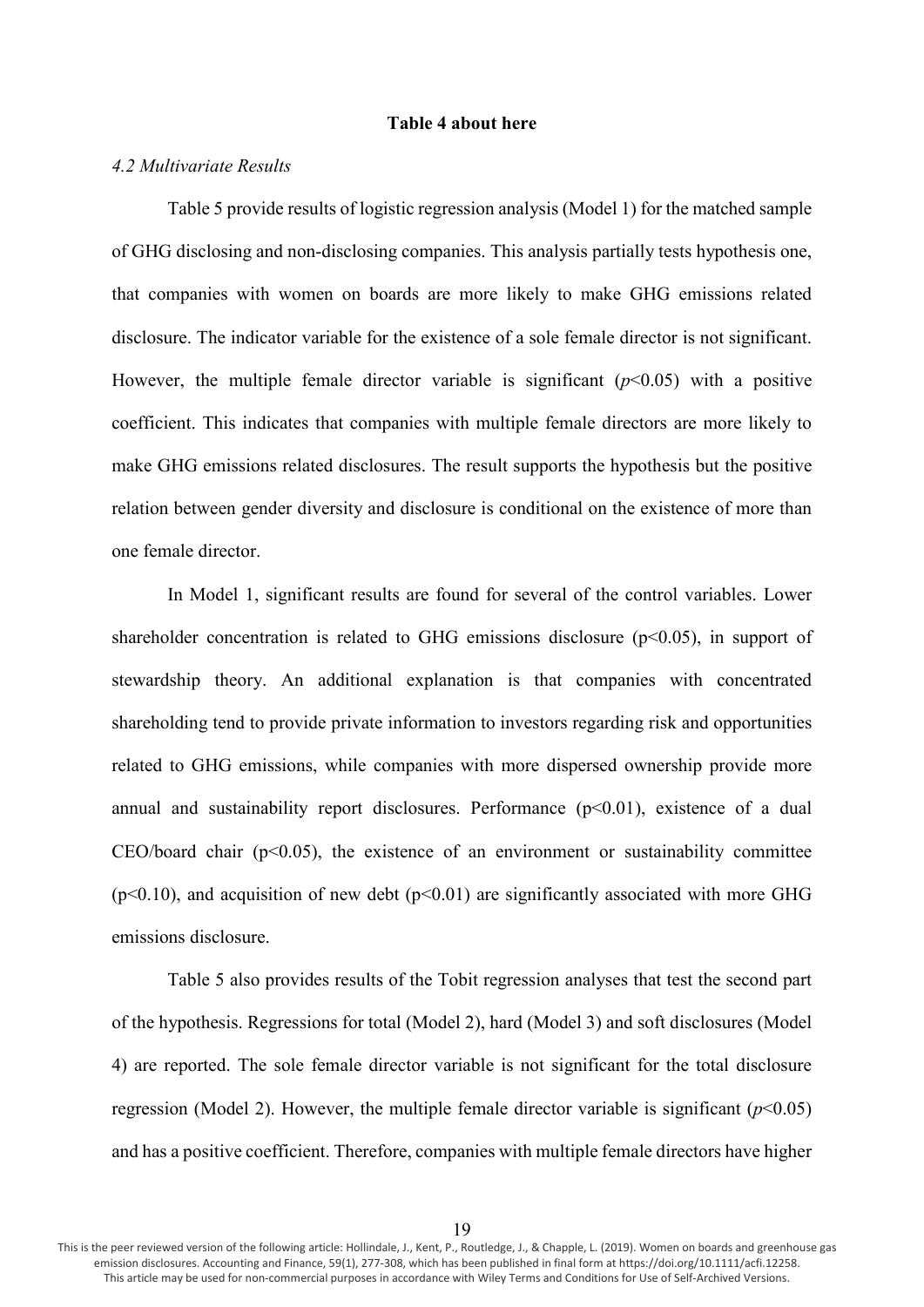total GHG emissions related disclosures. Similar results are observed for Models 3 and 4, which test hard and soft disclosures respectively. The sole female director variable is not significant, while the multiple female director variable is significant. Overall, the results support our hypothesis but the expected positive association between women on boards and the quality of GHG related disclosure is conditional on the existence of more than one female director on the board.

Results for the control variables are similar for the total, hard and soft disclosure index models (Models 2, 3 and 4). A majority of independent directors is significant for the total and soft disclosure models  $(p<0.10)$ . The existence of an environmental board sub-committee and a dual CEO/board chair are significant  $(p<0.05)$  in all models. Financial performance and issue of new debt are significant  $(p<0.01)$  in all models for the financial controls. Equipment age and leverage are marginally significant (*p*<0.10) in the soft disclosure model only. The size variable is only significant in the hard disclosure model  $(p<0.05)$ . This suggests that larger companies are more likely to make verifiable disclosures because of their greater sensitivity to the perception of poor GHG emissions performance. Finally, we find that concentrated shareholding is significant with a negative coefficient in the total  $(p<0.05)$ , hard  $(p<0.10)$  and soft ( $p$ <0.05) disclosure models. Again, this is consistent with stewardship theory, with dispersed ownership leading to directors providing higher quality annual and sustainability report disclosures of GHG emissions.

#### **Table 5 about here**

## *4.3 Additional Analysis*

Our theory and hypothesis section suggests that companies in the Australian setting that have women on their boards are innovative early adopters of board gender diversity. It is possible that innovative companies are also more likely to make GHG emissions disclosures. In addition, it is possible that women self-select onto boards of companies that demonstrate

This is the peer reviewed version of the following article: Hollindale, J., Kent, P., Routledge, J., & Chapple, L. (2019). Women on boards and greenhouse gas emission disclosures. Accounting and Finance, 59(1), 277-308, which has been published in final form at https://doi.org/10.1111/acfi.12258. This article may be used for non-commercial purposes in accordance with Wiley Terms and Conditions for Use of Self-Archived Versions.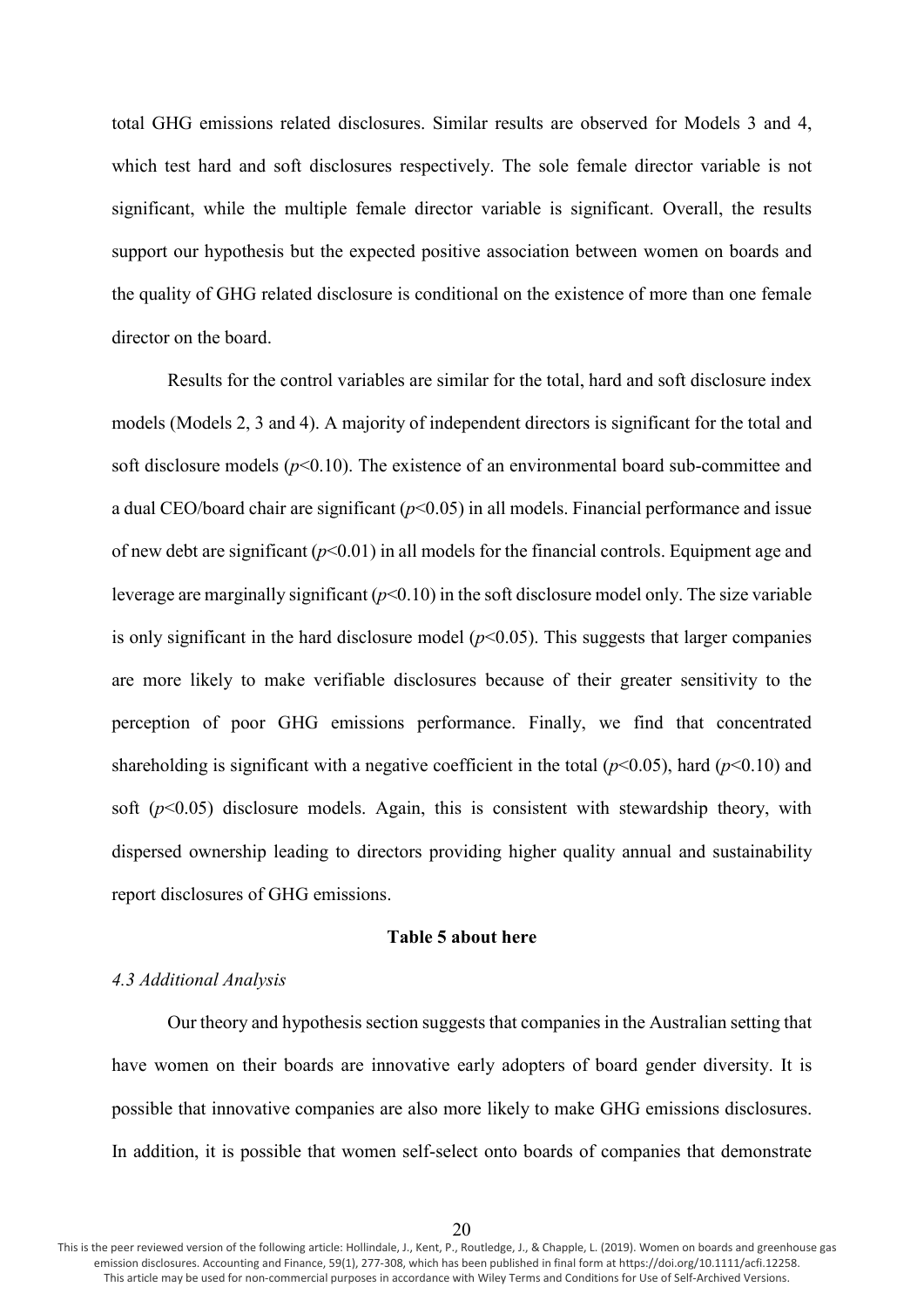corporate social responsibility by their GHG emissions disclosure. Therefore, the observed relation in our main analysis between women on boards and GHG emission disclosure may be affected by omitted variables or reverse-causation problems (Gippel *et al*., 2015; Brown *et al*., 2011; Schultz *et al*., 2010). These endogeneity issues have potential confounding effects for our analysis.

We test our results for robustness to potential effects of women on boards being an endogenous variable. Within our observational data, companies with women on their board are analogous to a treatment group, yet the treatment is not randomised because of the endogeneity issues described above. We use the treatment effect variation of the Heckman (1979) selection model to address this econometric problem (Maddala 1983; Guo and Fraser 2014). The analysis is conducted using the STATA *etregress* routine, with a control function estimation used to calculate the conditional probability of a single or multiple female director on the board, which is included as the test variable in Model 1. The female director variables remain significant in this regression if our results regarding women on boards are robust to the effects of endogeneity.

Following prior studies (Srinidhi *et al*., 2011; Ben-Amar *et al*., 2015), the selection model includes governance variables, a measure of shareholder concentration, and financial and industry variables. We also include an indicator variable for the presence of directors with multiple directorships as wider experience is likely to influence the board to understand the value of women on boards.

The untabulated results of the endogenous treatment-regression model show the conditional probability of the multiple female director variable is significant. This confirms the main result that multiple female directors have a positive influence on GHG emissions disclosure. The results for the control variables in the endogenous treatment-regression model are substantively the same as those reported in the main analysis.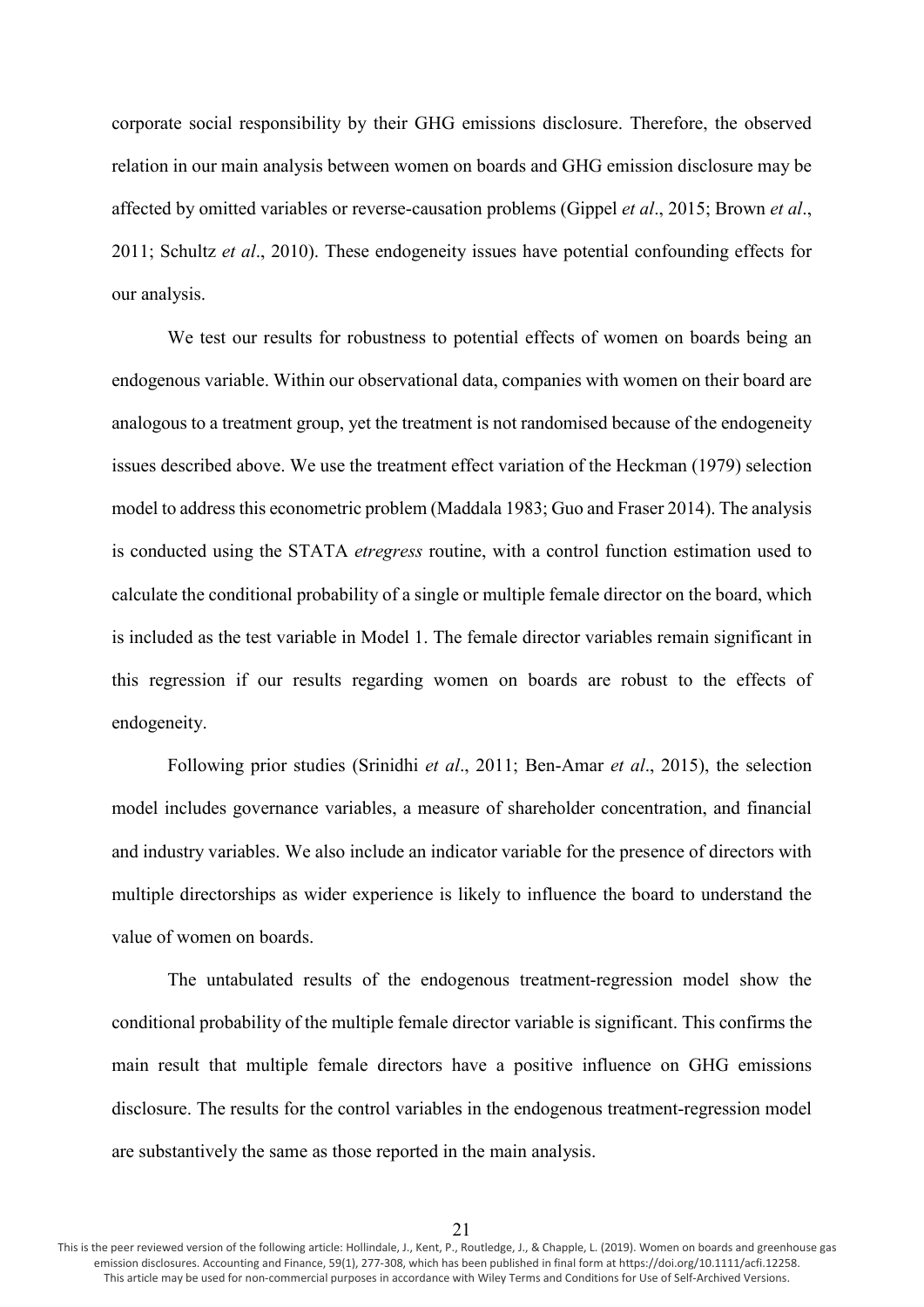We also consider the implications of appointment of female directors as a symbolic gesture to enhance gender diversity. When female director appointments are properly motivated, there is an increased likelihood of a systematic improvement in board processes. We present additional analysis in Table 6 to determine whether female director expertise is related to GHG disclosure. For this analysis, expertise is measured according to whether a female director has board appointments at other companies. Dichotomous variables are used which indicate whether a female director is a sole board member or a member of multiple boards. The variable female director – sole appointment is coded one if female board members are only appointed to a single board, and zero otherwise. The variable female director – multiple appointment is coded one if a female board member is appointed to multiple boards, and zero otherwise.

# **Table 6 about here**

We find that the sole appointment variable is not significant, but the multiple appointment variable is marginally significant and positively associated (p<0.10) with total GHG related disclosures and soft disclosures  $(p<0.05)$ . Therefore, the presence of an experienced female director on the board is associated with increased disclosure quality. Given that experienced female directors are unlikely to be token appointments, the result indicates that inclusion of women on boards motivated to increase board capital is positively associated with GHG emissions related disclosure quality.

It is possible that companies in our 2007 sample were larger companies and therefore subject to reporting thresholds for the first NGER Act reporting year of 2008. Larger companies potentially have bigger more diverse boards and they could have started to produce higher quality reports in anticipation of the new legislation. To test our results to this possible confounding effect, we conduct additional analysis that controls for future NGER Act reporting. First, we identify companies in our sample that report under the NGER Act in 2008

This is the peer reviewed version of the following article: Hollindale, J., Kent, P., Routledge, J., & Chapple, L. (2019). Women on boards and greenhouse gas emission disclosures. Accounting and Finance, 59(1), 277-308, which has been published in final form at https://doi.org/10.1111/acfi.12258. This article may be used for non-commercial purposes in accordance with Wiley Terms and Conditions for Use of Self-Archived Versions.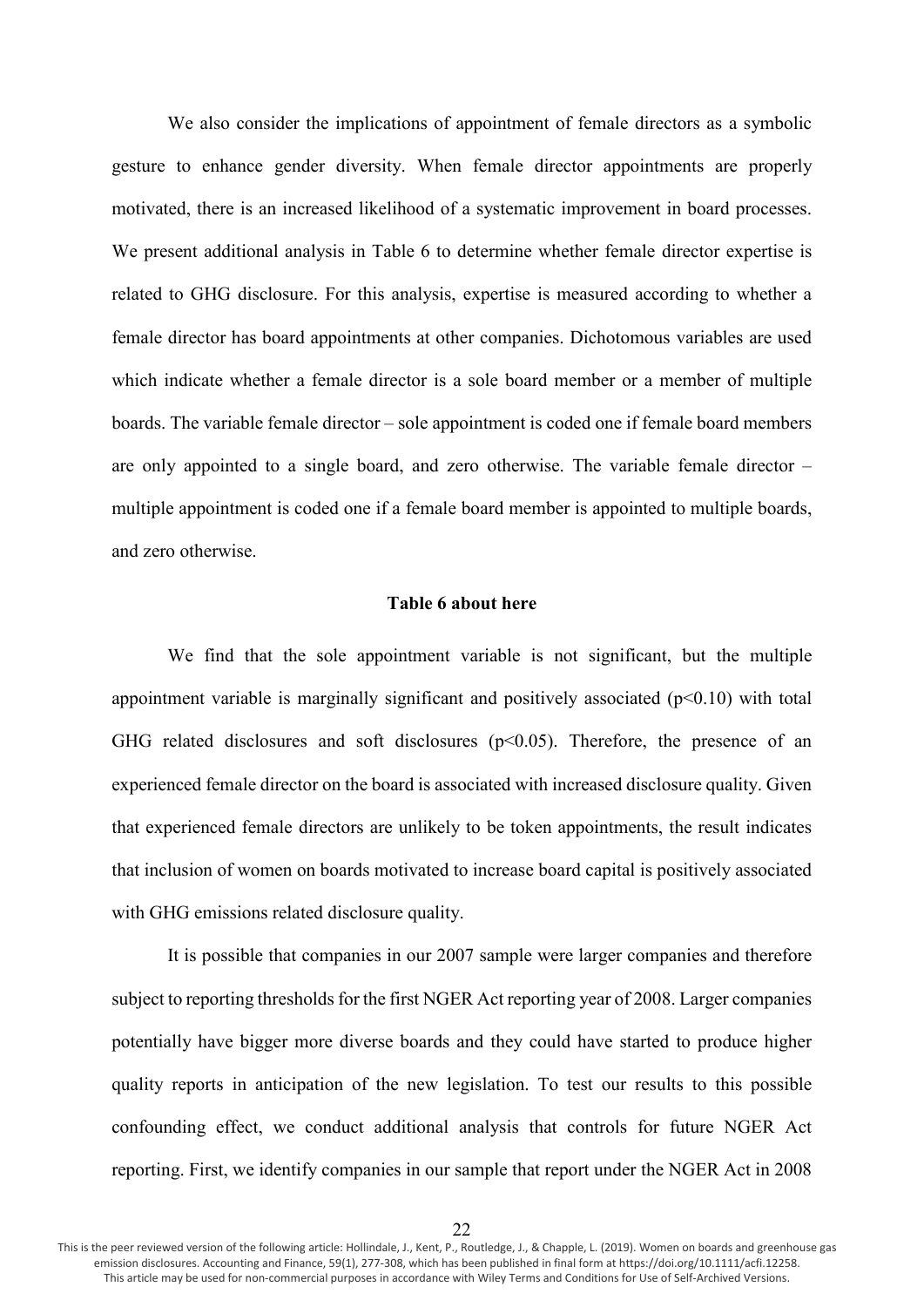or 2009 and create a dummy variable that indicates reporting in either year. We re-run the main analysis including this control variable, and the (unreported) results for the female director variables remain unchanged. In addition, we re-run the main analysis with a reduced sample that excludes companies that reported in 2008 or 2009 under the NGER Act and their matched company. The results of this analysis are presented in Table 7. Again, we find the results for the female director variables remain unchanged except for increased levels of significance for the multiple female director variable.

## **Table 7 about here**

W conduct a longitudinal case study covering the Annual Reports from 2013 to 2015 of Australian Ethical Investment Ltd (EAI) to support our empirical results and illustrate the influence of multiple women on the board and the disclosures of GHG emissions. Australian Ethical Investment Ltd (AEI) was established in 1986 as an independent funds manager to allow investors to invest their funds in ethical and socially responsible operations (AEI, 20013). On 17 December 2002, AEI became a listed public company and a member of the ASX (AEI, 2003).This company had no requirement to report under the NHER act in 2008 or 2009.

Male directors have typically dominated the AEI board with backgrounds in banking, finance and economics. By 2006, three females held positions as independent directors and at the end of the 2007 reporting period there were four female directors. Female directors while serving together have made a significant impact on the GHG emissions and sustainable reporting and reputation of this company.

Caroline Le Couteur, was a founding member and director of AEI for 18 years. She holds degrees in economics and business, and a graduate diploma in environmental and development management. Caroline is recognised with embedding sustainability reporting in the company, and been praised for her focus on managing and reporting on the company's

This is the peer reviewed version of the following article: Hollindale, J., Kent, P., Routledge, J., & Chapple, L. (2019). Women on boards and greenhouse gas emission disclosures. Accounting and Finance, 59(1), 277-308, which has been published in final form at https://doi.org/10.1111/acfi.12258. This article may be used for non-commercial purposes in accordance with Wiley Terms and Conditions for Use of Self-Archived Versions.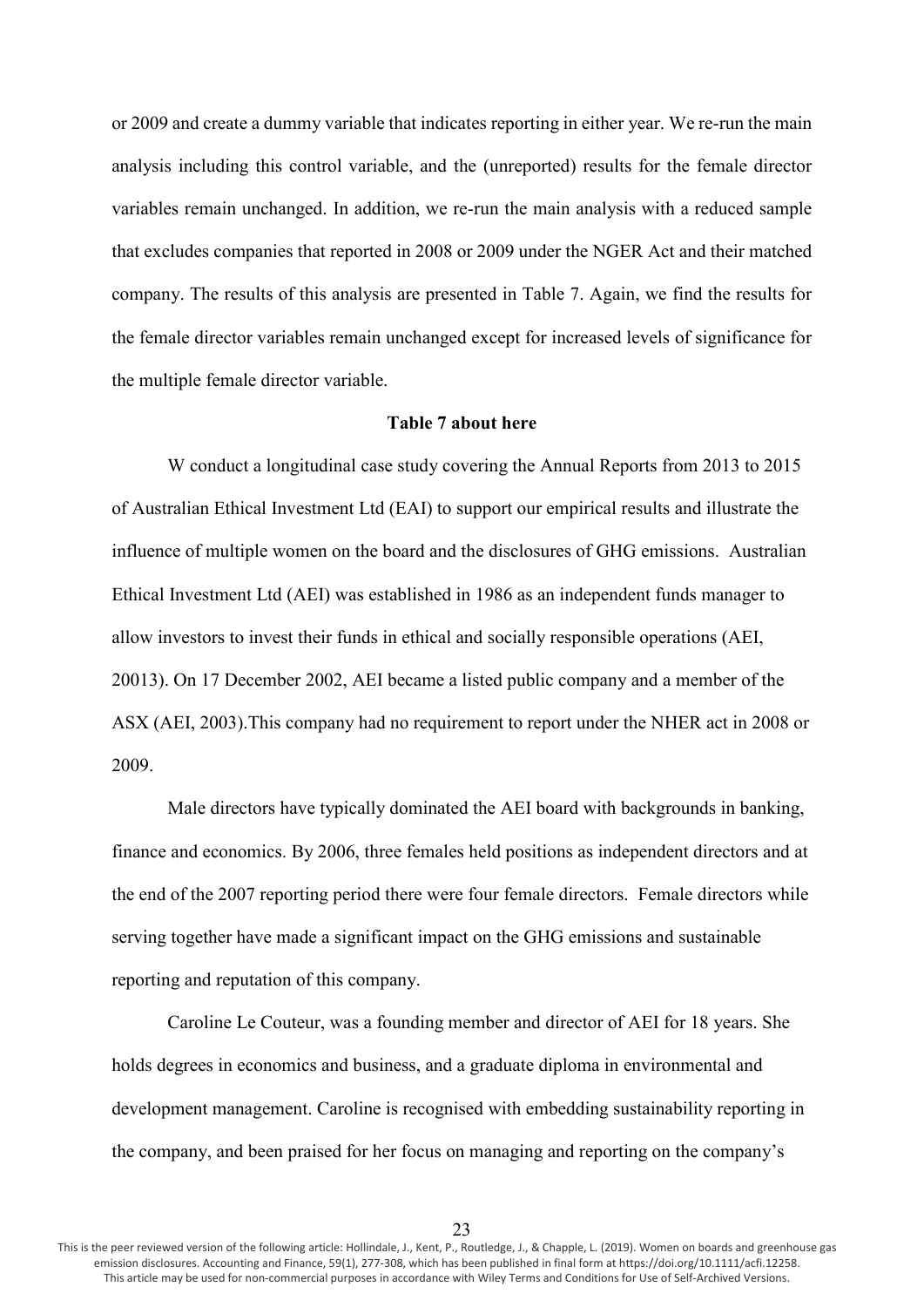environmental footprint (EAI, 2003-2015). In 2005, Naomi Edwards with a formal qualification of a BSc (Hons) joined the AEI board as a non-executive director and chair and held these positions until March 2011. The company under Naomi's leadership entered into commitments with external parties concerned with the prevention of environmental harm. By 2006 AEI was a signatory to two prominent initiatives, the Carbon Disclosure Project and the UN Principles for Responsible Investment, roles still held by the company 2016. In 2007 the company moved into refurbished low-energy and environmentally friendly commercial premises (EAI, 2003-2015).

AEI was the winner of the Association of Chartered Certified Accountants 2005 award for sustainability reporting. The company received a special commendation in the 2007 United Nations Association of Australia World Environment Day Awards, and was the Commercial Winner and the Overall Winner of the Keep Australia Beautiful ACT Sustainable Cities Awards that same year. The company was also recognised as the first runner up for the best non-financial reporting by a small to medium enterprise at the 2007 CR Reporting Awards, by CorporateRegister.com, the biggest online directory of corporate responsibility and sustainability reports in the world (EAI, 2003-2015).

They won the Banksia Environmental Foundation award for the Built Environment for their commercial premises in 2008 and these premises also received a six-star Green Star Certified Rating by the Green Building council of Australia. In 2008, AEI's Australian Ethical Retail Superannuation Fund received the inaugural Infinity Award, recognition by the Conference of Major Super Funds, for being Australia's most environmentally and socially conscious fund and leader in both sustainable investment and sustainable business practices (EAI, 2003-2015).

#### **6. Conclusion**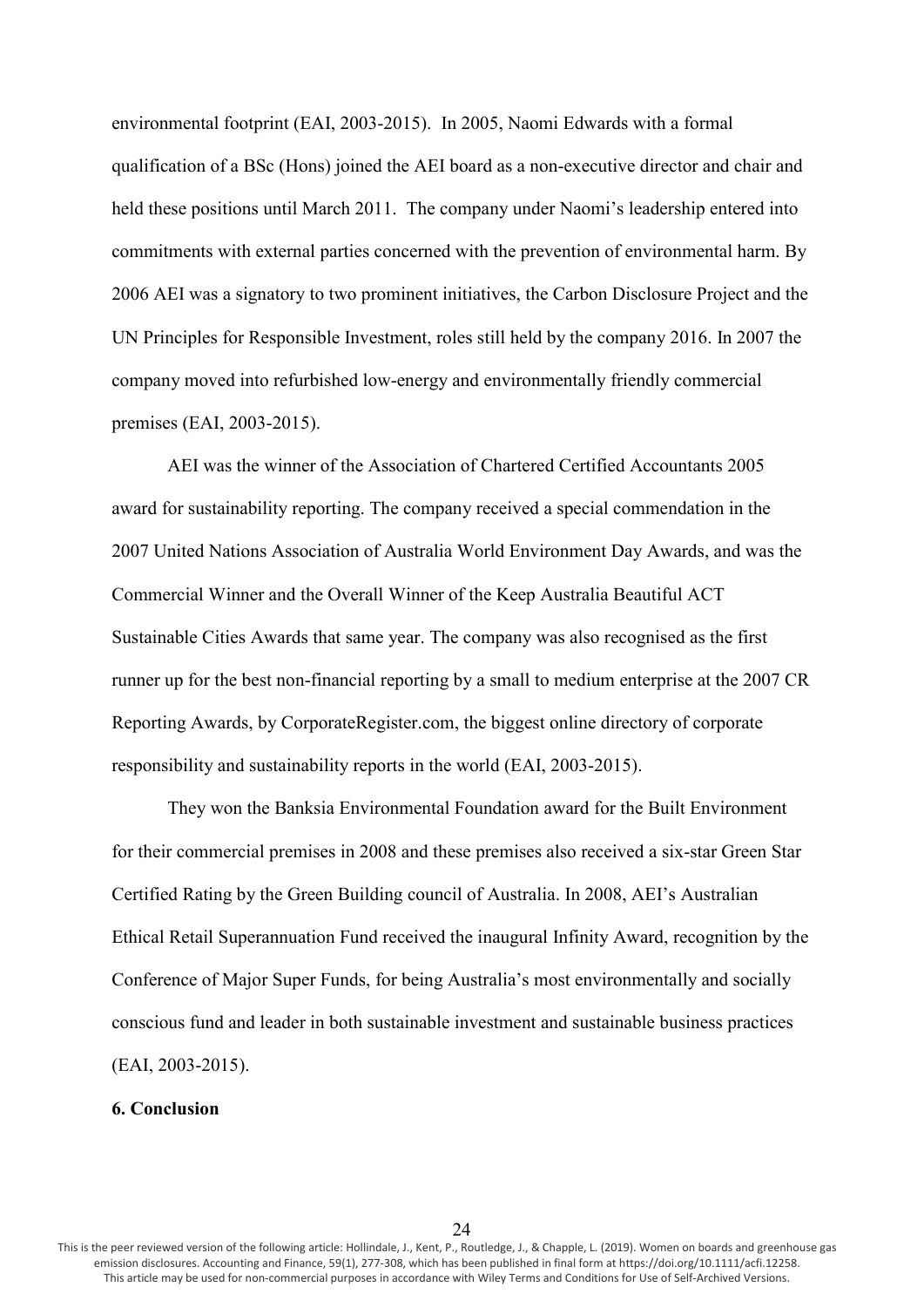The empirical results and our case study show that companies with multiple women on the board have superior quantity and quality of GHG emissions related disclosure. This is important research because it provides evidence to companies when electing their boards. It is also important for regulators to have this evidence when they debate the need for mandatory quotas of females on boards.

The cross-sectional analysis conducted in this study does not address the important question of how changes in the number of women on boards are related to board performance in the area of GHG emissions disclosure. This represents an opportunity for future research. Countries such as Australia that adopt a comply or explain approach to board diversity provide an ideal setting for examining this issue, and provides a point of comparison for studies conducted in settings where mandatory quotas exist.

Our findings highlight research issues that could be addressed in future studies. For example, we find that the existence of multiple female directors is required for women on boards to have an impact on voluntary GHG emission disclosures. This raises questions regarding the optimal proportion of female directors required to improve board processes and changes required to increase female representation on Australian boards.

Our study has the limitation of not being generalisable to other countries so that similar research should be conducted in other countries. It also has the limitation that an index is used to measure GHG emission related disclosures and indexes are subjective. However, despite these shortcomings, content analysis allows for a more refined and detailed classification measure of GHG emissions disclosure and provides incremental insight regarding the *degrees and dimensions* of reporting (Halme and Huse, 1997).

This is the peer reviewed version of the following article: Hollindale, J., Kent, P., Routledge, J., & Chapple, L. (2019). Women on boards and greenhouse gas emission disclosures. Accounting and Finance, 59(1), 277-308, which has been published in final form at https://doi.org/10.1111/acfi.12258. This article may be used for non-commercial purposes in accordance with Wiley Terms and Conditions for Use of Self-Archived Versions.

.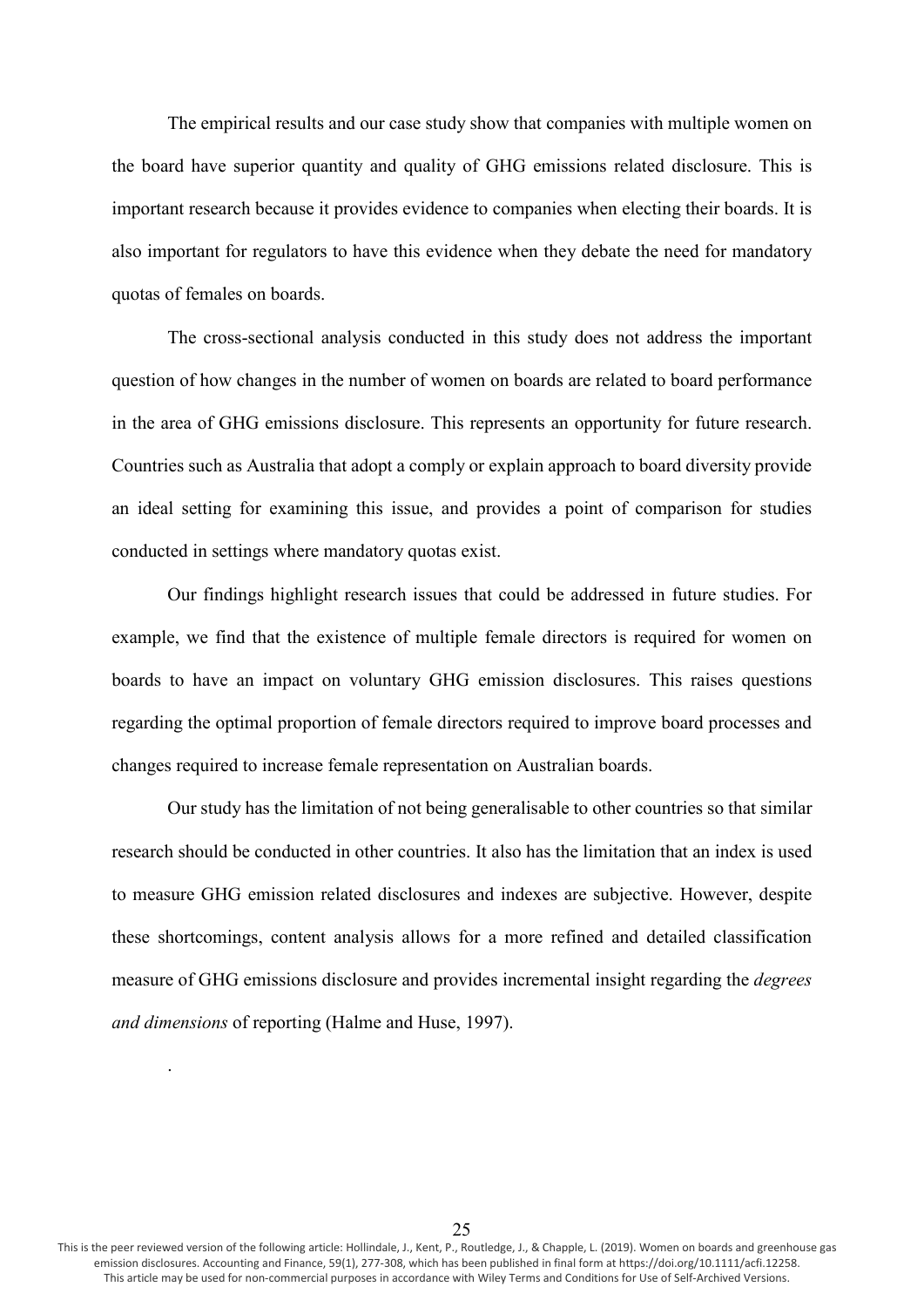## **References**

- Adams, C. A., and G. R. Frost, 2006, The internet and change in corporate stakeholder engagement and communication strategies on social and environmental performance, *Journal of Accounting & Organizational Change* 2, 281-303.
- Adams, R. B., and D. Ferreira, 2009, Women in the boardroom and their impact on governance and performance, *Journal of Financial Economics* 94, 291-309.
- Aerts, W., and D. Cormier, 2009, Media legitimacy and corporate environmental communication, *Accounting, Organizations and Society* 34, 1-27.
- Arfken, D. E., S. L. Bellar, and M. M. Helms, 2004, The ultimate glass ceiling revisited: The presence of women on corporate boards, *Journal of Business Ethics* 50, 177-186.
- ASX Corporate Governance Council, 2003, Principles of Good Corporate Governance and Best Practice Recommendations. Available at:

http://www.asx.com.au/regulation/corporate-governance-council.htm.

- ASX Corporate Governance Council, 2010, Corporate Governance Principles and Recommendations. Available at: http://www.asx.com.au/regulation/corporategovernance-council.htm.
- Australian Government, 2007, National Greenhouse and Energy Reporting Act 2007 (Cth). Available at: http://www.comlaw.gov.au/Series/C2007A00175.
- Ball, R., S. Jayaraman, and L. Shivakumar, 2012, Audited financial reporting and voluntary disclosure as complements: A test of the confirmation hypothesis, *Journal of Accounting and Economics* 53, 136-166.
- Barua, A., L. F. Davidson, D. V. Rama, and S. Thiruvadi, 2010, CFO gender and accruals quality, *Accounting Horizons* 24, 25-39.
- Beattie, V., B. McInnes, and S. Fearnley, 2004, A methodology for analysing and evaluating narratives in annual reports: a comprehensive descriptive profile and metrics for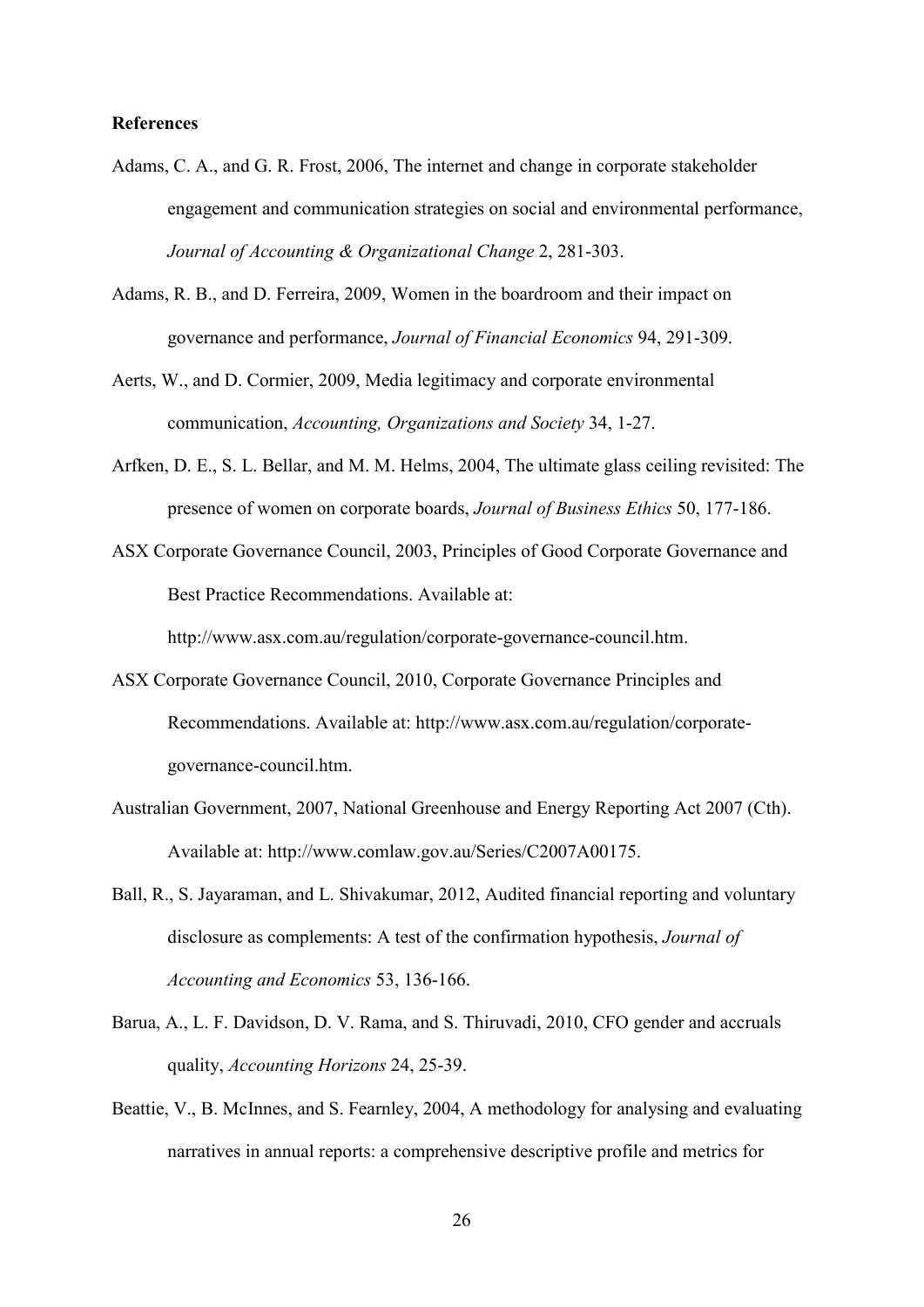disclosure quality attributes, *Accounting Forum* 28, 205-236.

- Bebbington, J., C. Larrinaga, and J. M. Moneva, 2008, Corporate social reporting and reputation risk management, *Accounting, Auditing & Accountability Journal* 21, 337- 361.
- Ben-Amar, W., M. Chang, and P. McIlkenny, 2015, Board gender diversity and corporate response to sustainability initiatives: Evidence from the Carbon Disclosure Project, *Journal of Business Ethics*.
- Boiral, O., 2013, Sustainability reports as simulacra? A counter-account of A and A+ GRI reports, *Accounting, Auditing & Accountability Journal* 26, 1036-1071.
- Boulouta, I., 2013, Hidden connections: The link between board gender diversity and corporate social performance, *Journal of Business Ethics* 113, 185-197.
- Boyne, G., and J. Law, 1991, Accountability and local authority annual reports: The case of Welsh District Councils, *Financial Accountability and Management* 7, 179-194.
- Brailsford, T. J., B. R. Oliver, and S. L. H. Pua, 2002, On the relation between ownership structure and capital structure, *Accounting & Finance* 42, 1-26.
- Brown, N., and C. Deegan, 1998, The public disclosure of environmental performance information—a dual test of media agenda setting theory and legitimacy theory, *Accounting and Business Research* 29, 21-41.
- Brown, P., W. Beekes, and P. Verhoeven, 2011, Corporate governance, accounting and finance: A review, *Accounting & Finance* 51, 96-172.
- Burgess, Z., and P. Tharenou, 2002, Women board directors: Characteristics of the few, *Journal of Business Ethics* 37, 39-49.
- Burritt, R. L., 2002, Environmental reporting in Australia: Current practices and issues for the future, *Business Strategy and the Environment* 11, 391-406.

Byron, K., and C. Post, 2016, Women on boards of directors and corporate social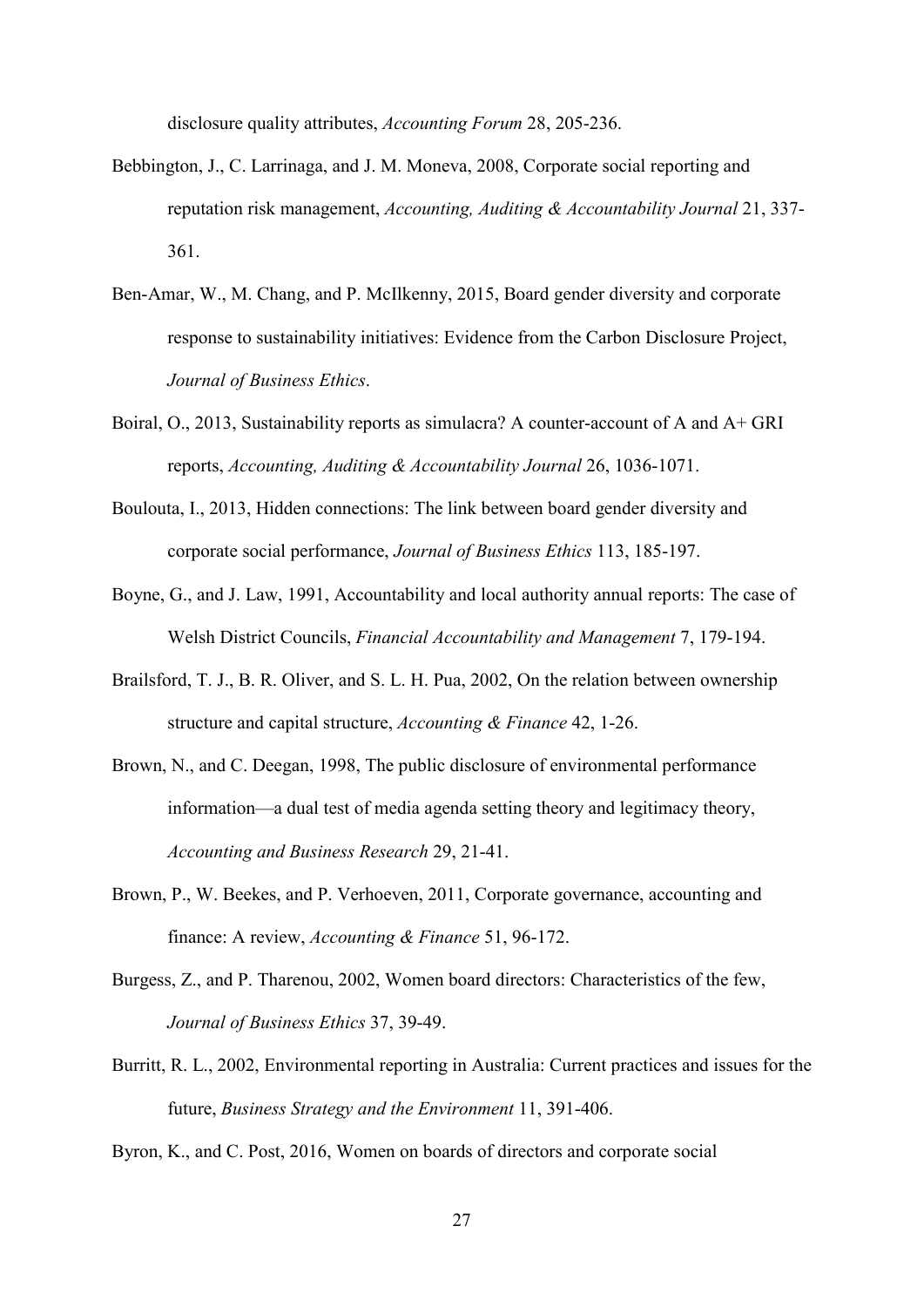performance: A meta-analysis, *Corporate Governance: An International Review* 24, 428-442.

- Carbon Disclosure Project 2014, CDP Strategic Plan 2014-2016. Available at: https://www.cdp.net.
- Chapple, L., and J. E. Humphrey, 2014, Does board gender diversity have a financial impact? Evidence using stock portfolio performance, *Journal of Business Ethics* 122, 709-723.
- Christensen, J., P. Kent, J. Routledge, and J. Stewart, 2015, Do corporate governance recommendations improve the performance and accountability of small listed companies?, *Accounting & Finance* 55, 133-164.
- Clarkson, P. M., Y. Li, M. Pinnuck, and G. D. Richardson, 2014, The valuation relevance of greenhouse gas emissions under the European Union Carbon Emissions Trading Scheme, *European Accounting Review* 24, 551-580.
- Clarkson, P. M., Y. Li, G. D. Richardson, and F. P. Vasvari, 2008, Revisiting the relation between environmental performance and environmental disclosure: An empirical analysis, *Accounting, Organizations and Society* 33, 303-327.
- Clarkson, P. M., M. B. Overell, and L. Chapple, 2011, Environmental reporting and its relation to corporate environmental performance, *Abacus* 47, 27-60.
- Cotter, J., and M. M. Najah, 2012, Institutional investor influence on global climate change disclosure practices, *Australian Journal of Management* 37, 169-187.
- Cowan, S., and C. Deegan, 2011, Corporate disclosure reactions to Australia's first national emission reporting scheme, *Accounting & Finance* 51, 409-436.
- Davidson, R., J. Goodwin-Stewart, and P. Kent, 2005, Internal governance structures and earnings management, *Accounting & Finance* 45, 241-267.
- Deegan, C., and B. Gordon, 1996, A study of the environmental disclosure practices of Australian corporations, *Accounting and Business Research* 26, 187-199.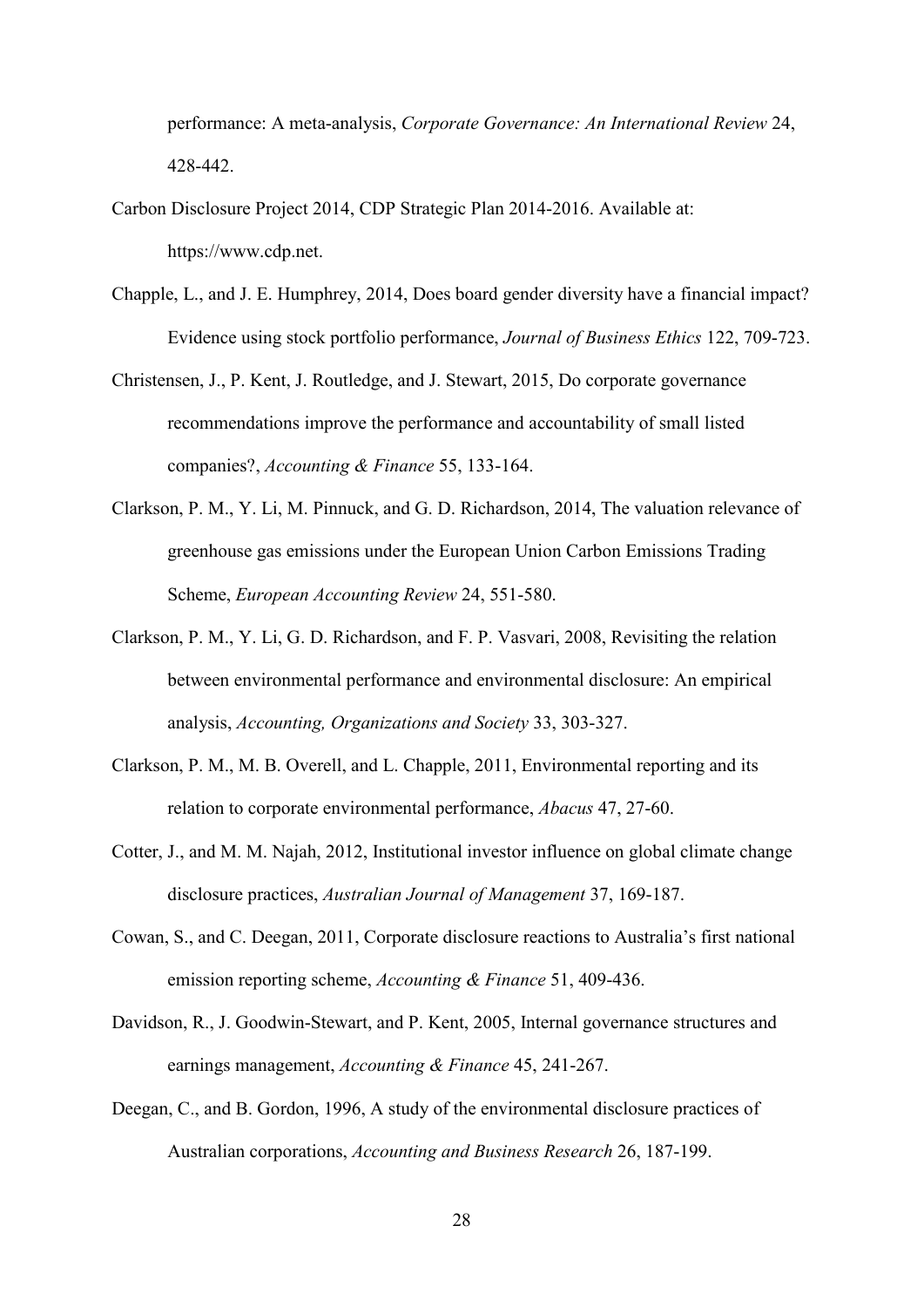- Deegan, C., and M. Rankin, 1996, Do Australian companies report environmental news objectively?, *Accounting, Auditing & Accountability Journal* 9, 50-67.
- Deegan, C., M. Rankin, and J. Tobin, 2002, An examination of the corporate social and environmental disclosures of BHP from 1983-1997, *Accounting, Auditing & Accountability Journal* 15, 312-343.
- Deloitte Global Centre for Corporate Governance, 2015, Women in the Boardroom: A Global Perspective – 4th Edition. Available at: http://www2.deloitte.com/global/en/pages/risk/articles/women-in-theboardroom.html.
- Dillard, J. F., J. T. Rigsby, and C. Goodman, 2004, The making and remaking of organization context, *Accounting, Auditing & Accountability Journal* 17, 506-542.
- DiMaggio, P. J., and W. W. Powell, 1983, The Iron Cage Revisited: Institutional Isomorphism and Collective Rationality in Organizational Fields, *American Sociological Review* 48, 147-160.
- Esrock, S. L., and G. B. Leichty, 1998, Social responsibility and corporate web pages: Selfpresentation or agenda-setting?, *Public Relations Review* 24, 305-319.
- Fama, E. F., and M. C. Jensen, 1983, Separation of ownership and control, *Journal of law and economics*, 301-325.
- Ferguson, J., T. R. Sales de Aguiar, and A. Fearfull, 2016, Corporate response to climate change: language, power and symbolic construction, *Accounting, Auditing & Accountability Journal* 29, 278-304.
- Frost, G., S. Jones, J. Loftus, and S. Van Der Laan, 2005, A survey of sustainability reporting practices of Australian reporting entities, *Australian Accounting Review* 15, 89-96.
- Galbreath, J., 2011, Are there gender-related influences on corporate sustainability? A study of women on boards of directors, *Journal of Management & Organization* 17, 17-38.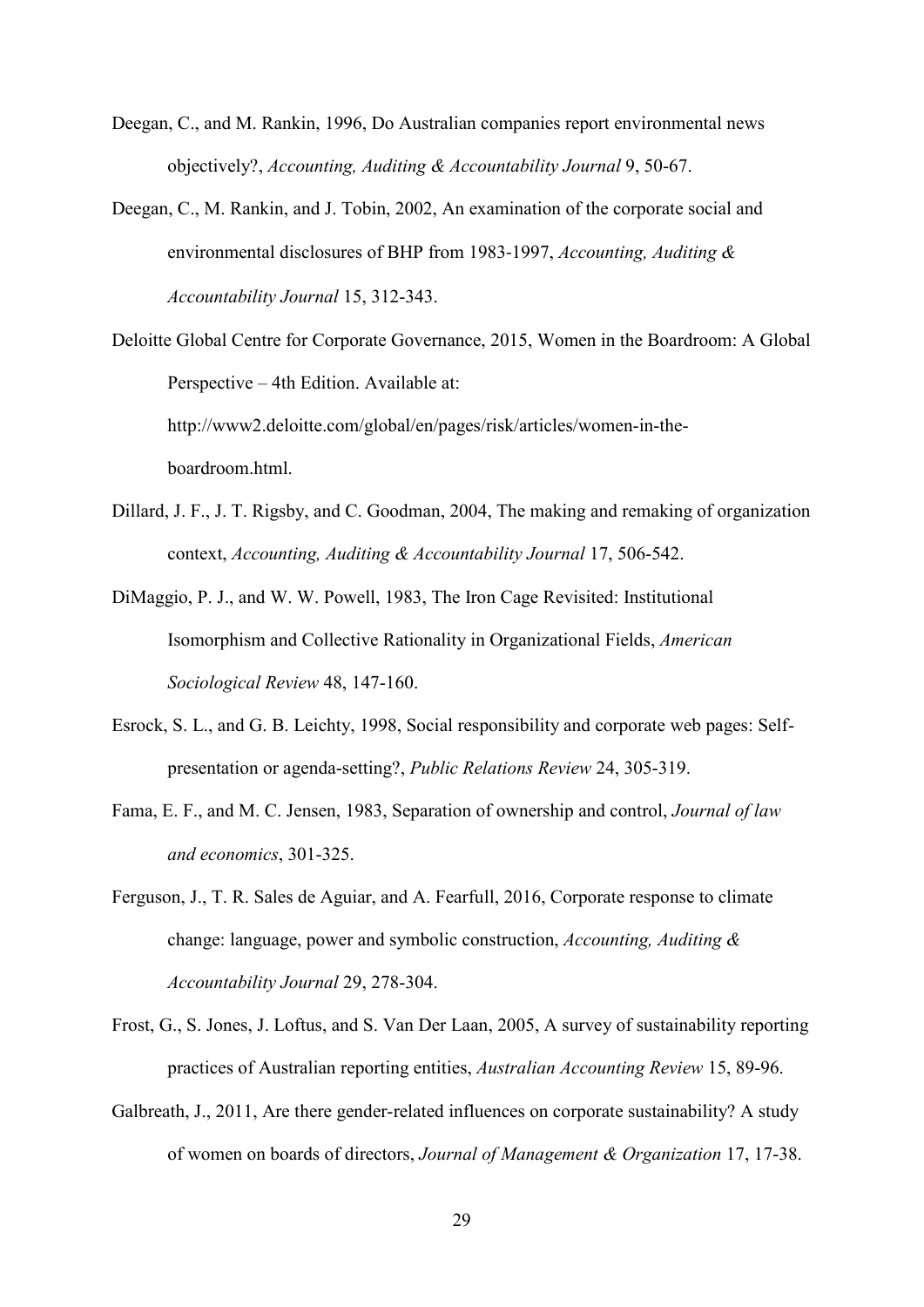- Galbreath, J., 2012, Are boards on board? A model of corporate board influence on sustainability performance, *Journal of Management & Organization* 18, 445-460.
- Gippel, J., T. Smith, and Y. Zhu, 2015, Endogeneity in accounting and finance research: Natural experiments as a state-of-the-art solution, *Abacus* 51, 143-168.
- Griffiths, A., N. Haigh, and J. Rassias, 2007, A framework for understanding institutional governance systems and climate change, *European Management Journal* 25, 415-427.
- Guidry, R. P., and D. M. Patten, 2012, Voluntary disclosure theory and financial control variables: An assessment of recent environmental disclosure research, *Accounting Forum* 36, 81-90.
- Global Reporting Initiative, 2015, G4 Sustainability Reporting Guidelines. Available at: https://www.globalreporting.org/resourcelibrary/grig4-part1-reporting-principles-andstandard-disclosures.pdf.
- Gul, F. A., M. Hutchinson, and K. M. Y. Lai, 2013, Gender-diverse boards and properties of analyst earnings forecasts, *Accounting Horizons* 27, 511-538.
- Guo, S., and M. Fraser, 2014, *Propensity Score Analysis: Statistical Methods and Applications* (Sage Publications, Thousand Oaks).
- Hafsi, T., and G. Turgut, 2013, Boardroom diversity and its effect on social performance: Conceptualization and empirical evidence, *Journal of Business Ethics* 112, 463-479.
- Hambrick, D.C. 2007, Upper echelons theory: An update. *Academy of Management Review* 32, 334-343.
- Hambrick, D. C., and P. A. Mason, 1984, Upper echelons: The organization as a reflection of its top managers. *Academy of Management Review* 9, 193-206.
- Halme, M., and M. Huse, 1997, The influence of corporate governance, industry and country factors on environmental reporting, *Scandinavian Journal of Management* 13, 137- 157.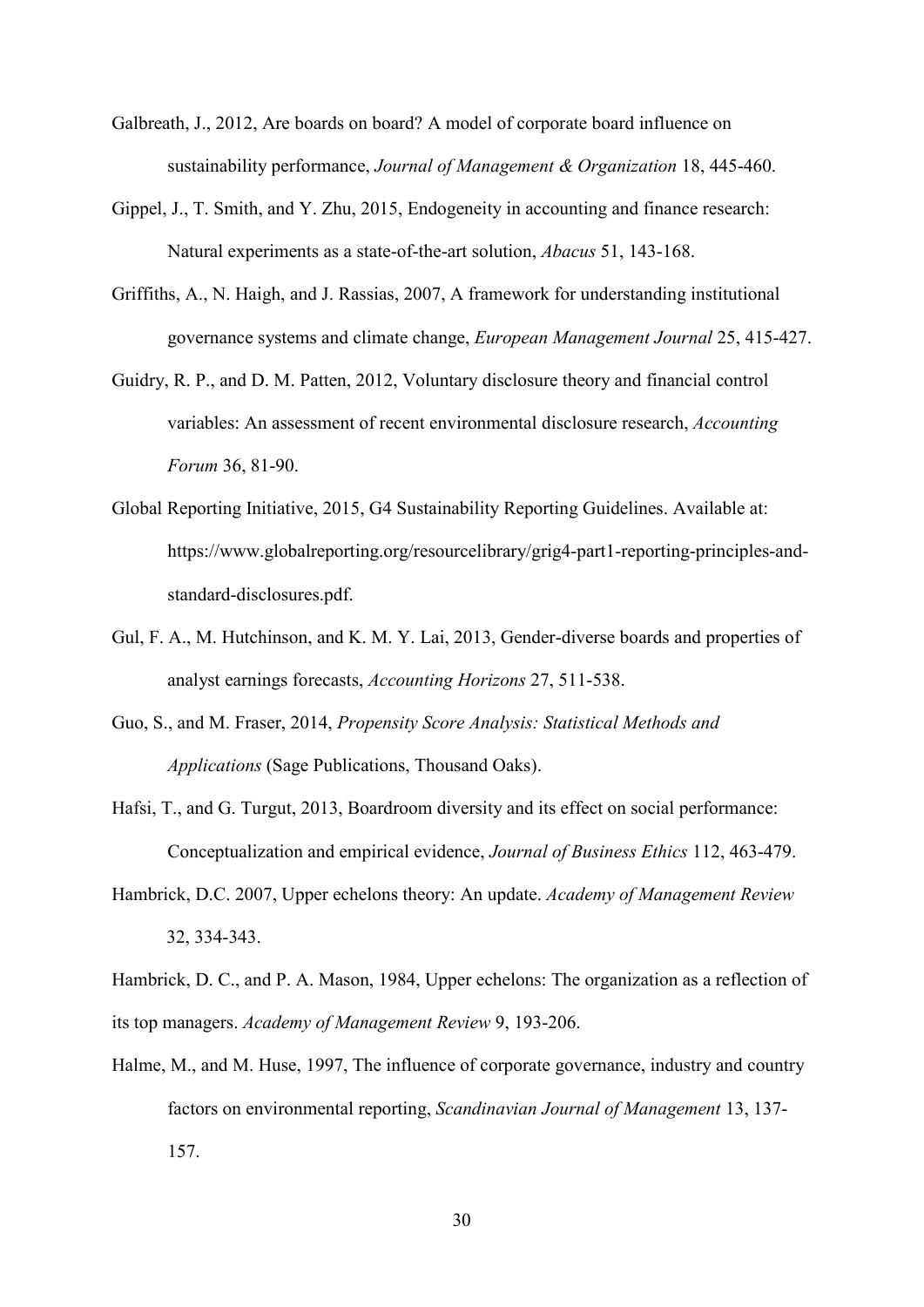- Hardies, K., D. Breesch, and J. Branson, 2014, Do (fe)male auditors impair audit quality? Evidence from going-concern opinions, *European Accounting Review* 25, 7-34.
- Hartmann, F., P. Perego, and A. Young, 2013, Carbon accounting: Challenges for research in management control and performance measurement, *Abacus* 49, 539-563.
- Haynes, K. T., and A. Hillman, 2010, The effect of board capital and CEO power on strategic change, *Strategic Management Journal* 31, 1145-1163.
- Healy, P. M., and K. G. Palepu, 2001, Information asymmetry, corporate disclosure, and the capital markets: A review of the empirical disclosure literature, *Journal of Accounting and Economics* 31, 405-440.
- Heckman, J. J., 1976, The common structure of statistical models of truncation, sample selection and limited dependent variables and a simple estimator for such models, *Annals of Economic and Social Measurement* 5, 475-492.
- Hillman, A. J., and T. Dalziel, 2003, Boards of directors and firm performance: Integrating agency and resource dependence perspectives, *The Academy of Management Review* 28, 383-396.
- Hillman, A. J., C. Shropshire, and A. A. Cannella, 2007, Organizational predictors of women on corporate boards, *Academy of Management Journal* 50, 941-952.
- Hodge, K., N. Subramaniam, and J. Stewart, 2009, Assurance of sustainability reports: Impact on report users' confidence and perceptions of information credibility, *Australian Accounting Review* 19, 178-194.
- Hooks, J., D. Coy, and H. Davey, 2002, The information gap in annual reports, *Accounting, Auditing & Accountability Journal* 15, 501-522.
- Hooks, J., and C. J. van Staden, 2011, Evaluating environmental disclosures: The relationship between quality and extent measures, *The British Accounting Review* 43, 200-213.

Huse, M., S. T. Nielsen, and I. M. Hagen, 2009, Women and employee-elected board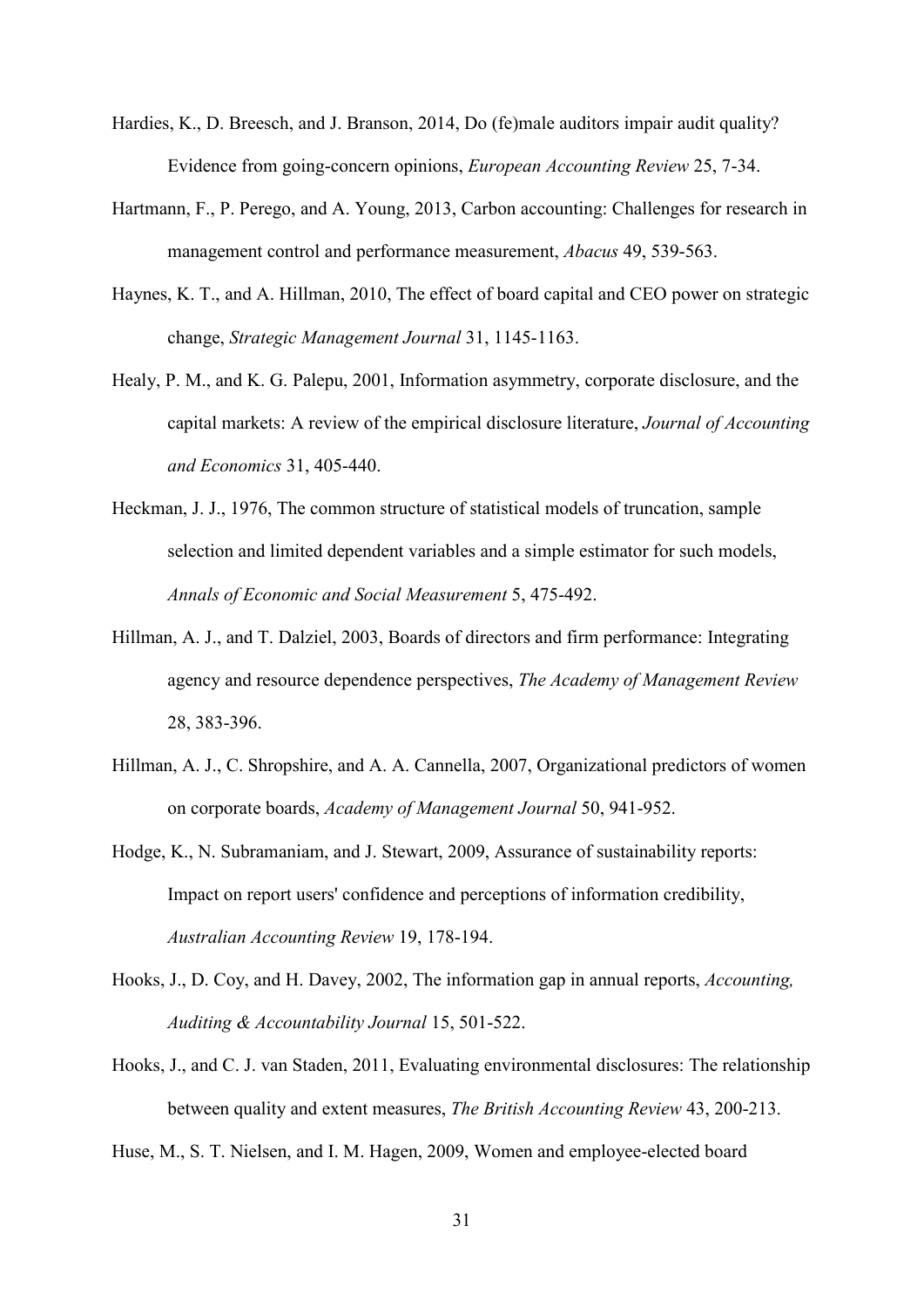members, and their contributions to board control tasks, *Journal of Business Ethics* 89, 581-597.

- Huse, M., and A. G. Solberg, 2006, Gender-related boardroom dynamics: How Scandinavian women make and can make contributions on corporate boards, *Women in Management Review* 21, 113-130.
- Ibrahim, N. A., and J. P. Angelidis, 1994, Effect of board members' gender on corporate social responsiveness orientation, *Journal of Applied Business Research* 10, 35.
- Ingram, R. W., and K. B. Frazier, 1980, Environmental Performance and Corporate Disclosure, *Journal of Accounting Research* 18, 614.
- Jehn, K. A., G. B. Northcraft, and M. A. Neale, 1999, Why differences make a difference: A field study of diversity, conflict, and performance in workgroups, *Administrative Science Quarterly* 44, 741.
- Jermias, J., and L. Gani, 2014, The impact of board capital and board characteristics on firm performance, *The British Accounting Review* 46, 135-153.
- Jones, M., and M. Smith, 2014, Traditional and alternative methods of measuring the understandability of accounting narratives, *Accounting, Auditing & Accountability Journal* 27, 183-208.
- Jones, S., G. Frost, J. Loftus, and S. Van Der Laan, 2007, An empirical examination of the market returns and financial performance of entities engaged in sustainability reporting, *Australian Accounting Review* 17, 78-87.
- Kamla, R., and H. G. Rammal, 2013, Social reporting by Islamic banks: does social justice matter?, *Accounting, Auditing & Accountability Journal* 26, 911-945.
- Kent, P., and R. Monem, 2008, What drives TBL reporting: Good governance or threat to legitimacy?, *Australian Accounting Review* 18, 297-309.

Kent, P., and J. Stewart, 2008, Corporate governance and disclosures on the transition to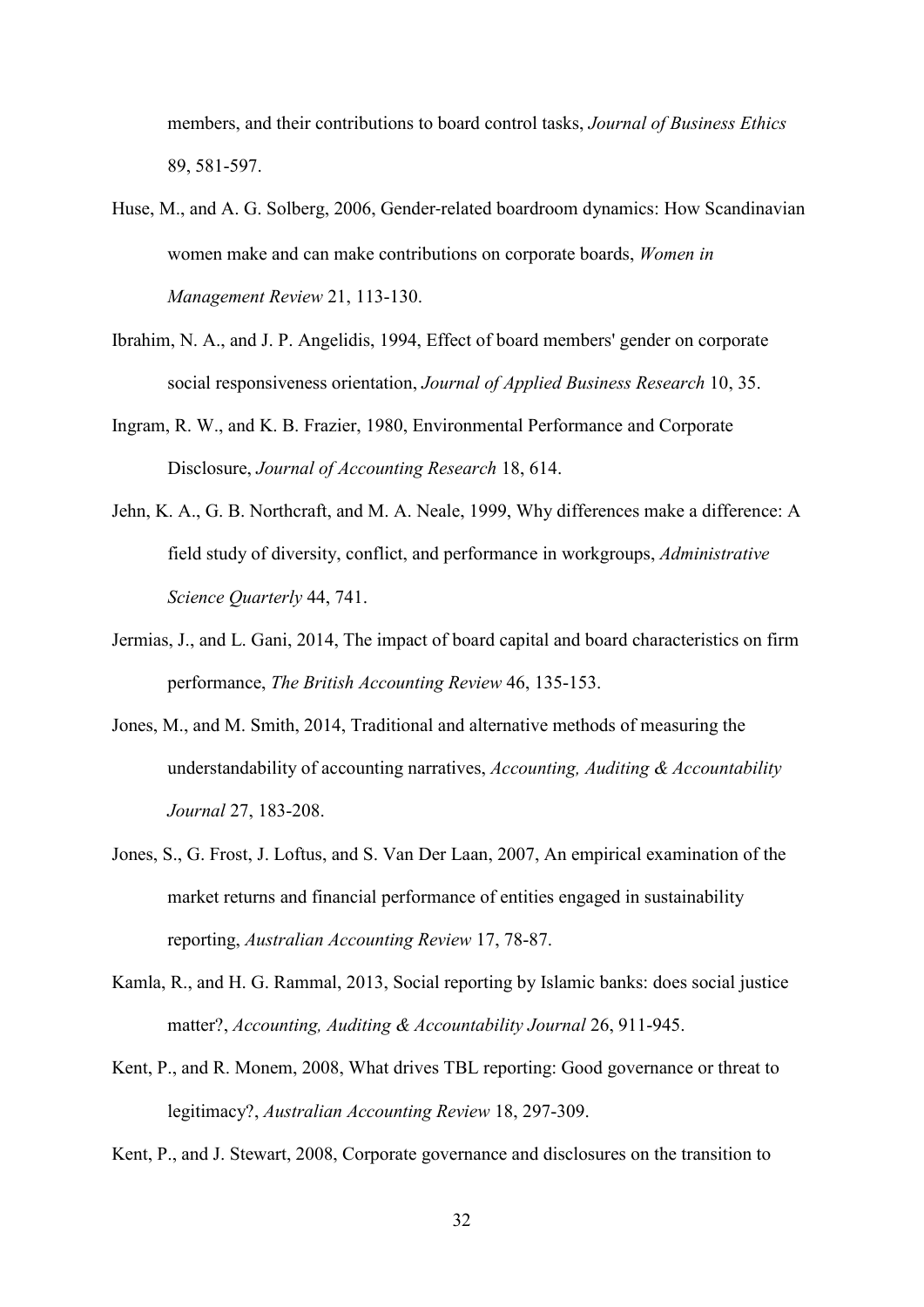International Financial Reporting Standards, *Accounting and Finance* 48, 649-671.

- Kent, P., and T. Zunker, 2013, Attaining legitimacy by employee information in annual reports, *Accounting, Auditing & Accountability Journal* 26, 1072-1106.
- Konrad, A. M., V. Kramer, and S. Erkut, 2008, Critical mass, *Organizational Dynamics* 37, 145-164.
- Krippendorff, K., 2004, *Content Analysis: An Introduction to its Methodology* (Sage Publications, Thousand Oaks).
- Krishnan, G. V., and L. M. Parsons, 2008, Getting to the bottom line: An exploration of gender and earnings quality, *Journal of Business Ethics* 78, 65-76.
- Liao, L., L. Luo, and Q. Tang, 2015, Gender diversity, board independence, environmental committee and greenhouse gas disclosure, *The British Accounting Review* 47, 409- 424.
- Liesen, A., A. G. Hoepner, D. M. Patten, and F. Figge, 2015, Does stakeholder pressure influence corporate GHG emissions reporting? Empirical evidence from Europe, *Accounting, Auditing & Accountability Journal* 28, 1047-1074.
- Linnenluecke, M. K., J. Birt, A. Griffiths, and K. Walsh, 2015a, The role of accounting in supporting adaptation to climate change, *Accounting & Finance* 55, 607-625.
- Linnenluecke, M. K., C. Meath, S. Rekker, B. K. Sidhu, and T. Smith, 2015b, Divestment from fossil fuel companies: Confluence between policy and strategic viewpoints, *Australian Journal of Management* 40, 478-487.

Linnenluecke, M. K., J. Birt, J. Lyon, B. K. Sidhu, 2015c, Planetary boundaries: implications for asset impairment *Accounting and Finance* 55, 911–929.

Luo, L., and Q. Tang, 2014, Does voluntary carbon disclosure reflect underlying carbon performance?, *Journal of Contemporary Accounting & Economics* 10, 191-205.

Luo, L., Q. Tang, and Y. C. Lan, 2013, Comparison of propensity for carbon disclosure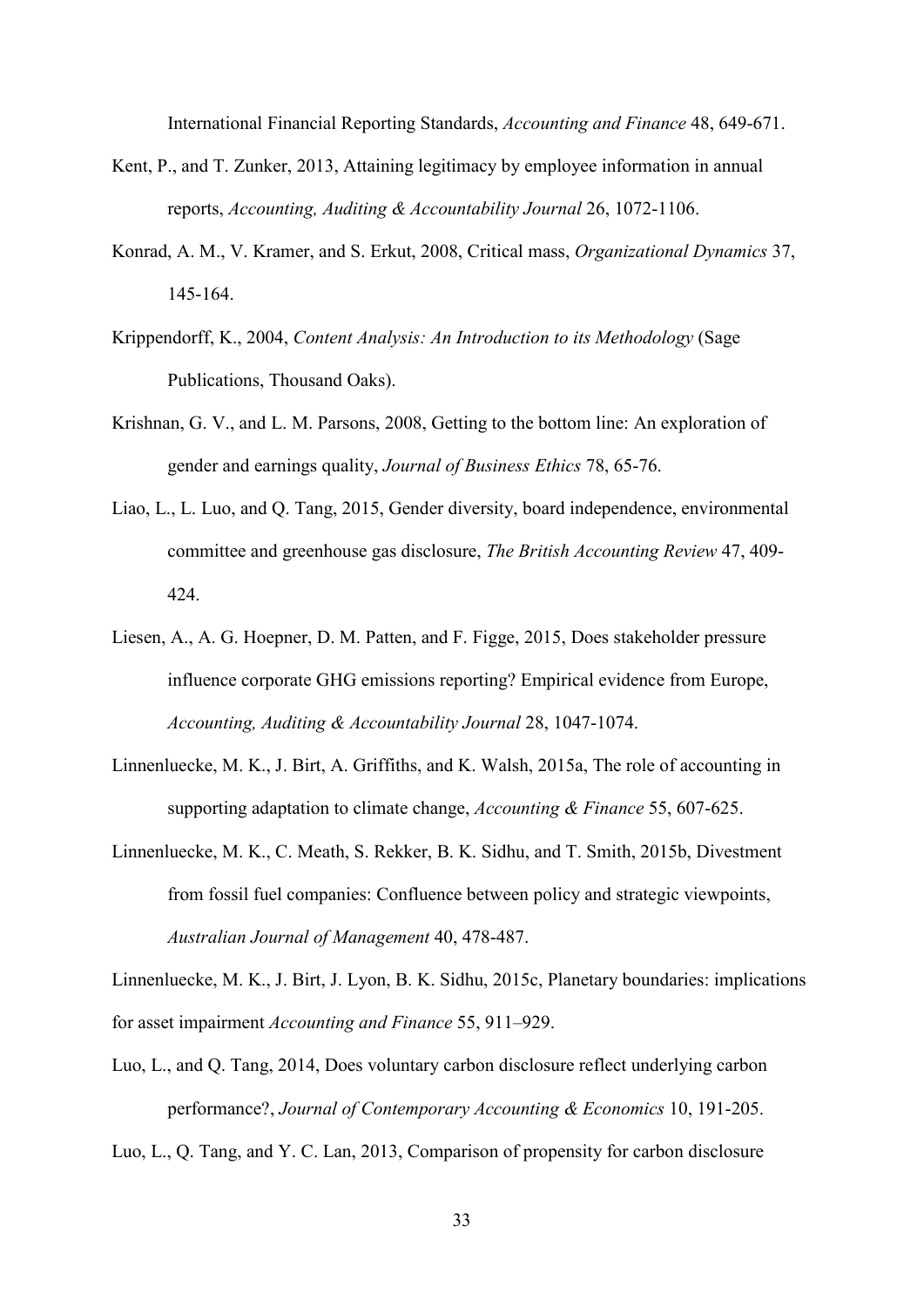between developing and developed countries, *Accounting Research Journal* 26, 6-34.

- Maddala, G. S., 1983, *Limited Dependent and Qualitative Variables in Economics* (Cambridge University Press, New York).
- McNicholas, P., and C. Windsor, 2011, Can the financialised atmosphere be effectively regulated and accounted for?, *Accounting, Auditing & Accountability Journal* 24, 1071-1096.
- Milne, M., and S. Grubnic, 2011, Climate change accounting research: keeping it interesting and different, *Accounting, Auditing & Accountability Journal* 24, 948-977.
- Mock, T. J., C. Strohm, and K. M. Swartz, 2007, An examination of worldwide assured sustainability reporting, *Australian Accounting Review* 17, 67-77.
- Moroney, R., C. Windsor, and Y. T. Aw, 2012, Evidence of assurance enhancing the quality of voluntary environmental disclosures: an empirical analysis, *Accounting & Finance* 52, 903-939.
- Nahapiet, J., and S. Ghoshal, 1998, Social capital, intellectual capital, and the organizational advantage, *The Academy of Management Review* 23, 242-266.

National Greenhouse and Energy Reporting Act 2007, 175 Stat. (2007 28 September 2007).

- Nielsen, S., and M. Huse, 2010a, The contribution of women on boards of directors: Going beyond the surface, *Corporate Governance: An International Review* 18, 136-148.
- Nielsen, S., and M. Huse, 2010b, Women directors' contribution to board decision-making and strategic involvement: The role of equality perception, *European Management Review* 7, 16-29.
- O'Donovan, G., 2002, Environmental disclosures in the annual report: Extending the applicability and predictive power of legitimacy theory, *Accounting, Auditing & Accountability Journal* 15, 344-371.

Owen, D., 2008, Chronicles of wasted time?: A personal reflection on the current state of,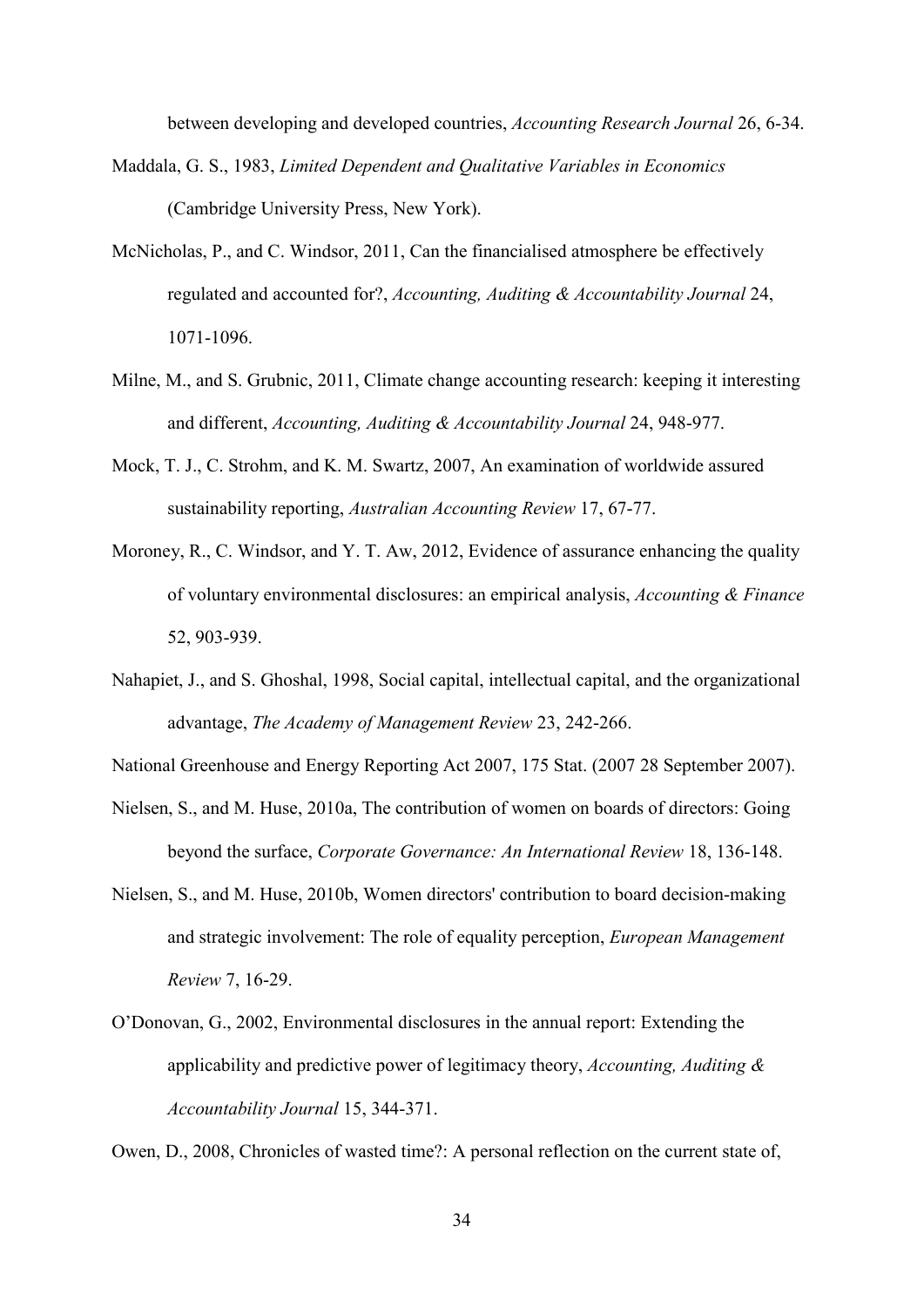and future prospects for, social and environmental accounting research, *Accounting, Auditing & Accountability Journal* 21, 240-267.

- Palmon, O., and J. K. Wald, 2002, Are two heads better than one? The impact of changes in management structure on performance by firm size, *Journal of Corporate Finance* 8, 213-226.
- Post, C., and K. Byron, 2014, Women on boards and firm financial performance: A metaanalysis, *Academy of Management Journal* 58, 1546-1571.
- Post, C., N. Rahman, and E. Rubow, 2011, Green governance: Boards of directors' composition and environmental corporate social responsibility, *Business & Society* 50, 189-223.
- Prado-Lorenzo, J.-M., and I.-M. Garcia-Sanchez, 2010, The role of the board of directors in disseminating relevant information on greenhouse gases, *Journal of Business Ethics* 97, 391-424.
- Rainsbury, E. A., M. E. Bradbury, and S. F. Cahan, 2008, Firm characteristics and audit committees complying with 'best practice' membership guidelines, *Accounting and Business Research* 38, 393-408.
- Rankin, M., C. Windsor, and D. Wahyuni, 2011, An investigation of voluntary corporate greenhouse gas emissions reporting in a market governance system, *Accounting, Auditing & Accountability Journal* 24, 1037-1070.
- Rose, C., 2007, Does female board representation influence firm performance? The Danish evidence, *Corporate Governance: An International Review* 15, 404-413.
- Schultz, E. L., D. T. Tan, and K. D. Walsh, 2010, Endogeneity and the corporate governance - performance relation, *Australian Journal of Management* 35, 145-163.
- Scott, W. R., 1987, The adolescence of institutional theory, *Administrative Science Quarterly* 32, 493-511.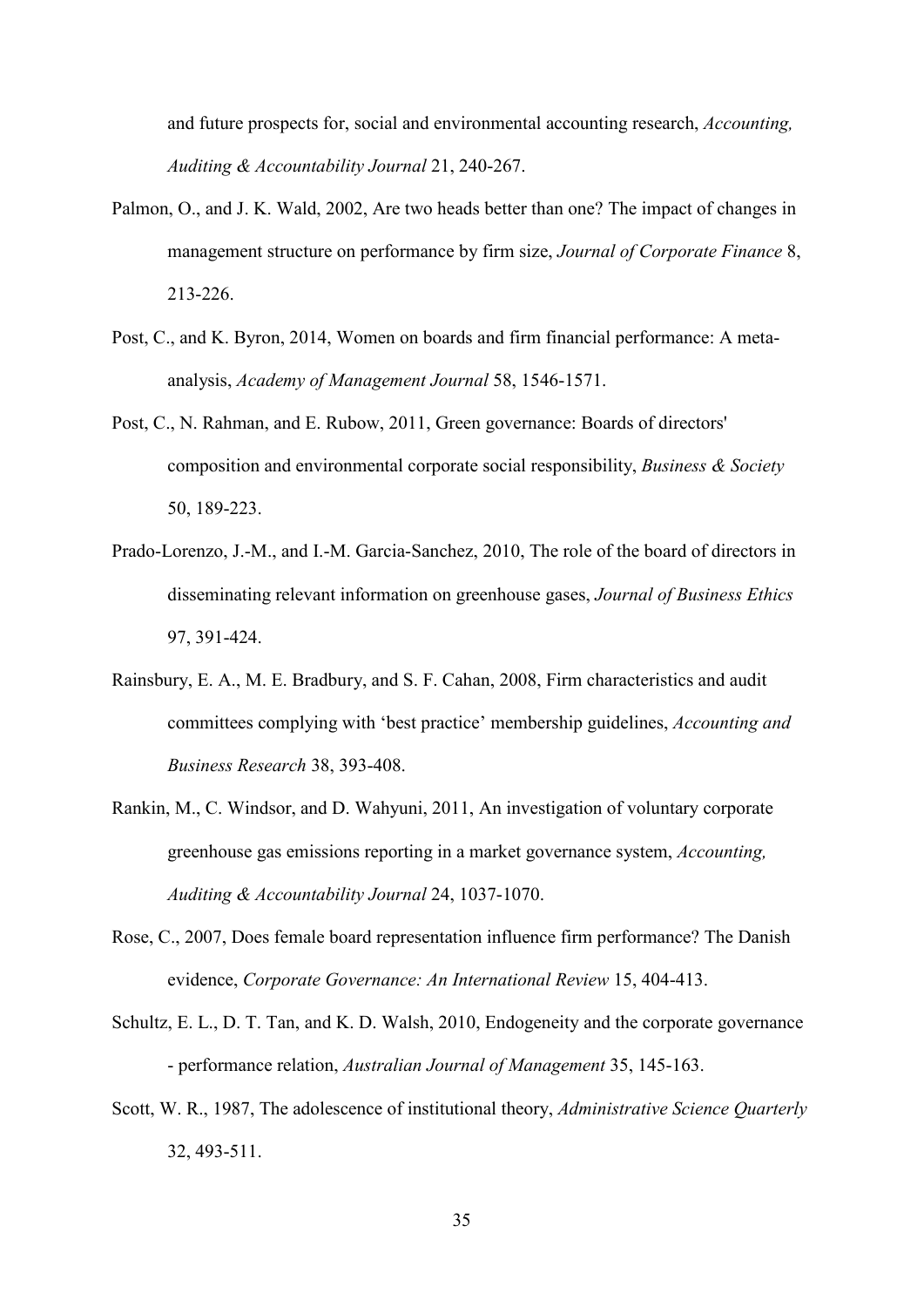- Solomon, J. F., A. Solomon, S. D. Norton, N. L. Joseph, and M. J. Milne, 2011, Private climate change reporting: an emerging discourse of risk and opportunity?, *Accounting, Auditing & Accountability Journal* 24, 1119-1148.
- Srinidhi, B. I. N., F. A. Gul, and J. Tsui, 2011, Female directors and earnings quality, *Contemporary Accounting Research* 28, 1610-1644.
- Stanny, E., and K. Ely, 2008, Corporate environmental disclosures about the effects of climate change, *Corporate Social Responsibility and Environmental Management* 15, 338-348.
- Swanson, D. L., 1999, Toward an Integrative Theory of Business and Society: A Research Strategy for Corporate Social Performance, *The Academy of Management Review* 24, 506-521.
- Tabachnick, B. G., and L. S. Fidell, 2014, *Using Multivariate Statistics* (Pearson, Harlow).
- Tauringana, V., and L. Chithambo, 2015, The effect of DEFRA guidance on greenhouse gas disclosure, *The British Accounting Review* 47, 425-444.
- Torchia, M., A. Calabrò, and M. Huse, 2011, Women directors on corporate boards: From tokenism to critical mass, *Journal of Business Ethics* 102, 299-317.
- Van der Walt, N., C. Ingley, G. S. Shergill, and A. Townsend, 2006, Board configuration: are diverse boards better boards?, *Corporate Governance: The International Journal of Business in Society* 6, 129-147.
- Westphal, J. D., 1999, Collaboration in the boardroom: Behavioral and performance consequences of CEO board social ties, *Academy of Management Journal* 42, 7-24.
- Williams, R. J., 2003, Women on corporate boards of directors and their influence on corporate philanthropy, *Journal of Business Ethics* 42, 1-10.
- Zahra, S. A., and J. A. Pearce, 1989, Boards of directors and corporate financial performance: A review and integrative model, *Journal of Management* 15, 291-334.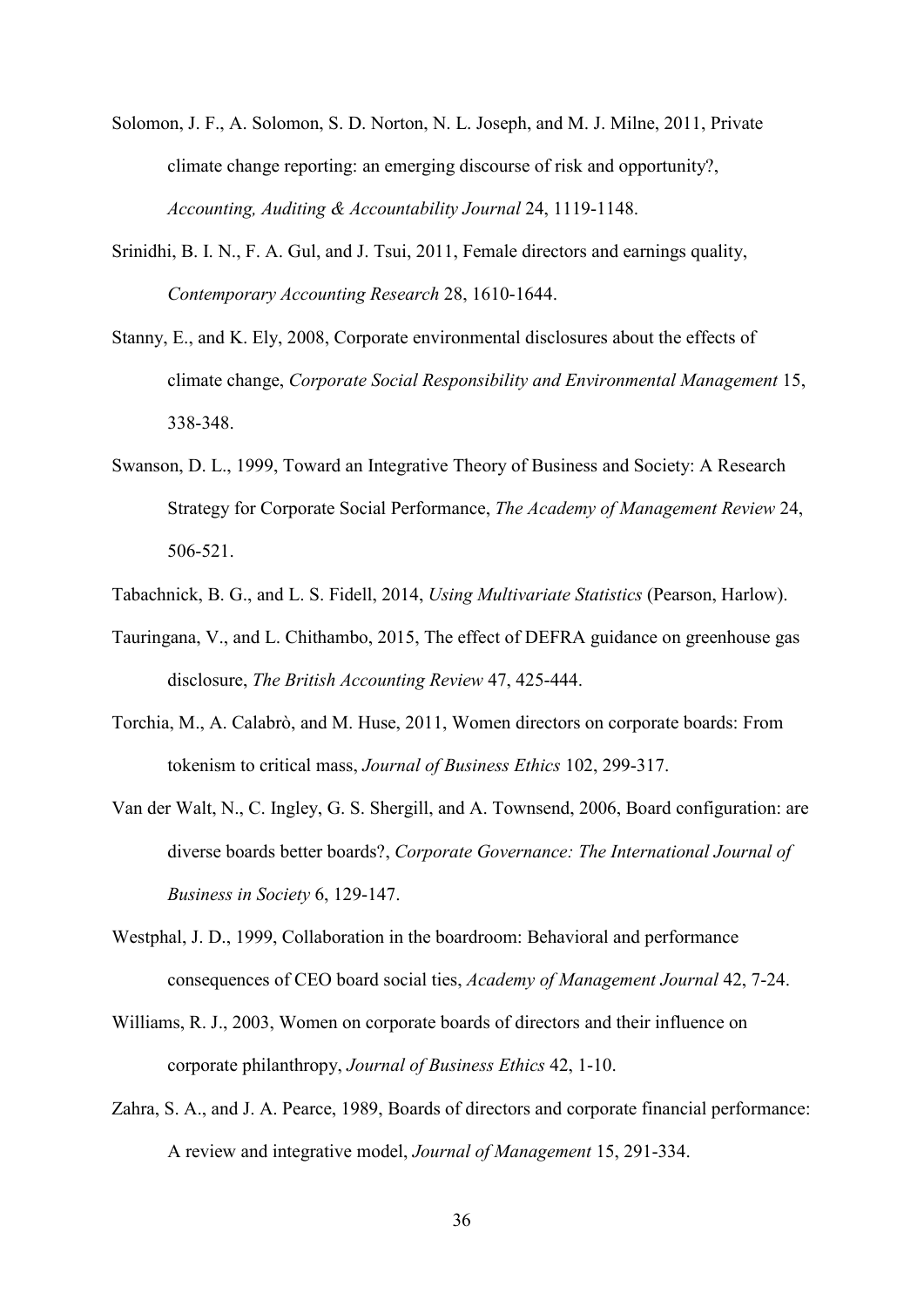Zeghal, D., and S. A. Ahmed, 1990, Comparison of social responsibility information disclosure media used by Canadian firms, *Accounting, Auditing & Accountability Journal* 3, 38-53.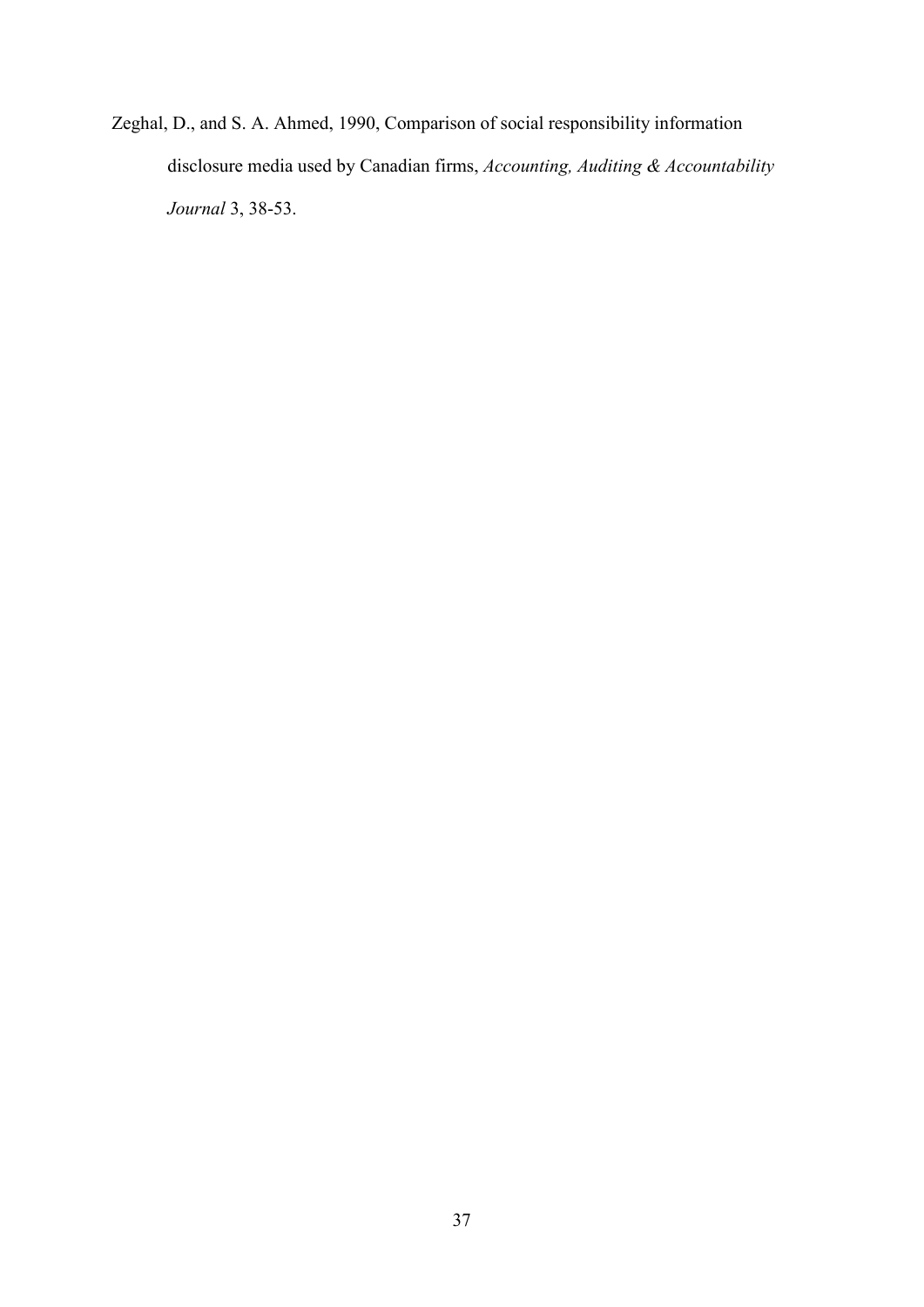Table 1

*Disclose* = Dummy variable, coded 1 if the company made a GHG emissions related disclosure, and 0 otherwise.

*Total =* GHG emissions related disclosures determined by content analysis index.

*Hard =* Hard GHG emissions related disclosures determined by content analysis index.

*Soft* = Soft GHG emissions related disclosures determined by content analysis index.

*Sole female director* = Dummy variable, coded 1 if the board has a sole female director, and 0 otherwise.

*Multiple female director* = Dummy variable, coded 1 if the board has more than one female director, and 0 otherwise.

*Shareholder concentration* = Percentage of ordinary shareholders with 5 percent or greater shareholding.

*Performance* = Tobin's Q, calculated as the sum of market value of common equity plus the book value of total debt and preferred shares divided by book value of total assets, winsorised at 1 percent.

*Equipment age* = Proxy for age of property, plant and equipment, measured as accumulated depreciation of property, plant and equipment divided by cost of property, plant and equipment, winsorised at 1 percent.

*Leverage* = Total liabilities divided by total assets.

*Majority independence =* Dummy variable, coded 1 if the company has a majority of independent directors on the board, and 0 otherwise.

*Dual CEO/Chair* = Dummy variable, coded 1 if the CEO is also the board chair, and 0 otherwise.

*Audit committee* = Dummy variable, coded 1 if the company has an audit committee, and 0 otherwise.

*Environment committee* = Dummy variable, coded 1 if the company has an environment or sustainability committee, and 0 otherwise.

*Adverse media* = Dummy variable, coded 1 if the company experiences adverse media reporting regarding its environmental performance in 2006 to 2007, and 0 otherwise.

*New debt* = Dummy variable, coded 1 if the company has proceeds from borrowing recorded in the 2008 statement of cash flows, and 0 otherwise.

*New equity* = Dummy variable, coded 1 if the company has proceeds from issues recorded in the 2008 statement of cash flows, and 0 otherwise.

*Size* = Natural log of total assets.

*Industry =* Dummy variables, determined by the Global Industry Classification Standard sector grouping.

*Audit committee* = dummy variable, coded 1 if the company has an audit committee, and 0 otherwise.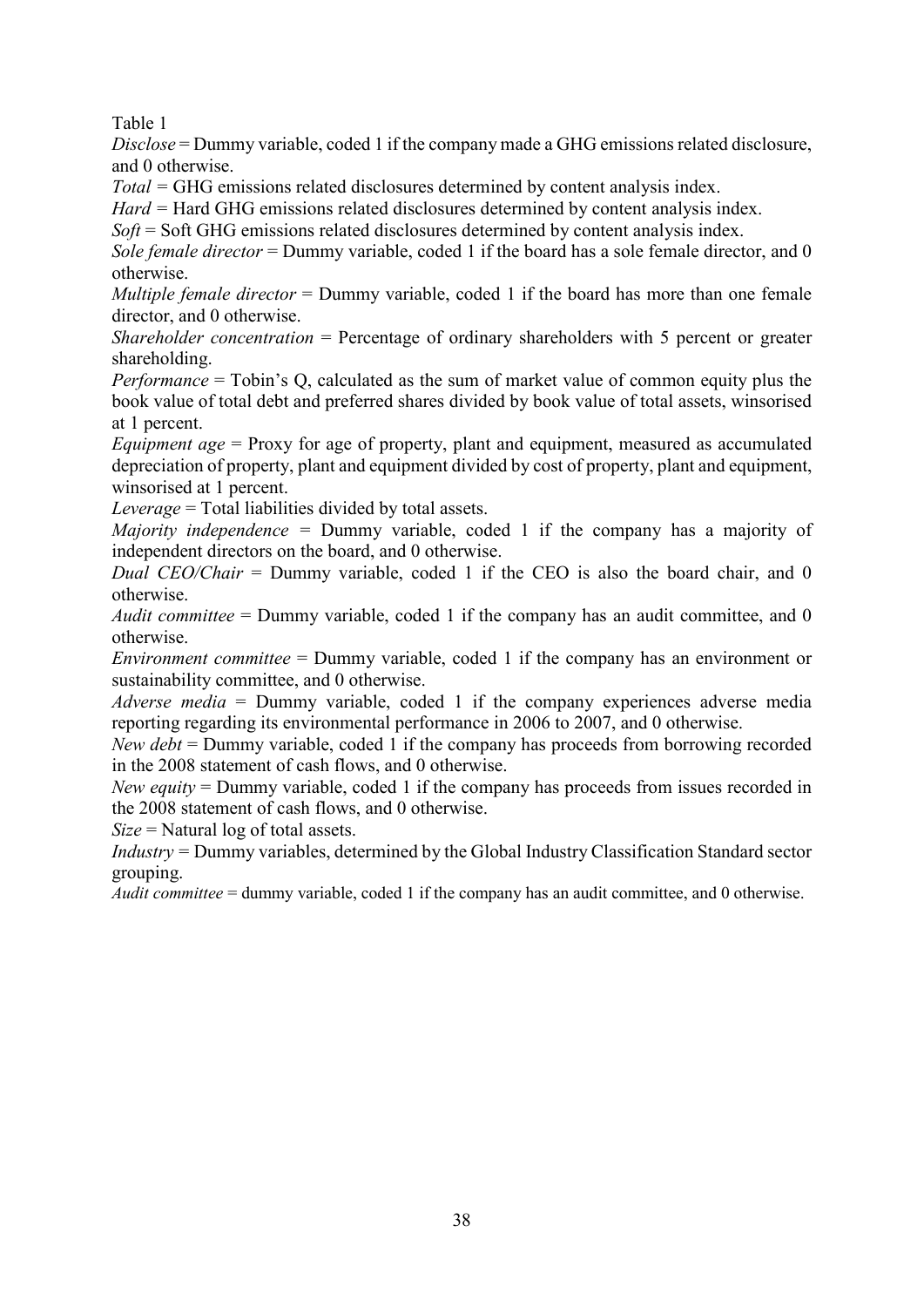|                | <b>Panel A: Hard Disclosure Items</b>                                                                            | Number of<br>Companies<br>(%) | High (low)<br><b>Score</b> |
|----------------|------------------------------------------------------------------------------------------------------------------|-------------------------------|----------------------------|
|                | <b>Companies making disclosures</b>                                                                              | 137 (67.49%)                  | 9(0)                       |
| ${\bf A1}$     | Governance structure and management systems (max score 5)                                                        | 115(56.65%)                   | 4(0)                       |
| 1              | Existence of a Department for pollution control and/or management<br>positions for environmental management      | $14(6.9\%)$                   |                            |
| $\overline{2}$ | Existence of terms and conditions applicable to suppliers and/or<br>customers regarding environmental practices  | 15(7.39)                      |                            |
| 3              | Stakeholder involvement in setting corporate environmental policies                                              | 68 (33.50)                    |                            |
| $\overline{4}$ | Implementation of ISO 14001 at the plant and/or firm level                                                       | 22 (8.4%)                     |                            |
| $\sqrt{5}$     | Executive compensation is linked to environmental performance                                                    | $8(3.94\%)$                   |                            |
| A2             | <b>Credibility (max score 10)</b>                                                                                | 109 (53.69%)                  | 4(0)                       |
| $\mathbf{1}$   | Adoption of GRI sustainability reporting guidelines or provision of a<br><b>CERES</b> report                     | $7(3.45\%)$                   |                            |
| $\overline{2}$ | Independent verification/assurance about environmental information<br>disclosed                                  | $9(4.43\%)$                   |                            |
| $\overline{3}$ | Periodic independent verifications/audits on environmental<br>performance and/or systems                         | 24 (11.82%)                   |                            |
| $\overline{4}$ | Certification of environmental programs by independent agencies                                                  | 22 (10.84%)                   |                            |
| 5              | Product Certification with respect to environmental impact                                                       | $6(2.96\%)$                   |                            |
| 6              | External environmental performance awards and/or inclusion in a<br>sustainability index                          | 41 (20.20%)                   |                            |
| $\tau$         | Stakeholder involvement in the environmental disclosure process                                                  | $1(0.49\%)$                   |                            |
| $8\,$          | Participation in voluntary environmental initiatives endorsed by<br>EPA or Department of Energy                  | 18 (8.87%)                    |                            |
| 9              | Participation in industry specific associations/initiatives to improve<br>environmental practices                | 38 (18.72%)                   |                            |
| 10             | Participation in other environmental organisations/associations to<br>improve environmental practices            | 18 (8.87%)                    |                            |
| A3             | <b>Environmental spending (max score 3)</b>                                                                      | $16(7.89\%)$                  | 2(0)                       |
| 1              | Summary of dollar savings arising from environment initiatives to<br>the company                                 | $5(2.46\%)$                   |                            |
| $\overline{2}$ | Amount spent on technologies, R & D and/or innovations to<br>enhance environmental performance and/or efficiency | $7(3.44\%)$                   |                            |
| 3              | Amount spent on fines related to environmental issues                                                            | $9(4.43\%)$                   |                            |

## **Table 2: GHG Emissions Related Disclosure Index (***n***=203)**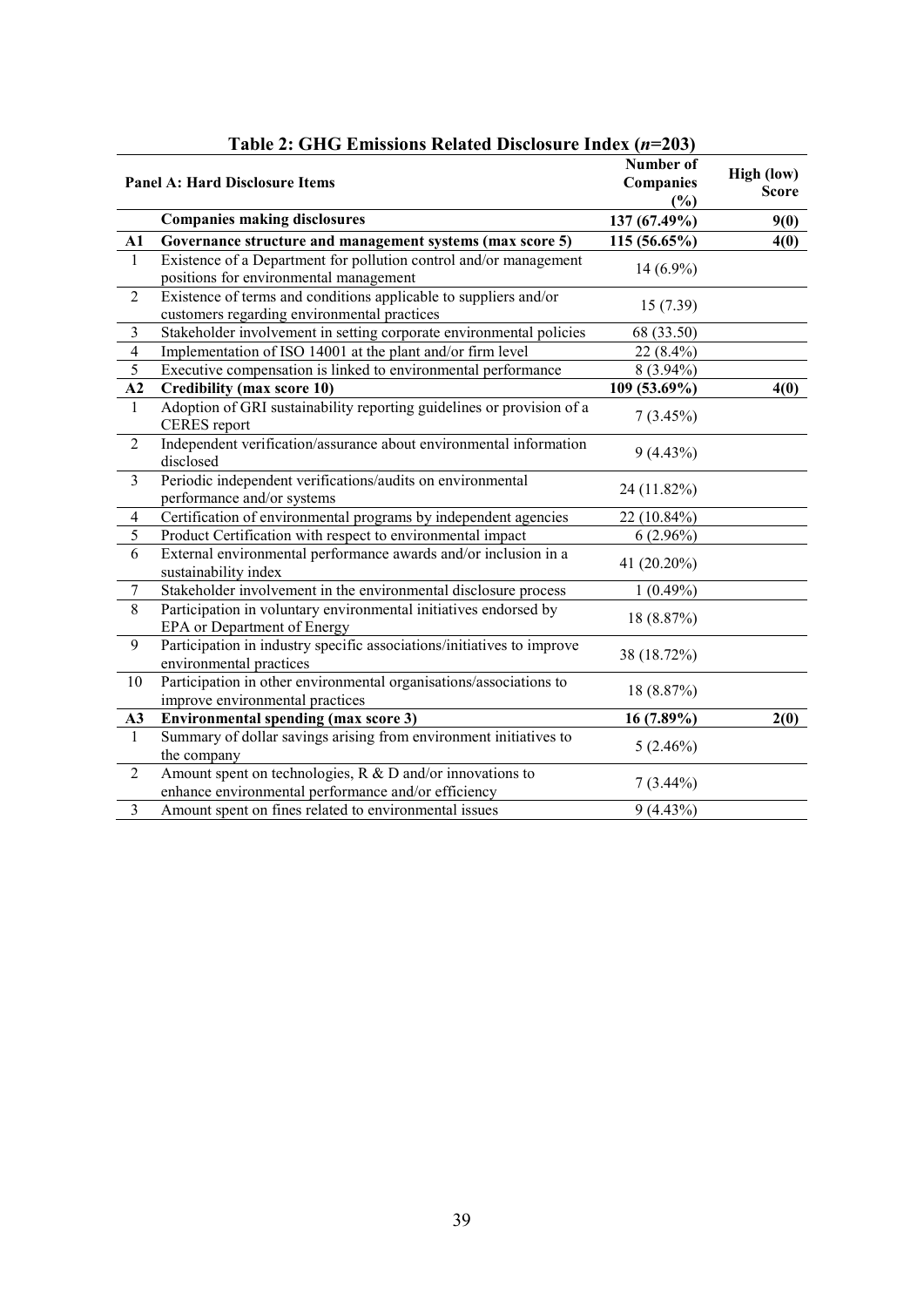|                         | <b>Favic 2. OTTO EMISSIONS INTIALLY DISCIOSULUTIONS</b> $(n-20J)$ (Continuuty)                            |                                      |                            |
|-------------------------|-----------------------------------------------------------------------------------------------------------|--------------------------------------|----------------------------|
|                         | <b>Panel B: Soft Disclosure Items</b>                                                                     | Number of<br><b>Companies</b><br>(%) | High (low)<br><b>Score</b> |
|                         | <b>Companies making disclosures</b>                                                                       | 199 (98.03%)                         | 10(0)                      |
| A <sub>4</sub>          | Vision and strategy claims (max score 6)                                                                  | 164 (80.79)                          | 6(0)                       |
| $\mathbf{1}$            | CEO statement on environmental performance in letter to<br>shareholders and/or stakeholder                | 20 (9.85%)                           |                            |
| $\overline{2}$          | A statement of corporate environmental policy, values and<br>principles, environmental codes of conduct   | 111 (54.67%)                         |                            |
| $\overline{3}$          | A statement about formal management systems regarding<br>environmental risk and performance               | 101 (49.75%)                         |                            |
| $\overline{4}$          | A statement that the firm undertakes periodic reviews and<br>evaluations of its environmental performance | 65 (32.02%)                          |                            |
| 5                       | A statement of measurable goals in terms of future environmental<br>performance                           | 18 (8.87%)                           |                            |
| 6                       | A statement about specific environmental innovations and/or new<br>technologies                           | 82 (40.39%)                          |                            |
| A <sub>5</sub>          | Environmental profile (max score is 4)                                                                    | 160 (78.82%)                         | 3(0)                       |
| $\mathbf{1}$            | A statement about the firm's compliance (or lack thereof) with<br>specific environmental standards        | 145 (71.43%)                         |                            |
| $\overline{c}$          | An overview of environmental impact of the industry                                                       | $8(3.94\%)$                          |                            |
| $\overline{3}$          | An overview of how the business operations and/or products and<br>services impact the environment         | 45 (22.17%)                          |                            |
| $\overline{4}$          | An overview about specific environmental innovations and/or new<br>technologies                           | $1(0.49\%)$                          |                            |
| A6                      | Environmental initiatives (max score is 6)                                                                | 52 (25.62%)                          | 3(0)                       |
| $\mathbf{1}$            | A substantive description of employee training in environmental<br>management and operations              | $9(4.43\%)$                          |                            |
| $\overline{2}$          | Existence of response plans in case of environmental accidents                                            | $0(0.00\%)$                          |                            |
| $\overline{\mathbf{3}}$ | Internal environmental awards                                                                             | $2(0.99\%)$                          |                            |
| $\overline{4}$          | Internal environmental audits                                                                             | 28 (13.79%)                          |                            |
| 5                       | Internal certification of environmental programs                                                          | $2(0.99\%)$                          |                            |
| 6                       | Community involvement and/or donations related to environment<br>(if not awarded under A1.4 or A2.7)      | 19 (9.36%)                           |                            |

Notes: The index is adapted from Clarkson et al., 2008. Each index item is coded as 1 indicating disclosure, or 0 indicating no disclosure.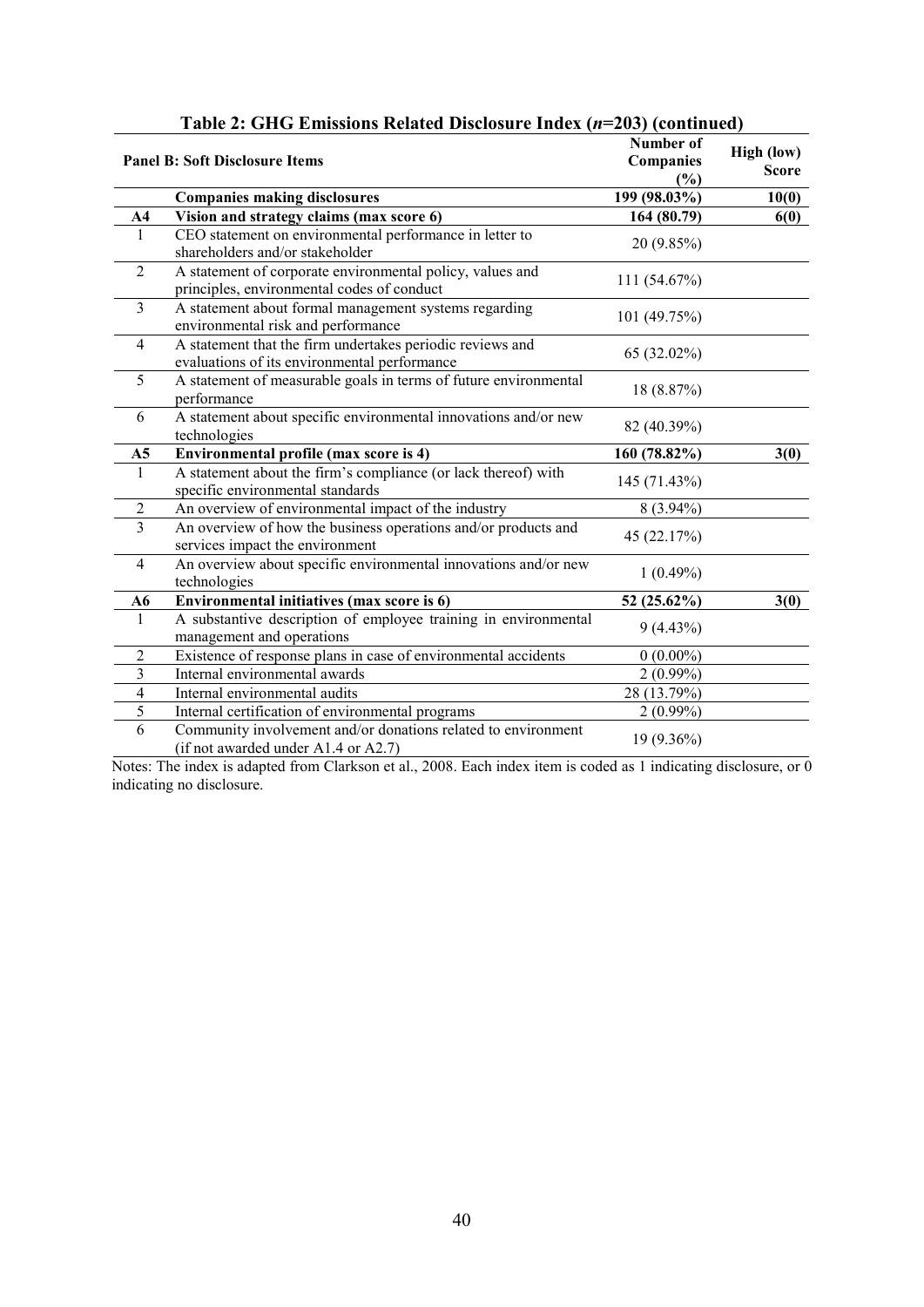|                           |                             |                                 |                                   |             | Table 3: Correlations $(n=406)$ |           |            |                          |                                 |                    |                          |                  |          |
|---------------------------|-----------------------------|---------------------------------|-----------------------------------|-------------|---------------------------------|-----------|------------|--------------------------|---------------------------------|--------------------|--------------------------|------------------|----------|
|                           | female<br>director<br>Sole: | directors<br>female<br>Multiple | Shareholder<br>entration<br>comce | Performance | Equipment<br>age                | Leverage  | Size       | independence<br>Majority | chair<br>/board<br>Dual<br>CEO. | Audit<br>committee | Environment<br>committee | Adverse<br>media | New debt |
| Sole female director      |                             |                                 |                                   |             |                                 |           |            |                          |                                 |                    |                          |                  |          |
| Multiple female directors | $***-0.20$                  |                                 |                                   |             |                                 |           |            |                          |                                 |                    |                          |                  |          |
| Shareholder concentration | $-0.01$                     | $-0.05$                         |                                   |             |                                 |           |            |                          |                                 |                    |                          |                  |          |
| Performance               | $-0.08$                     | $***-0.15$                      | $**0.12$                          |             |                                 |           |            |                          |                                 |                    |                          |                  |          |
| Equipment age             | 0.09                        | $**0.11$                        | $-0.04$                           | $-0.05$     |                                 |           |            |                          |                                 |                    |                          |                  |          |
| Leverage                  | $**0.13$                    | $***0.32$                       | 0.07                              | $***-0.32$  | $***0.18$                       |           |            |                          |                                 |                    |                          |                  |          |
| Size                      | $***0.21$                   | $***0.39$                       | $***0.14$                         | ***-0.33    | $-0.02$                         | $***0.49$ |            |                          |                                 |                    |                          |                  |          |
| Majority independence     | $***0.14$                   | $***0.21$                       | 0.08                              | $*$ -0.12   | $-0.01$                         | $***0.22$ | $***0.31$  |                          |                                 |                    |                          |                  |          |
| Dual CEO/board chair      | ***-0.13                    | $-0.07$                         | $-0.02$                           | 0.03        | 0.03                            | $**-0.10$ | $***-0.17$ | $-0.03$                  |                                 |                    |                          |                  |          |
| Audit committee           | $**0.11$                    | $**0.11$                        | $*0.10$                           | $* -0.08$   | 0.03                            | $***0.27$ | $***0.40$  | $***0.21$                | $***-0.16$                      |                    |                          |                  |          |
| Environment committee     | $**0.11$                    | 0.07                            | 0.05                              | $-0.07$     | $-0.05$                         | 0.02      | $***0.19$  | $***0.13$                | $-0.05$                         | $**0.11$           |                          |                  |          |
| Adverse media             | 0.04                        | $**0.10$                        | $***0.25$                         | $-0.03$     | $**-0.12$                       | $**0.12$  | $***0.33$  | $***0.16$                | $-0.05$                         | $***0.16$          | $***0.18$                |                  |          |
| New debt                  | $*0.09$                     | 0.00                            | 0.06                              | $-0.07$     | $* -0.10$                       | $***0.24$ | $***0.21$  | $-0.01$                  | $-0.07$                         | $***0.15$          | $**0.11$                 | 0.05             |          |
| New equity                | 0.02                        | $-0.04$                         | $***0.16$                         | $***0.20$   | 0.08                            | $-0.07$   | $-0.05$    | 0.01                     | 0.02                            | $* -0.09$          | $-0.05$                  | 0.00             | $*0.10$  |

Notes: \*\*\*, \*\* and \* represent significance levels of 0.01, 0.05, and 0.10, respectively. All variables are measured in the year 2007 unless noted. Variable definitions:

*Audit committee* = dummy variable, coded 1 if the company has an audit committee, and 0 otherwise.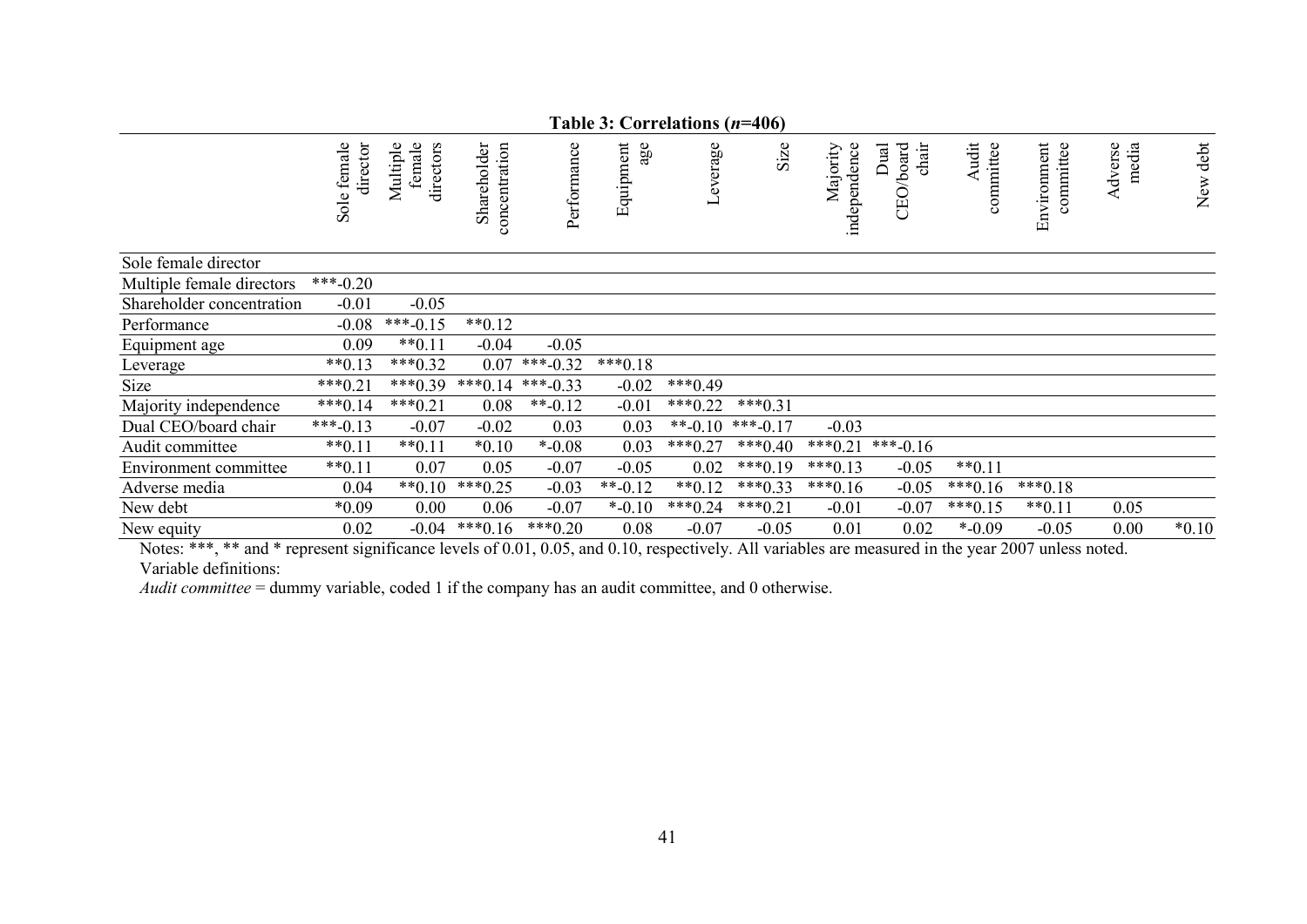| Variable                                       |       |        | Disclosing Companies $(n=203)$ |                        |                  |          | Non-Disclosing Companies (n=203) | <b>Test Statistic</b> |      |            |             |
|------------------------------------------------|-------|--------|--------------------------------|------------------------|------------------|----------|----------------------------------|-----------------------|------|------------|-------------|
| <b>Panel A Continuous Variables</b>            | Mean  | Median | <b>St.Dev</b>                  | Min.                   | <b>Max</b>       | Mea<br>n | Media<br>$\mathbf n$             | St.De                 | Min. | Max.       | t statistic |
| Shareholder concentration                      | 0.27  | 0.22   | 0.24                           | 0.00                   | 0.98             | 0.30     | 0.18                             | 0.41                  | 0.00 | 2.42       | 0.92        |
| Performance                                    | 2.28  | 1.58   | 2.05                           | 0.12                   | 11.7<br>4        | 1.78     | 1.45                             | 1.31                  | 0.01 | 9.98       | $***-2.91$  |
| Equipment age                                  | 0.35  | 0.38   | 0.23                           | 0.00                   | 0.92             | 0.39     | 0.39                             | 0.28                  | 0.00 | 0.99       | $*1.32$     |
| Leverage                                       | 0.49  | 0.51   | 0.24                           | 0.00                   | 1.00             | 0.45     | 0.46                             | 0.25                  | 1.00 | 0.02       | $**-1.66$   |
| Size                                           | 20.33 | 20.62  | 2.59                           | 14.1<br>$\overline{2}$ | 27.0<br>6        | 19.83    | 19.99                            | 2.33                  | 9.82 | 24.41      | $***-2.07$  |
| Board size                                     | 6.60  | 6.00   | 2.31                           | 3.00                   | 16.0<br>$\theta$ | 6.11     | 6.00                             | 2.05                  | 3.00 | 12.00      | $***-2.22$  |
| <b>Panel B Dichotomous</b><br><b>Variables</b> |       |        |                                |                        | Percentage       |          |                                  |                       |      | Percentage | Chi-square  |
| Female director                                |       |        |                                |                        | 40.89            |          |                                  |                       |      | 32.51      | $**3.06$    |
| Sole female director                           |       |        |                                |                        | 27.59            |          |                                  |                       |      | 26.11      | 0.11        |
| Multiple female director                       |       |        |                                |                        | 13.30            |          |                                  |                       |      | 6.40       | $**$ 5.44   |
| Majority independence                          |       |        |                                |                        | 70.94            |          |                                  |                       |      | 63.55      | $*2.52$     |
| Dual CEO/board chair                           |       |        |                                |                        | 7.39             |          |                                  |                       |      | 15.76      | $***6.95$   |
| Audit committee                                |       |        |                                |                        | 93.10            |          |                                  |                       |      | 86.21      | $*** 5.21$  |
| Environment committee                          |       |        |                                |                        | 17.24            |          |                                  |                       |      | 8.87       | $***6.27$   |
| Adverse media                                  |       |        |                                |                        | 25.62            |          |                                  |                       |      | 18.72      | $**2.80$    |
| New debt                                       |       |        |                                |                        | 70.44            |          |                                  |                       |      | 45.32      | $***26.28$  |
| New equity                                     |       |        |                                |                        | 61.08            |          |                                  |                       |      | 61.58      | 0.01        |
|                                                |       |        |                                |                        |                  |          |                                  |                       |      |            |             |

| <b>Panel C Industry Analysis</b> | Percentage | Percentage with<br><b>Female Directors</b> | <b>Disclosing Companies</b><br>Percentage with<br><b>Female Directors</b> | <b>Non-Disclosing Companies</b><br>Percentage with<br><b>Female Directors</b> |
|----------------------------------|------------|--------------------------------------------|---------------------------------------------------------------------------|-------------------------------------------------------------------------------|
| Energy                           | 15.27      | 18.03                                      | 29.03                                                                     | 6.67                                                                          |
| Materials                        | 25.12      | 21.00                                      | 25.49                                                                     | 16.33                                                                         |
| Industrials                      | 14.78      | 24.19                                      | 26.67                                                                     | 21.88                                                                         |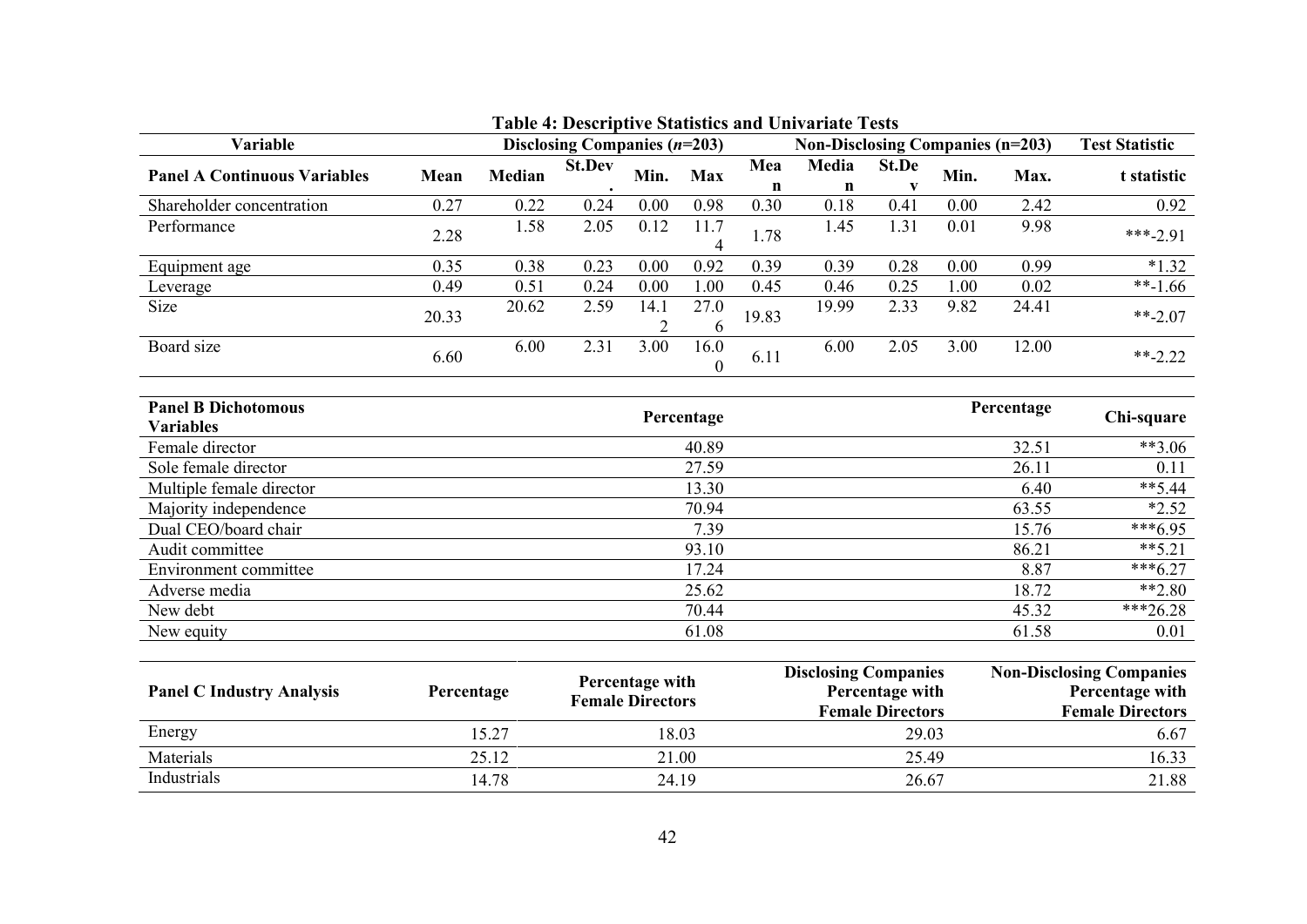| <b>Consumer Discretionary</b> | 9.85  | 46.15 | 45.00  | 47.37 |
|-------------------------------|-------|-------|--------|-------|
| <b>Consumer Staples</b>       | 4.43  | 44.44 | 55.56  | 33.33 |
| Financials                    | 21.18 | 57.95 | 58.14  | 57.78 |
| <b>Utilities</b>              | 3.45  | 21.43 | 28.57  | 14.29 |
| Health                        | 2.46  | 70.00 | 60.00  | 80.00 |
| <b>Information Technology</b> | 2.46  | 44.44 | 40.00  | 50.00 |
| Telecommunications            | 00.1  | 75.00 | 100.00 | 50.00 |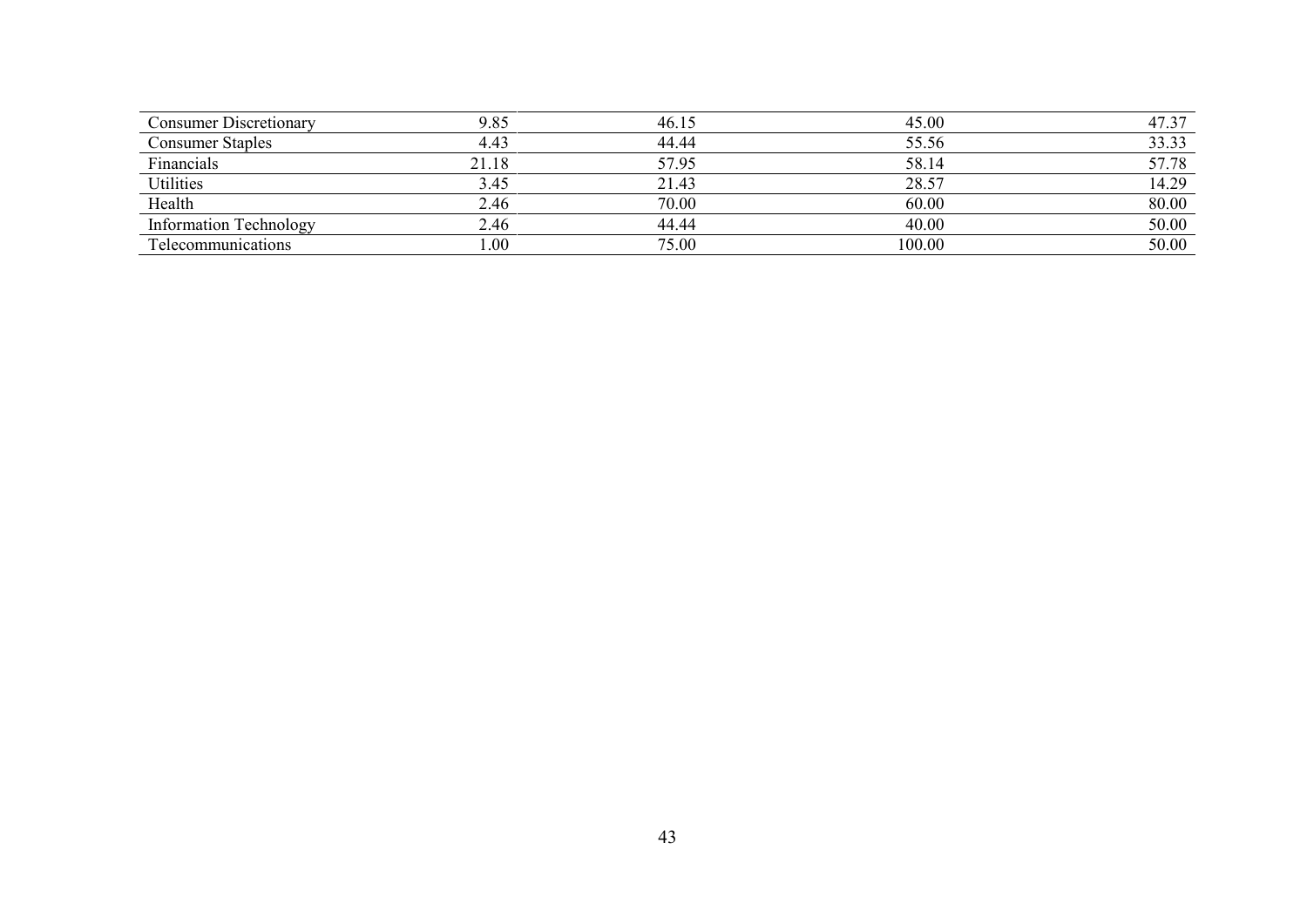|                                           | Disclosing Companies (n=203) | <b>Non-Disclosing Companies (n=203)</b> |
|-------------------------------------------|------------------------------|-----------------------------------------|
| <b>Panel D Number of Female Directors</b> | <b>Number of Companies</b>   | <b>Number of Companies</b>              |
|                                           |                              | 136                                     |
|                                           |                              |                                         |
|                                           |                              |                                         |
|                                           |                              |                                         |
|                                           |                              |                                         |
|                                           |                              |                                         |
|                                           |                              |                                         |

# **Table 4: Descriptive Statistics and Univariate Tests (continued)**

Notes: \*\*\*, \*\* and \* represent significance levels of 0.01, 0.05, and 0.10, respectively. All variables are measured in the year 2007 unless noted.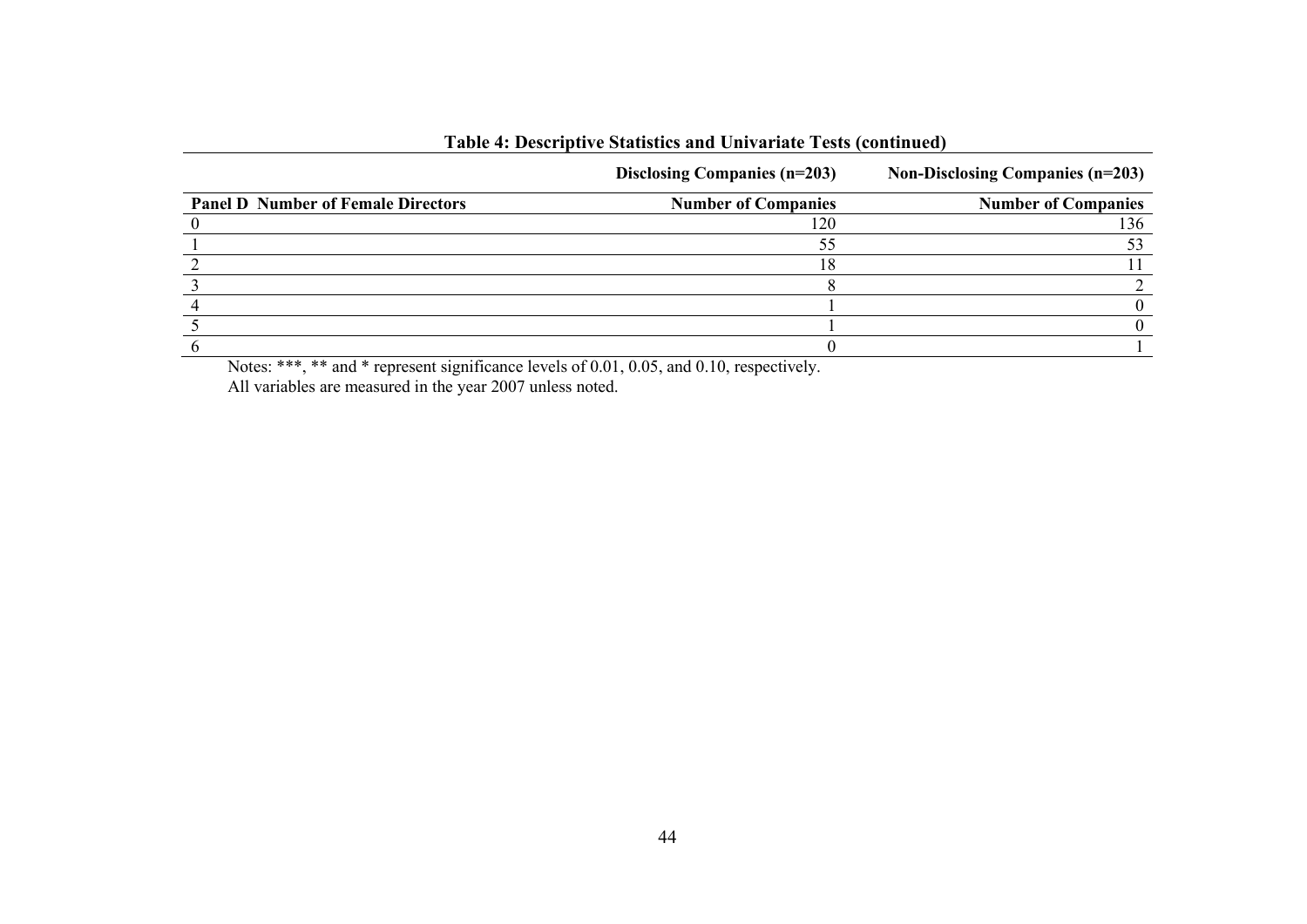|                                                                                                                                                                                                                                      |                                | Table 5: Logit and Tobit Regression Results (n=406)       |                 |             |                                             |             |                                            |             |                                            |  |
|--------------------------------------------------------------------------------------------------------------------------------------------------------------------------------------------------------------------------------------|--------------------------------|-----------------------------------------------------------|-----------------|-------------|---------------------------------------------|-------------|--------------------------------------------|-------------|--------------------------------------------|--|
|                                                                                                                                                                                                                                      |                                | <b>GHG Disclosers versus</b><br><b>Non GHG Disclosers</b> | <b>Model 1:</b> |             | <b>Model 2:</b><br><b>Total Disclosures</b> |             | <b>Model 3:</b><br><b>Hard Disclosures</b> |             | <b>Model 4:</b><br><b>Soft Disclosures</b> |  |
|                                                                                                                                                                                                                                      | <b>Expected</b><br><b>Sign</b> | Coefficient<br>(Marginal<br>Effect)                       | z<br>statistic  | Coefficient | statistic                                   | Coefficient | statistic                                  | Coefficient | statistic                                  |  |
|                                                                                                                                                                                                                                      |                                |                                                           | ***-3.20        |             | ***-2.61                                    |             | $***-4.43$                                 | $-4.46$     | $***-1.98$                                 |  |
| Constant                                                                                                                                                                                                                             |                                | $-1.63$                                                   |                 | $-8.92$     |                                             | $-11.64$    |                                            |             |                                            |  |
| Sole female director                                                                                                                                                                                                                 | $^{+}$                         | $-0.02(-0.01)$                                            | $-0.09$         | 0.49        | 0.71                                        | 0.25        | 0.55                                       | 0.38        | 0.83                                       |  |
| Multiple female director                                                                                                                                                                                                             | $^{+}$                         | 0.79(0.17)                                                | $**1.86$        | 1.98        | $**1.82$                                    | 1.20        | $**1.75$                                   | 1.36        | $**1.90$                                   |  |
| Shareholder concentration                                                                                                                                                                                                            |                                | $-0.73(-0.16)$                                            | $**-2.04$       | $-2.27$     | $*$ -2.34                                   | $-0.93$     | $* - 1.45$                                 | $-1.60$     | $*$ -2.49                                  |  |
| Performance                                                                                                                                                                                                                          | $^{+}$                         | 0.32(0.07)                                                | ***3.96         | 0.59        | $***3.41$                                   | 0.36        | ***2.97                                    | 0.39        | $***3.36$                                  |  |
| Equipment age                                                                                                                                                                                                                        | $\overline{\phantom{a}}$       | $-0.30(-0.07)$                                            | $-0.66$         | $-0.94$     | $-0.78$                                     | 0.34        | 0.42                                       | $-1.05$     | $* - 1.32$                                 |  |
| Leverage                                                                                                                                                                                                                             | $^{+}$                         | 0.32(0.07)                                                | 0.60            | 1.29        | 0.88                                        | $-0.45$     | $-0.45$                                    | 1.27        | $*1.31$                                    |  |
| Majority independence                                                                                                                                                                                                                |                                | 0.31(0.05)                                                | 1.23            | 1.02        | $*1.55$                                     | 0.33        | 0.75                                       | 0.84        | $*1.54$                                    |  |
| Dual CEO/board chair                                                                                                                                                                                                                 | $\overline{\phantom{a}}$       | $-0.76(-0.16)$                                            | $***-2.03$      | $-1.88$     | $***-1.92$                                  | $-1.32$     | $***-1.88$                                 | $-1.12$     | $***-1.75$                                 |  |
| Audit committee                                                                                                                                                                                                                      |                                | 0.32(0.07)                                                | 0.80            | 1.18        | 1.05                                        | 1.13        | $*1.34$                                    | 0.84        | 1.14                                       |  |
| Environment committee                                                                                                                                                                                                                |                                | 0.54(0.12)                                                | $*1.59$         | 2.38        | $***2.90$                                   | 1.53        | $***3.02$                                  | 1.37        | $*2.52$                                    |  |
| Adverse media                                                                                                                                                                                                                        |                                | 0.28(0.06)                                                | 1.01            | 0.63        | 0.84                                        | $-0.05$     | $-0.10$                                    | 0.55        | 1.12                                       |  |
| New debt                                                                                                                                                                                                                             | $^{+}$                         | 1.13(0.25)                                                | $***4.77$       | 3.29        | $***5.20$                                   | 2.14        | ***4.93                                    | 2.04        | $***4.90$                                  |  |
| New equity                                                                                                                                                                                                                           |                                | $-0.20(-0.01)$                                            | $-0.86$         | $-0.65$     | $-1.09$                                     | $-0.48$     | $-1.23$                                    | $-0.38$     | $-0.97$                                    |  |
| Size                                                                                                                                                                                                                                 | $^{+}$                         |                                                           |                 | 0.15        | 0.92                                        | 0.24        | **2.09                                     | 0.05        | 0.46                                       |  |
| <b>Model</b>                                                                                                                                                                                                                         |                                |                                                           |                 |             |                                             |             |                                            |             |                                            |  |
| LR Chi Square Statistic                                                                                                                                                                                                              |                                | $***67.19$                                                |                 | $***90.57$  |                                             | $*$ *92.03  |                                            | $***85.15$  |                                            |  |
| Pseudo R Square                                                                                                                                                                                                                      |                                | 0.12                                                      |                 | 0.06        |                                             | 0.09        |                                            | 0.06        |                                            |  |
| <b>The State of the Contract of the Contract of the Contract of the Contract of the Contract of the Contract of the Contract of the Contract of the Contract of the Contract of the Contract of the Contract of the Contract of </b> | $\cdot$ $\cdot$ $\sim$         | $1 \quad 1 \quad 0.0.01 \quad 0.07$                       |                 | 1010        | $\mathbf{A}$                                |             |                                            |             |                                            |  |

Notes: \*\*\*, \*\* and \* represent significance levels of 0.01, 0.05, and 0.10, respectively.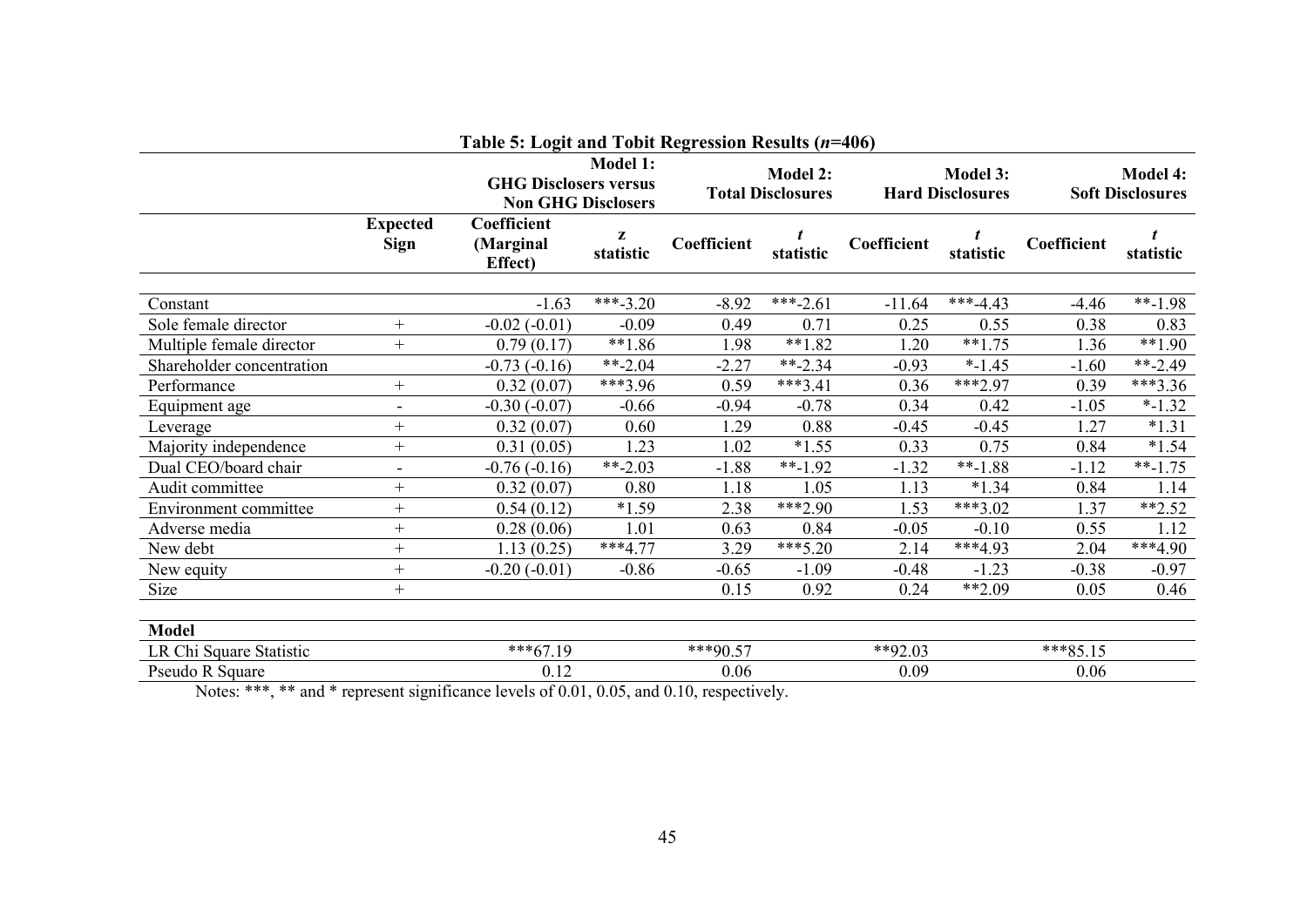|                                          |                          | Table 6: Logit and Tobit Regression Results (n=406)       |                 |             |                                             |                                            |            |                                            |                |
|------------------------------------------|--------------------------|-----------------------------------------------------------|-----------------|-------------|---------------------------------------------|--------------------------------------------|------------|--------------------------------------------|----------------|
|                                          |                          | <b>GHG Disclosers versus</b><br><b>Non GHG Disclosers</b> | <b>Model 1:</b> |             | <b>Model 2:</b><br><b>Total Disclosures</b> | <b>Model 3:</b><br><b>Hard Disclosures</b> |            | <b>Model 4:</b><br><b>Soft Disclosures</b> |                |
|                                          | <b>Expected</b><br>Sign  | Coefficient<br>(Marginal<br>Effect)                       | z<br>statistic  | Coefficient | statistic                                   | Coefficient                                | statistic  | Coefficient                                | t<br>statistic |
| Constant                                 |                          | $-1.72$                                                   | $***-3.34$      | $-8.92$     | $***-2.60$                                  | $-11.77$                                   | $***-4.47$ | $-4.33$                                    | $*$ -1.92      |
| Female Director-<br>Sole Appointment     | $^{+}$                   | $-0.54(-0.11)$                                            | $-1.36$         | $-0.64$     | $-0.61$                                     | $-0.49$                                    | $-0.68$    | $-0.45$                                    | $-0.65$        |
| Female Director-<br>Multiple Appointment | $^{+}$                   | 0.35(0.08)                                                | 1.25            | 1.13        | $*1.50$                                     | 0.53                                       | 1.11       | 0.90                                       | $**1.82$       |
| Shareholder concentration                |                          | $-0.74(-0.16)$                                            | $***-2.09$      | $-2.29$     | $*$ -2.36                                   | $-0.95$                                    | $* - 1.49$ | $-1.60$                                    | $***-2.50$     |
| Performance                              | $\! +$                   | 0.33(0.07)                                                | $***4.05$       | 0.62        | $***3.52$                                   | 0.38                                       | $***3.10$  | 0.40                                       | ***3.48        |
| Equipment age                            | $\overline{\phantom{a}}$ | $-0.22(-0.05)$                                            | $-0.47$         | $-0.85$     | $-0.70$                                     | 0.42                                       | 0.52       | $-1.00$                                    | $*-1.26$       |
| Leverage                                 | $^{+}$                   | 0.60(0.13)                                                | 1.15            | 1.68        | 1.15                                        | $-0.18$                                    | $-0.18$    | 1.54                                       | $*1.60$        |
| Majority independence                    | $^{+}$                   | 0.24(0.05)                                                | 0.94            | 0.95        | $*1.43$                                     | 0.32                                       | 0.71       | 0.60                                       | $*1.37$        |
| Dual CEO/board chair                     | $\overline{\phantom{a}}$ | $-0.719-0.15$                                             | $*-1.90$        | $-1.84$     | $***-1.87$                                  | $-1.30$                                    | $***-1.84$ | $-1.08$                                    | $*-1.68$       |
| Audit committee                          | $^{+}$                   | 0.35(0.07)                                                | 0.85            | 1.16        | 1.04                                        | 1.11                                       | $*1.32$    | 0.84                                       | 1.14           |
| Environment committee                    | $^{+}$                   | 0.58(0.12)                                                | $*1.69$         | 2.42        | $***2.94$                                   | 1.56                                       | $***3.06$  | 1.39                                       | $***2.55$      |
| Adverse media                            | $^{+}$                   | 0.26(0.06)                                                | 0.93            | 0.56        | 0.75                                        | 0.07                                       | 0.16       | 0.49                                       | 1.00           |
| New debt                                 | $\! +$                   | 1.06(0.22)                                                | $***4.51$       | 3.16        | $***5.03$                                   | 2.07                                       | $***4.80$  | 1.95                                       | $***4.72$      |
| New equity                               | $^{+}$                   | $-0.18(0.04)$                                             | $-0.78$         | $-0.64$     | $-1.06$                                     | $-0.42$                                    | $-1.20$    | $-0.38$                                    | $-0.95$        |
| Size                                     | $^{+}$                   |                                                           |                 | 0.17        | 1.03                                        | 0.26                                       | $**2.27$   | 0.06                                       | 0.51           |
| <b>Model</b>                             |                          |                                                           |                 |             |                                             |                                            |            |                                            |                |
| LR Chi Square Statistic                  |                          |                                                           |                 | ***90.65    |                                             | ***91.27                                   |            | $***86.25$                                 |                |
| Pseudo R Square                          |                          |                                                           |                 | 0.06        |                                             | 0.09                                       |            | 0.06                                       |                |

Notes: \*\*\*, \*\* and \* represent significance levels of 0.01, 0.05, and 0.10, respectively.

Average marginal effects are reported for logit analysis in Model 1.

All variables are measured in the year 2007 unless noted.

Industry variables included in Model 2, Model 3 and Model 4 are not reported.